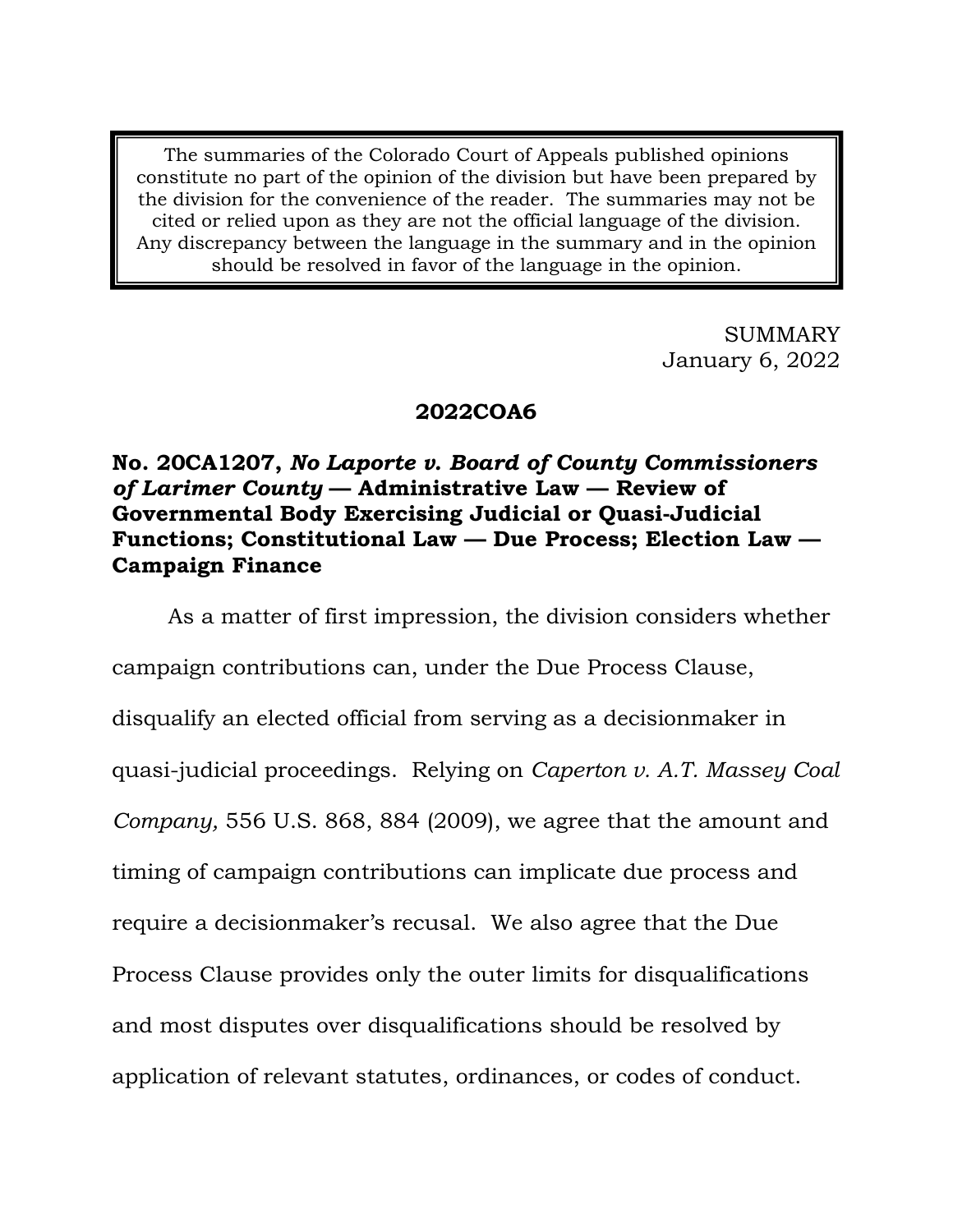*Id.* at 889-90. The *Caperton* Court itself emphasized that recusal was required in that case because the facts were "rare," "exceptional," and "extreme." *Id.* at 884, 887, 890. Our case is not so rare, exceptional, or extreme.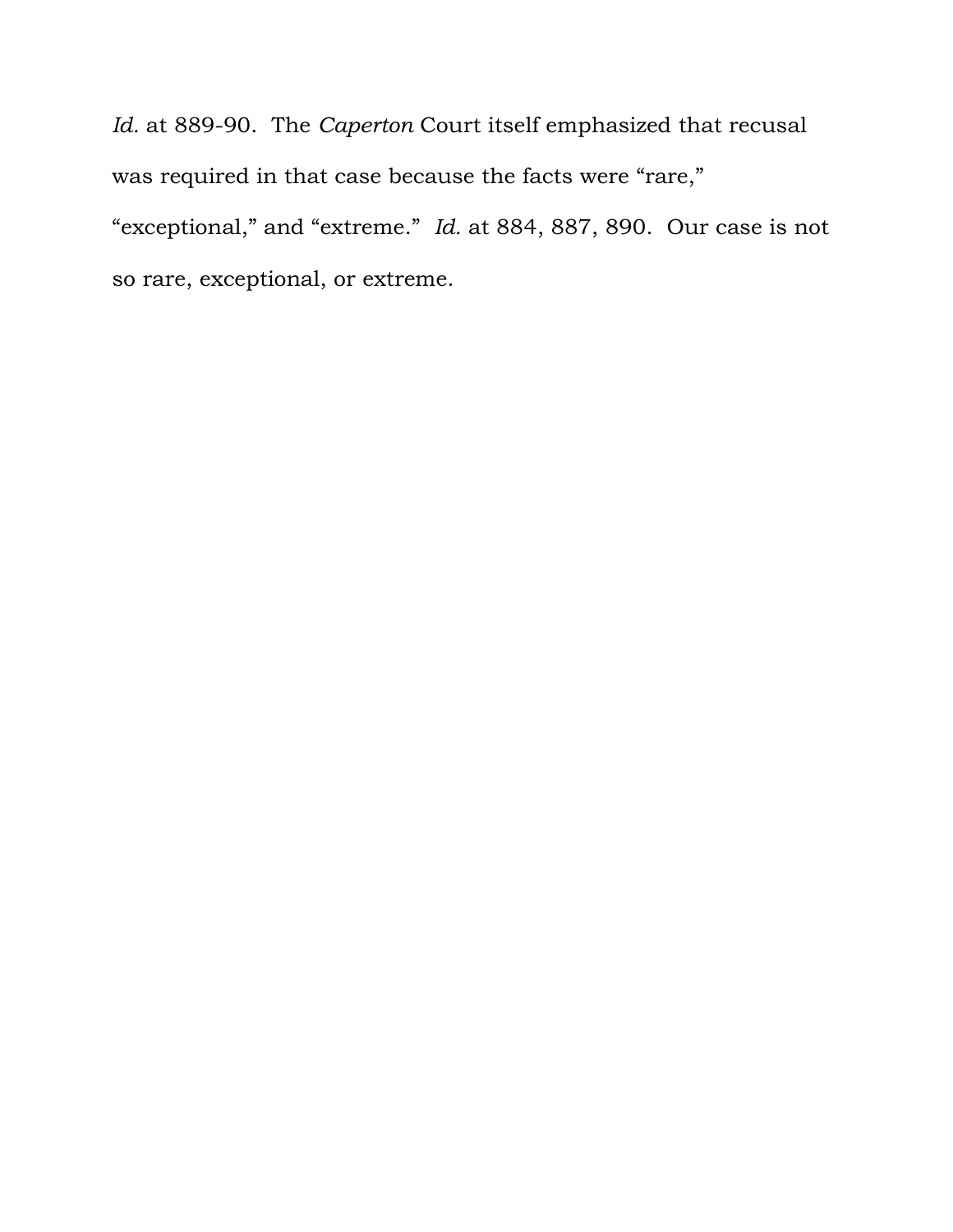Court of Appeals No. 20CA1207 Larimer County District Court No. 19CV30123 Honorable Juan G. Villaseñor, Judge

No Laporte Gravel Corp., Robert Havis, and Peter Waack,

Plaintiffs-Appellants and Cross-Appellees,

v.

Board of County Commissioners of Larimer County, Colorado; and Loveland Ready-Mix Concrete, Inc.,

Defendants-Appellants and Cross-Appellees.

#### JUDGMENT AFFIRMED IN PART, REVERSED IN PART, AND CASE REMANDED WITH DIRECTIONS

Division VI Opinion by JUDGE FOX Welling and Johnson, JJ., concur

Announced January 6, 2022

John M. Barth, Hygiene, Colorado, for Plaintiffs-Appellants and Cross-Appellees

William G. Ressue, County Attorney, Jeannine S. Haag, Assistant County Attorney, Fort Collins, Colorado, for Defendant-Appellee and Cross-Appellant Board of County Commissioners of Larimer County, Colorado

Hamre, Rodriguez, Ostrander & Dingess, P.C., Donald M. Ostrander, Joel M. Spector, Denver, Colorado, for Defendant-Appellee and Cross-Appellant Loveland Ready-Mix Concrete, Inc.

Foster Graham Milstein & Calisher, LLP, Chip G. Schoneberger, Denver, Colorado, for Amicus Curiae Colorado Stone, Sand & Gravel Association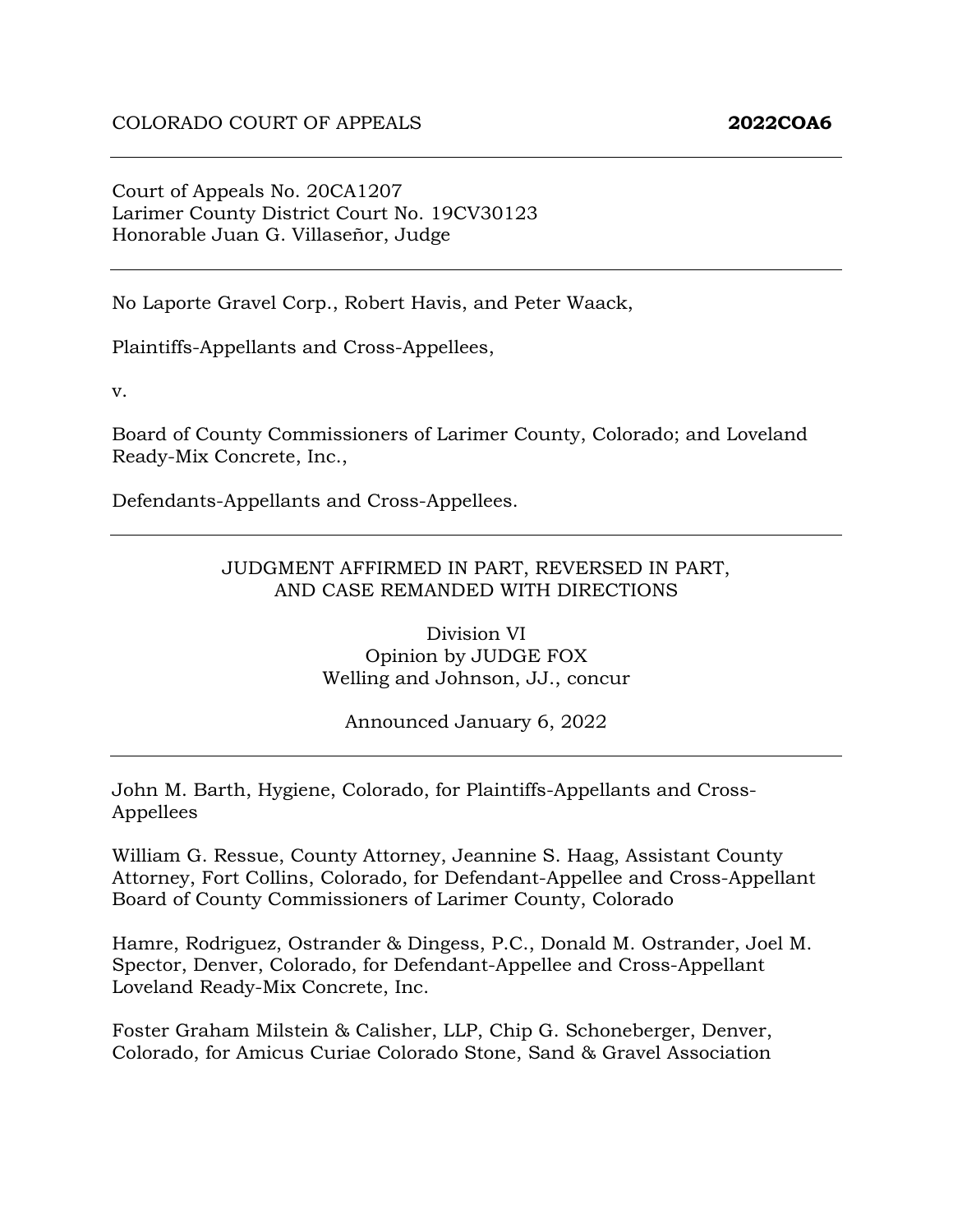David W. Broadwell, Laurel Witt, Denver, Colorado, for Amicus Curiae Colorado Municipal League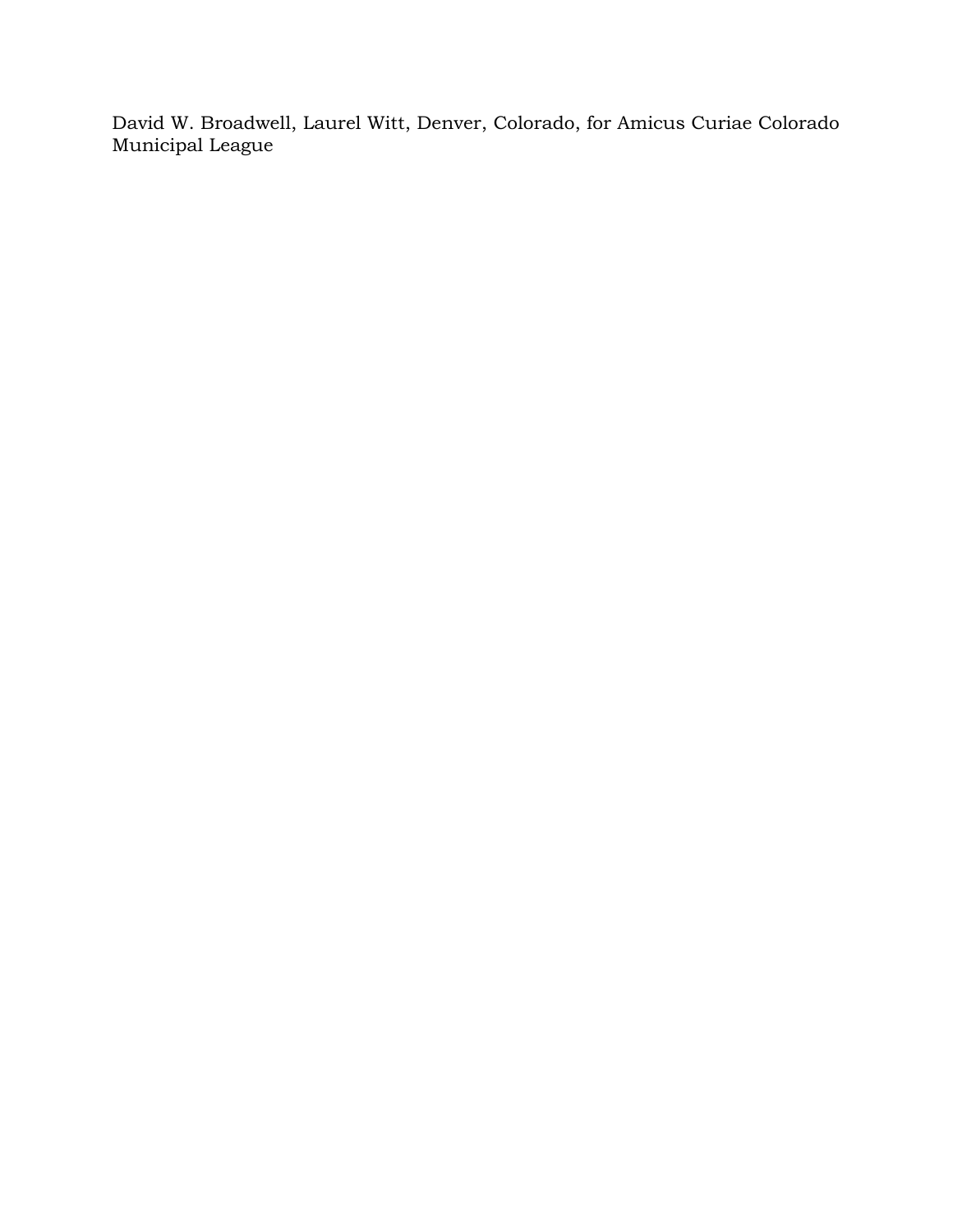¶ 1 We are asked to decide, as a matter of first impression in Colorado, whether campaign contributions can disqualify elected officials from serving as decision-makers in quasi-judicial proceedings under the Due Process Clause.

¶ 2 In *Caperton v. A.T. Massey Coal Co.*, 556 U.S. 868, 884 (2009), the United States Supreme Court held that, "when a person with a personal stake in a particular case had a significant and disproportionate influence in placing the judge on the case by raising funds or directing the judge's election campaign when the case was pending or imminent," the Due Process Clause requires the judge's recusal. In so holding, the Supreme Court noted that the Due Process Clause provides only the outer limits for judicial disqualifications and that most disputes over disqualifications should be resolved by application of statutes, ordinances, or codes of conduct. *Id.* at 889-90. The *Caperton* Court emphasized that recusal was required in that case because the facts were "rare," "exceptional," and "extreme." *Id.* at 884, 887, 890.

¶ 3 In this case, several of Loveland Ready-Mix Concrete, Inc.'s (Ready-Mix) stockholders contributed to the campaign committee to reelect incumbent Larimer County Commissioner Tom Donnelly in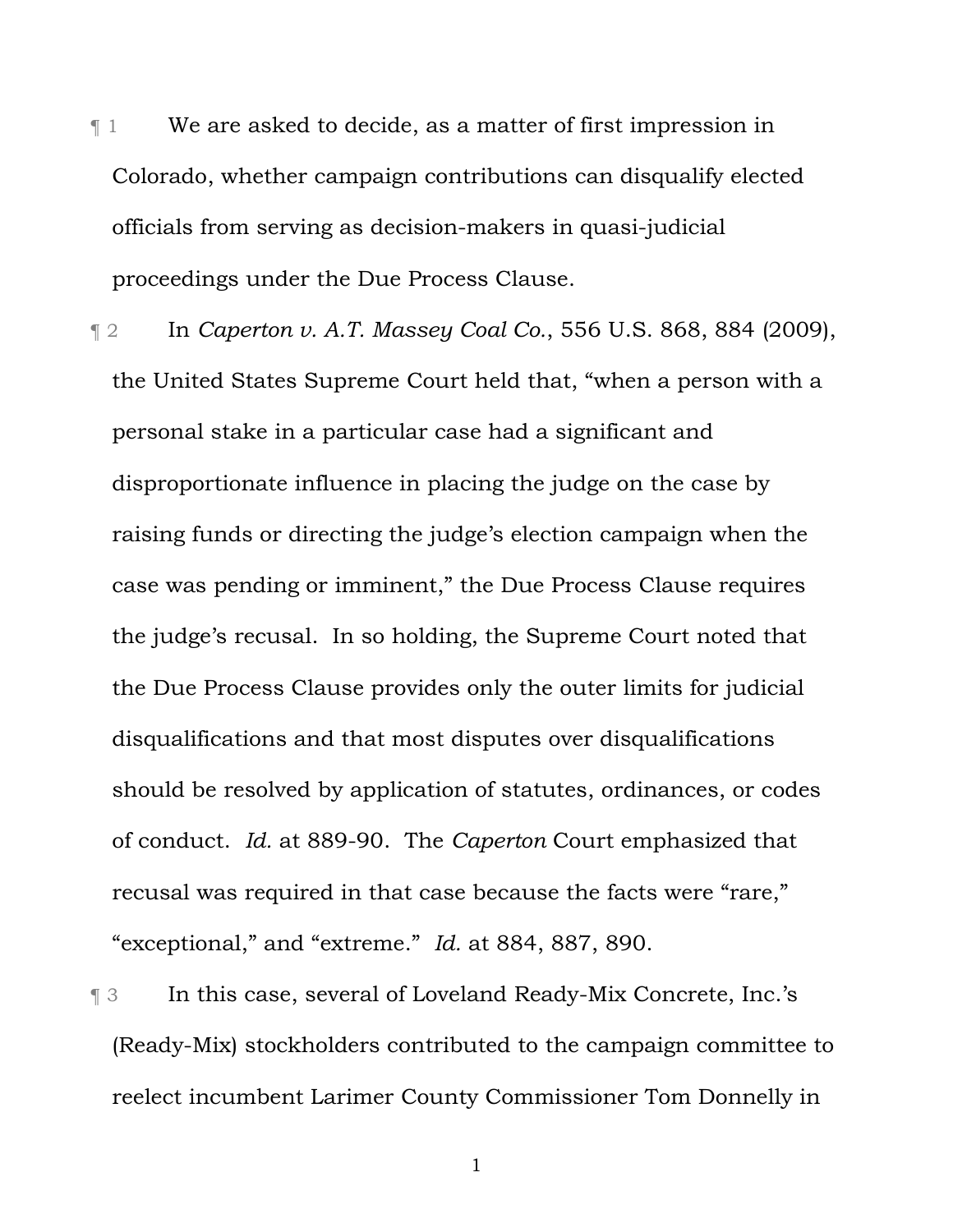the 2016 election. Their combined \$4,100 contribution made up only 7.65% of the total amount his campaign raised and only 5.44% of the total spent in the election. Commissioner Donnelly's campaign accepted contributions between March and October 2016, before Ready-Mix's application to operate a gravel-pit mine and a concrete batch plant came before the Larimer County Board of Commissioners (Board). Commissioner Donnelly ultimately won reelection and, ignoring suggestions that he recuse, later voted, as part of a 2-1 majority, to approve Ready-Mix's application in November of 2018. We do not view the facts of this case as so rare, exceptional, or extreme as to rise to the level of a constitutional violation.

¶ 4 We therefore affirm the judgment of the district court granting summary judgment in favor of the Board and Ready-Mix and against No Laporte Gravel Corporation,<sup>1</sup> Robert Havis, and Peter Waack (collectively, NLGC) on their claim that Larimer County's

<sup>1</sup> NLGC is a Colorado nonprofit formed to protect Laporte from adverse impacts of gravel mining operations, concrete batch plant operations, and related industrial activities in the Laporte planning area.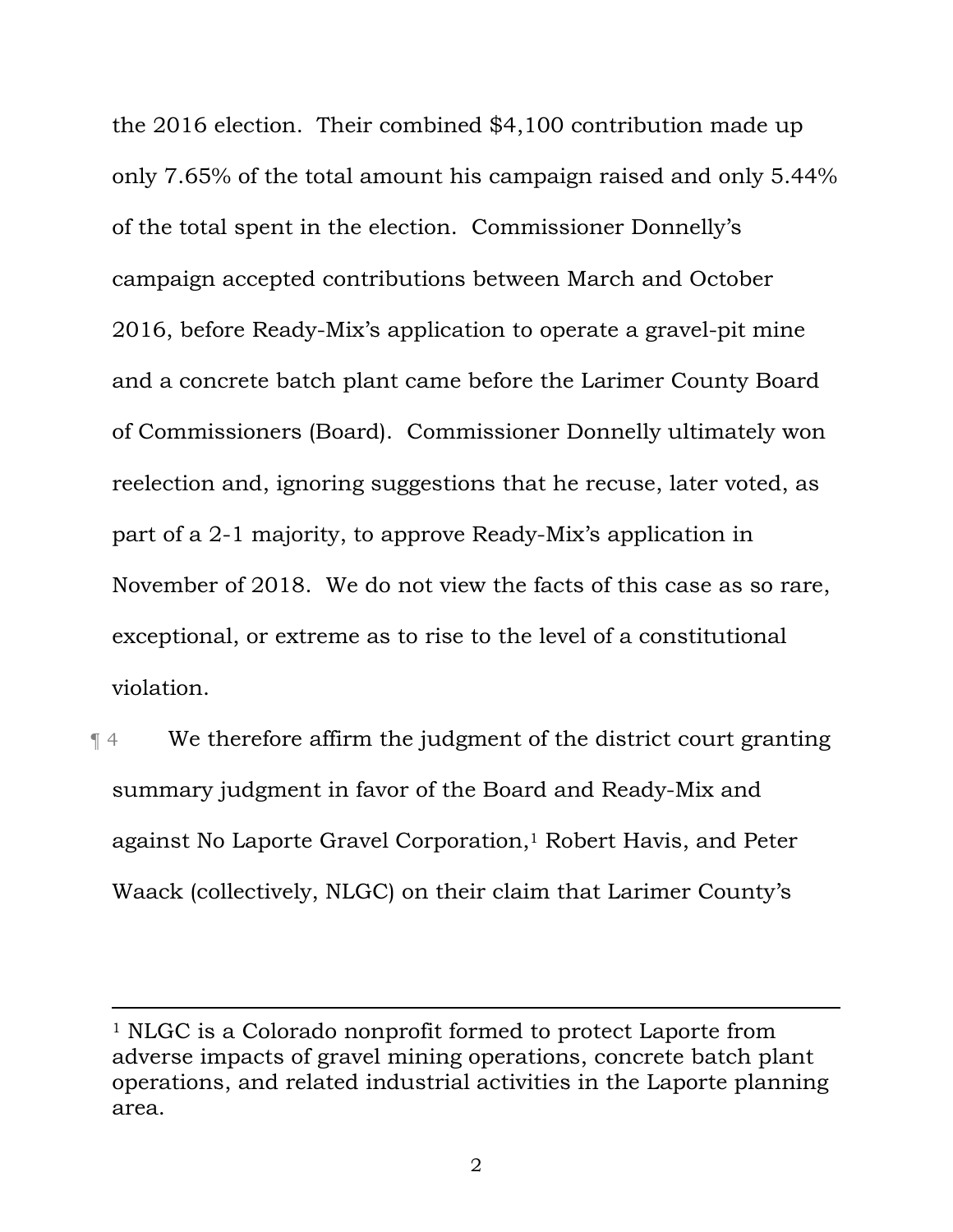conflict-of-interest rule, Larimer County Code § 2-67(10) (2018),2 violated due process as applied to Commissioner Donnelly's participation in the Board's review of Ready-Mix's application.

- ¶ 5 The Board and Ready-Mix cross-appeal the court's order reversing the Board's decision approving Ready-Mix's application pursuant to NLGC's C.R.C.P. 106(a)(4) claim for judicial review. Though we agree with the district court that the Board misapplied a provision of the Larimer County Land Use Code (Land Use Code), we conclude that the Board's error does not warrant reversal. Thus, we reverse that portion of the district court's judgment and remand the case for further proceedings.
	- I. Background
	- A. Factual Background
- ¶ 6 In December 2016, Ready-Mix filed a special review application with the Larimer County Planning Department (Department) seeking a permit to construct and operate a sand and gravel mine near Laporte, Colorado. It also sought approval for a

<sup>2</sup> The Larimer County Code has since been amended, but the amendments do not affect the substance of the arguments raised. This opinion references the sections of the code in effect at the time of the Board's challenged decision.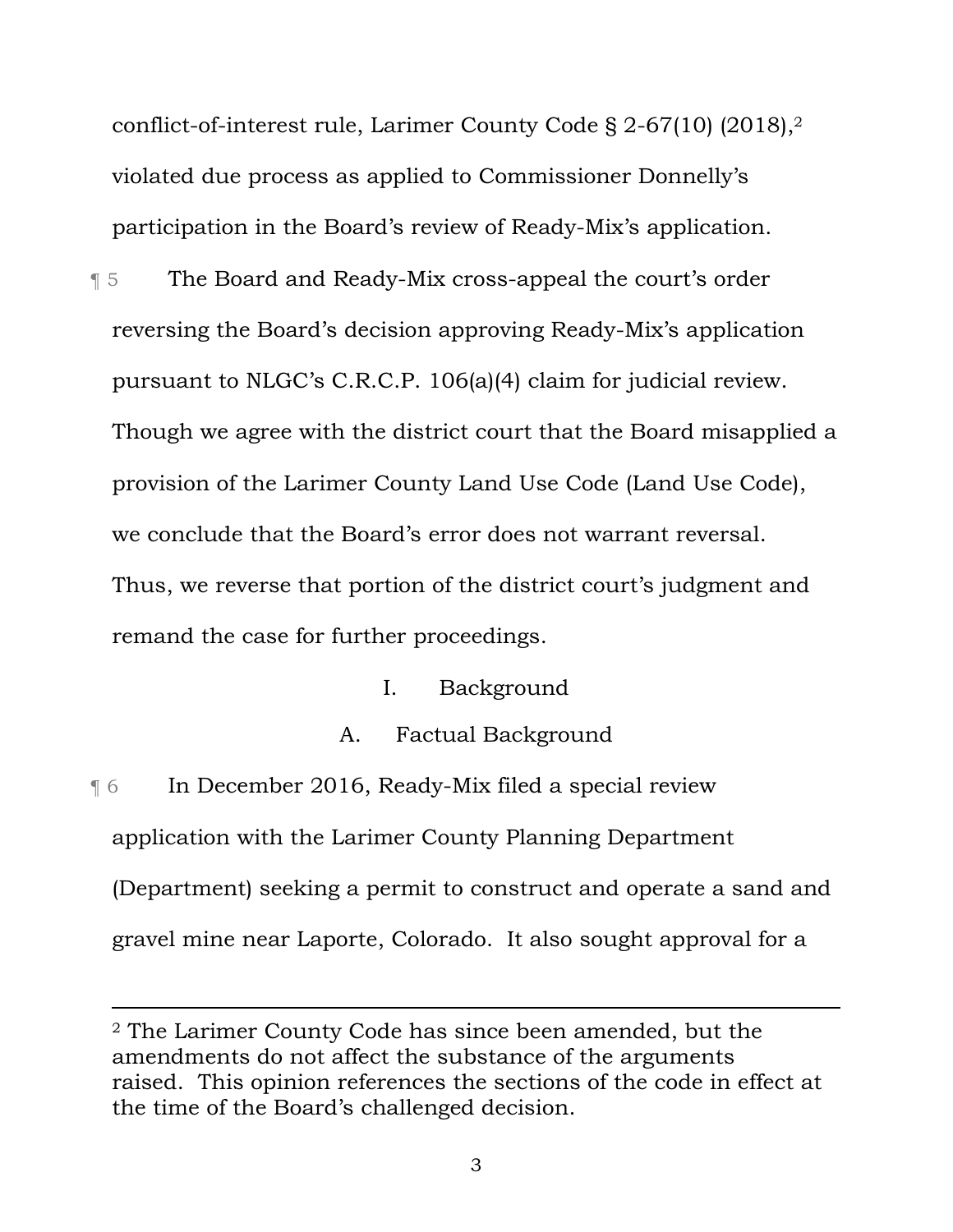batch plant that would process the mined materials into concrete. The project would be located on four parcels of land zoned "Open" under the Land Use Code — zoning that permits mining, but not a concrete batch plant, as a "principal use" of property. Larimer County Land Use Code § 4.1.5 (2018). To engage in the proposed activities, Ready-Mix needed Board approval for "use by special review." *See* Land Use Code § 4.5.3.

¶ 7 Ready-Mix's application included a document entitled "sketch plan project description," which outlined its initial vision of the operation as follows:

- during the life of the mine, sand and gravel would be delivered by conveyor or truck from the mining pit to a crusher, where the material would be washed and "sorted into sand stockpile and multiple gravel stockpiles";
- next, "aggregate from the gravel stockpiles w[ould] be hauled to a hopper to be conveyed to the batch plant";
- at the concrete batch plant itself, "aggregates [would be] mixed with cement and additives" imported from off-site; and
- the product from the concrete batch plant would be "combined with water at the concrete mixer truck load out facility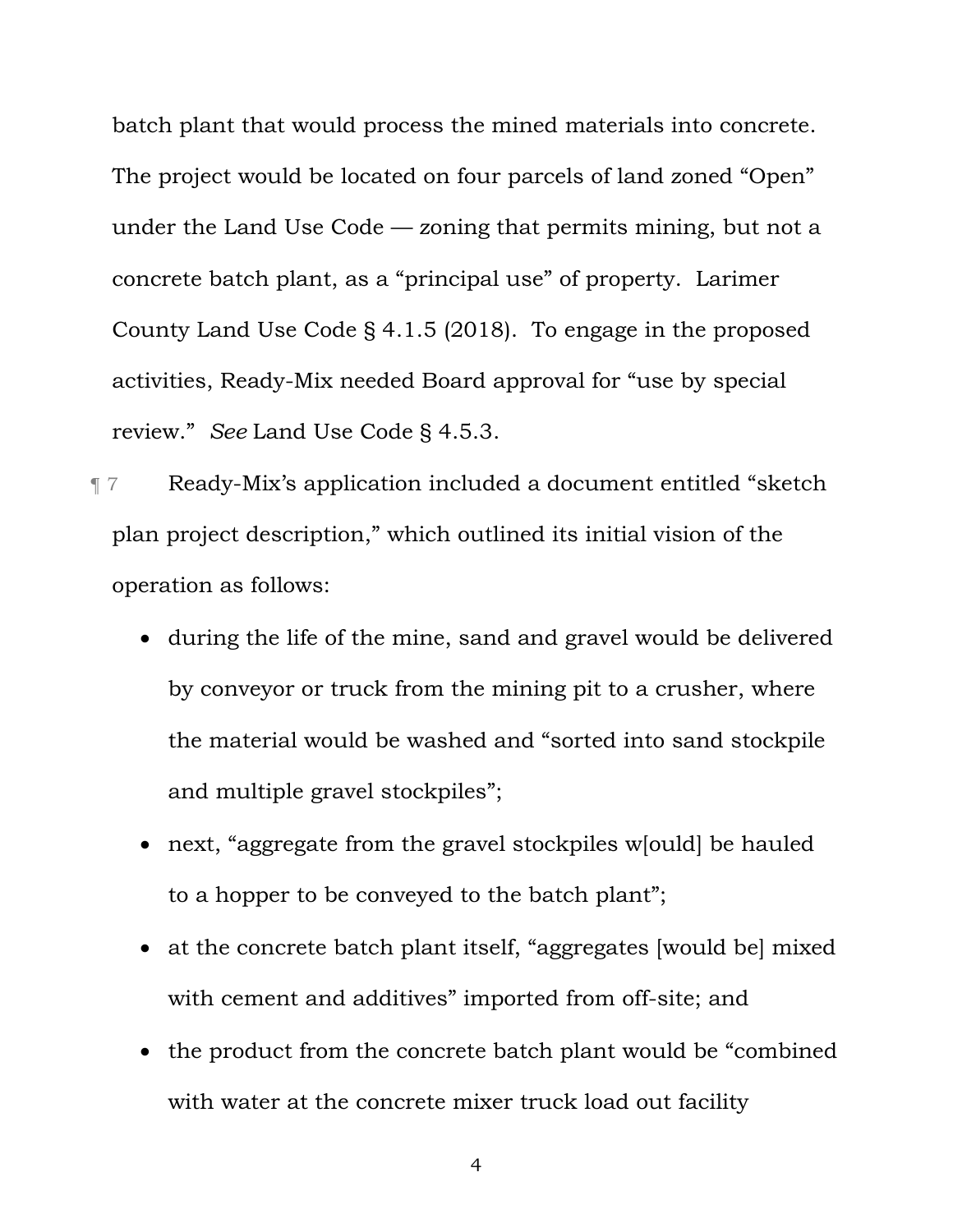adjacent to the batch plant" and the trucks would deliver the concrete product to customers.

On June 19, 2018, the Laporte Area Planning Advisory Committee (Committee) held a hearing to consider a recommendation for the Board. It voted 4-2 to recommend denying Ready-Mix's application because the proposed project was "not consistent with [the] overall Laporte Area Plan." The Committee's decision was grounded, in part, on the following: that the project "doesn't belong in the middle of Laporte"; environmental, traffic, water, air, and noise concerns; and potential negative effects on local businesses.

¶ 8 The Larimer County Planning Commission (Commission) considered the application next. After hearings on August 15, 2018, and August 22, 2018, the Commission unanimously voted 6-0 to recommend that the Board approve the project subject to forty-one conditions addressing various concerns of Laporte community members.

¶ 9 On September 18, 2018, a local resident informed the Larimer County Community Planning Division and Commissioner Donnelly, who was reelected in 2016, that the campaign contributions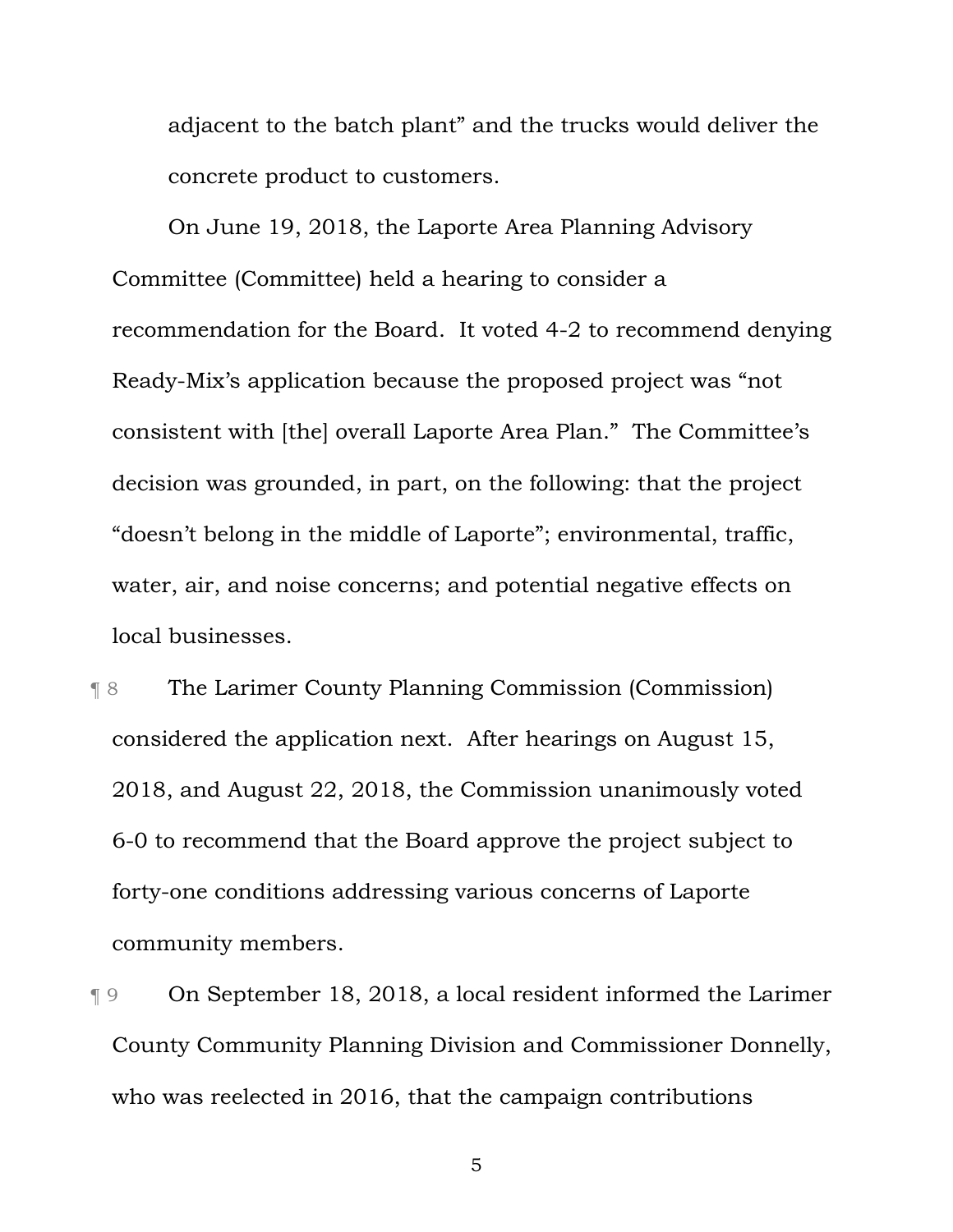Commissioner Donnelly received from individuals affiliated with

Ready-Mix required his recusal.

¶ 10 Two provisions of the Larimer County Code are relevant here.3 Larimer County Code section 2-67(10) (2018) — the conflict-ofinterest rule — states,

> A member of the board of county commissioners who, in their sole opinion, believe[s] they have a conflict of interest or for any other reason believes that they cannot make a fair and impartial decision in a legislative or quasi-judicial decision, will recuse themselves from the discussion and decision. Any recusal will be made prior to any board discussion of the issue and the board member will leave the room for the remainder of the discussion of the issue.

¶ 11 Section 2-71, in turn, is titled "Board members' code of conduct." As pertinent here, it requires members of the Board to "represent unconflicted loyalty to the interests of the citizens of the entire county" and states that "[t]his accountability supersedes any conflicting loyalty such as that to any advocacy or interest groups, or membership on other boards or staffs" and "the personal interest

<sup>3</sup> The Land Use Code represents a distinct part of the overall Larimer County Code that we will refer and cite to separately. Both were applicable to the administrative proceedings.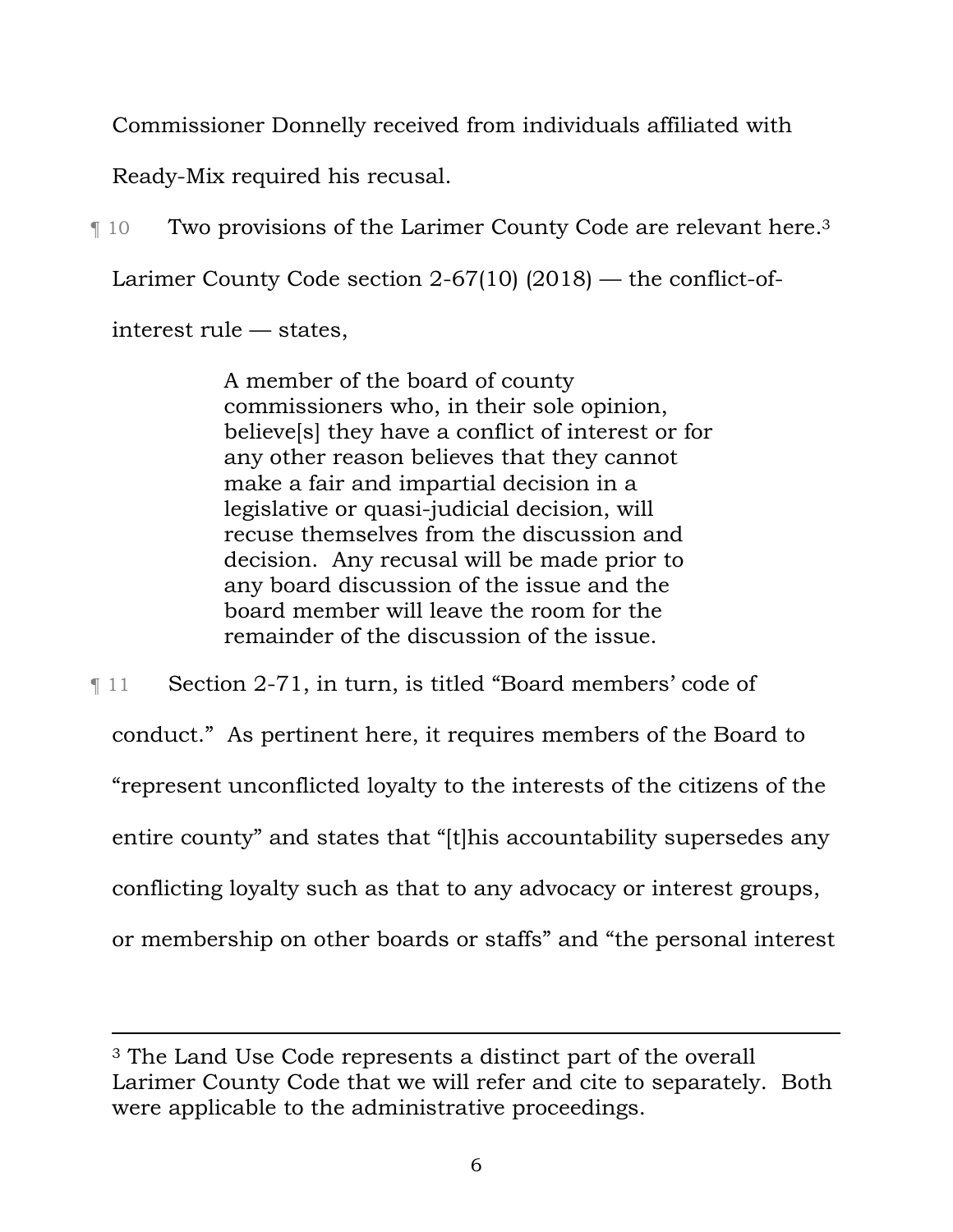of any board member acting as an individual consumer of the county government's services." Larimer County Code § 2-71(1).

¶ 12 Ready-Mix's application was presented to the Board's three commissioners: Donnelly, Sean Dougherty, and Steve Johnson. The Board held public hearings on the application on September 24, 2018, and November 18, 2018. Representatives of NLGC including people who own and reside in homes near the proposed gravel mine and batch plant — and Ready-Mix appeared before the Board and extensively debated whether the project would comply with the Land Use Code. The parties also sent competing letters to the Board addressing the project's compliance. Of particular concern was whether the concrete batch plant could be considered an allowable "accessory use" to the mining operation under the Land Use Code. *See* Land Use Code §§ 4.3.7(E), 4.3.10.

¶ 13 At the conclusion of the second hearing, the Board approved Ready-Mix's application, with Commissioners Donnelly and Dougherty voting in favor and Commissioner Johnson voting against. Consistent with the vote, on January 15, 2019, the Board issued its written "Findings and Resolution" (Findings) formally approving the project for a term of twelve years subject to forty-one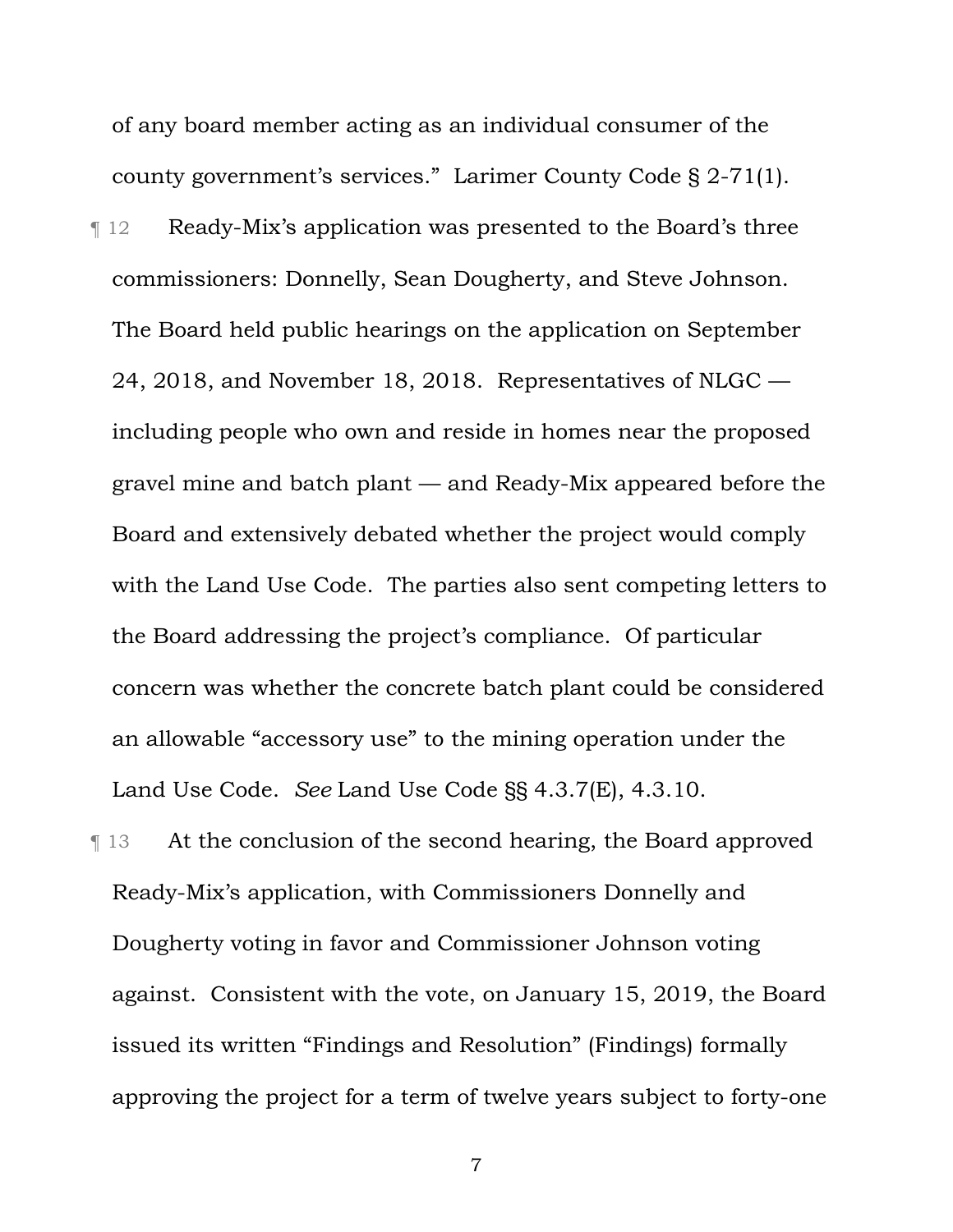enumerated conditions.4 As required by the Land Use Code, the Board found that each of the six special review criteria in section 4.5.3 — the criteria by which the Board reviews and evaluates a requested special review use — had been met or were inapplicable. In assessing one such criteria, it generally concluded that Ready-Mix "has demonstrated that this project can and will comply with all applicable requirements of the [Land Use Code]."

### B. Procedural History

¶ 14 NLGC later timely filed a complaint against the Board and Ready-Mix in district court seeking judicial review of the Board's Findings. An amended complaint followed, raising two claims.

¶ 15 NLGC's first claim sought declaratory relief under C.R.C.P. 57. It challenged, in part, the constitutionality of Larimer County Code section 2-67(10), which entrusts members of the Board with the sole discretion to determine whether a possible conflict of interest warrants their recusal. NLGC argued that the provision, as applied,

<sup>4</sup> The Board's Findings approved Ready-Mix's special use application, noting that "Commissioners Donnelly and Dougherty voted in favor of the Findings and Resolution," while "Commissioner Johnson voted against the Resolution," but it did not address the earlier request that Commissioner Donnelly not participate in the matter.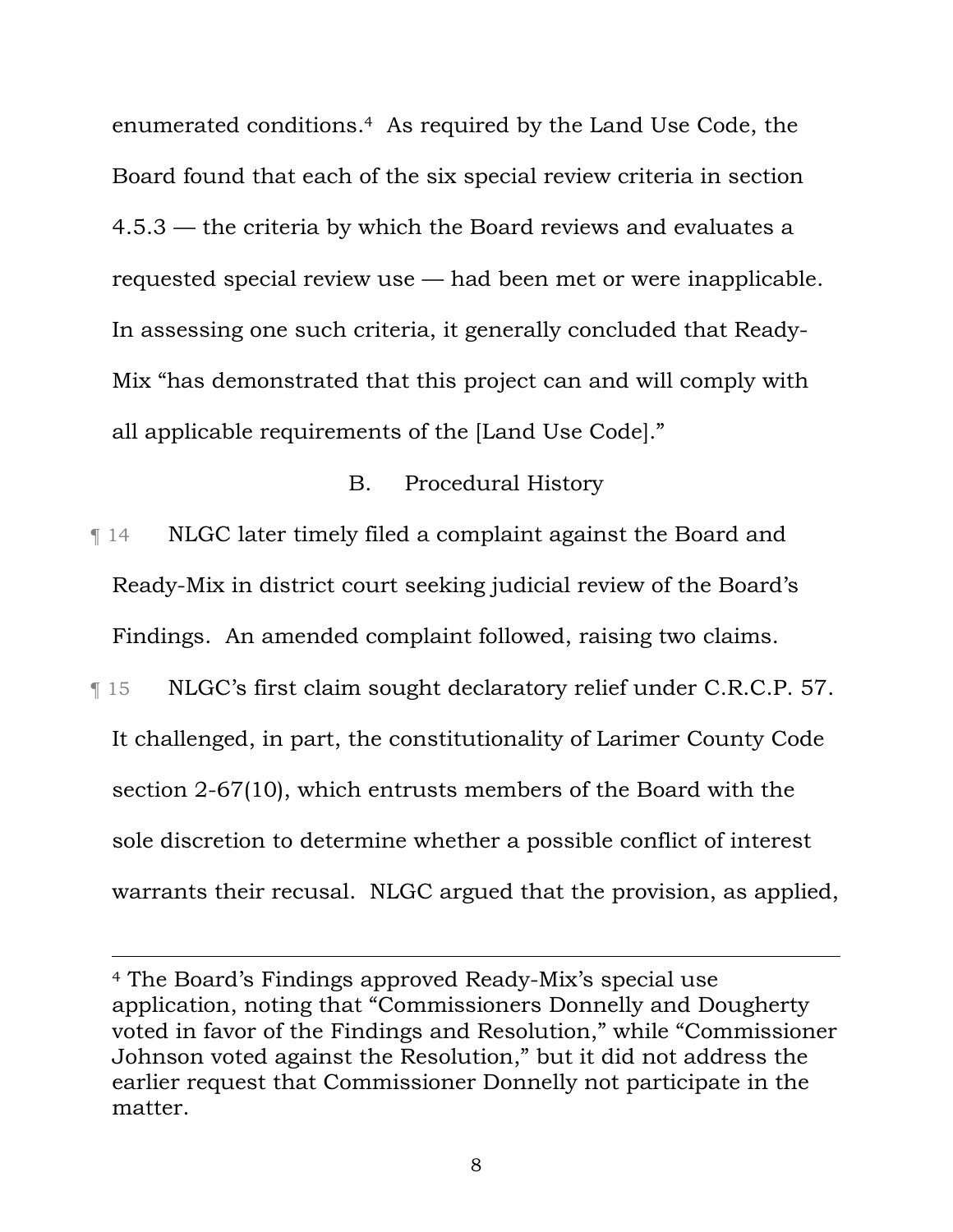violated its due process rights. They cited in their complaint Commissioner Donnelly's failure to recuse himself from the administrative proceedings despite recently receiving campaign contributions from Ready-Mix. NLGC also requested that the district court declare the provision facially unconstitutional.

¶ 16 In its second claim, NLGC sought review of the Board's Findings under C.R.C.P. 106(a)(4). It argued that the Board abused its discretion because, among other things, it misapplied several of the special review criteria in Land Use Code section 4.5.3 and competent record evidence did not support its findings on those criteria. As relevant here, NLGC's argument rested, in part, on a contention that the concrete batch plant was not an allowable "accessory use" to the mining operation under the Land Use Code. ¶ 17 The Board and Ready-Mix filed a joint motion to dismiss NLGC's claims under C.R.C.P. 12(b)(1) and C.R.C.P. 12(b)(5). The court granted the motion in part and denied it in part on April 10, 2019. As to NLGC's first claim, it dismissed with prejudice NLGC's facial constitutional challenge to Larimer County Code section 2-67(10), but it found the as-applied challenge plausible enough to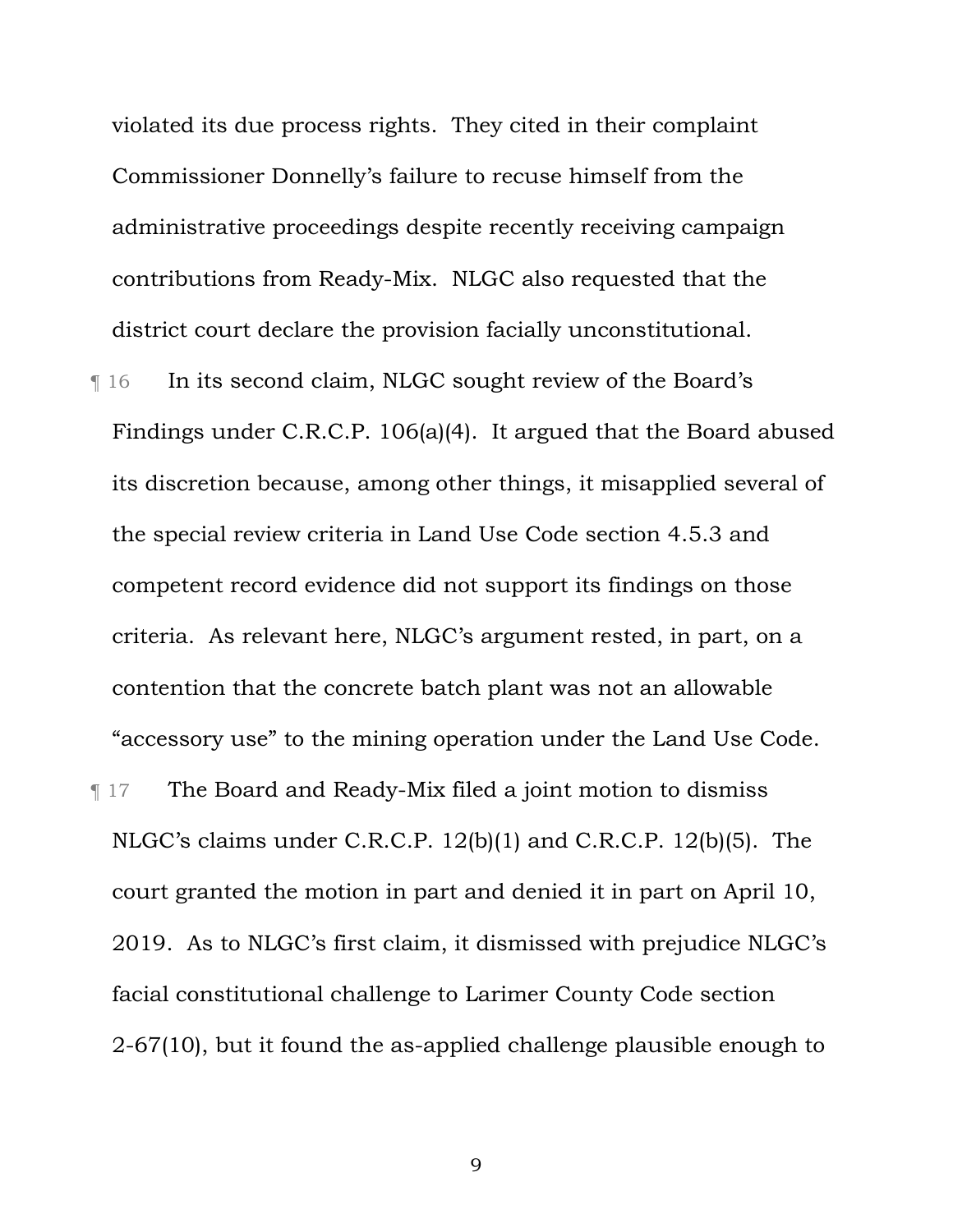withstand the motion. The court also denied the motion as to NLGC's second claim.

- ¶ 18 The parties then filed cross-motions for summary judgment on NLGC's as-applied due process claim. Applying *Caperton*, 556 U.S. at 884, the court concluded that Commissioner Donnelly's failure to recuse himself did not violate NLGC's due process rights. Thus, it denied NLGC's motion, granted the defendants' cross-motions, and entered judgment in favor of the defendants on NLGC's C.R.C.P. 57 claim on April 15, 2020.
- ¶ 19 Having fully adjudicated NLGC's first claim, the court turned to NLGC's C.R.C.P. 106(a)(4) claim and set the case for oral argument. It also ordered the parties to file supplemental briefs addressing whether "the proposed concrete batch plant is not an 'accessory use' to mining and is therefore prohibited under the [Land Use Code]." The parties did so.
- ¶ 20 On June 8, 2020, after oral argument, the court issued an order in favor of NLGC. It determined that the Board erroneously found that section 4.3 of the Land Use Code — which includes several relevant provisions concerning "accessory uses" — was inapplicable. And that erroneous conclusion, it explained, led the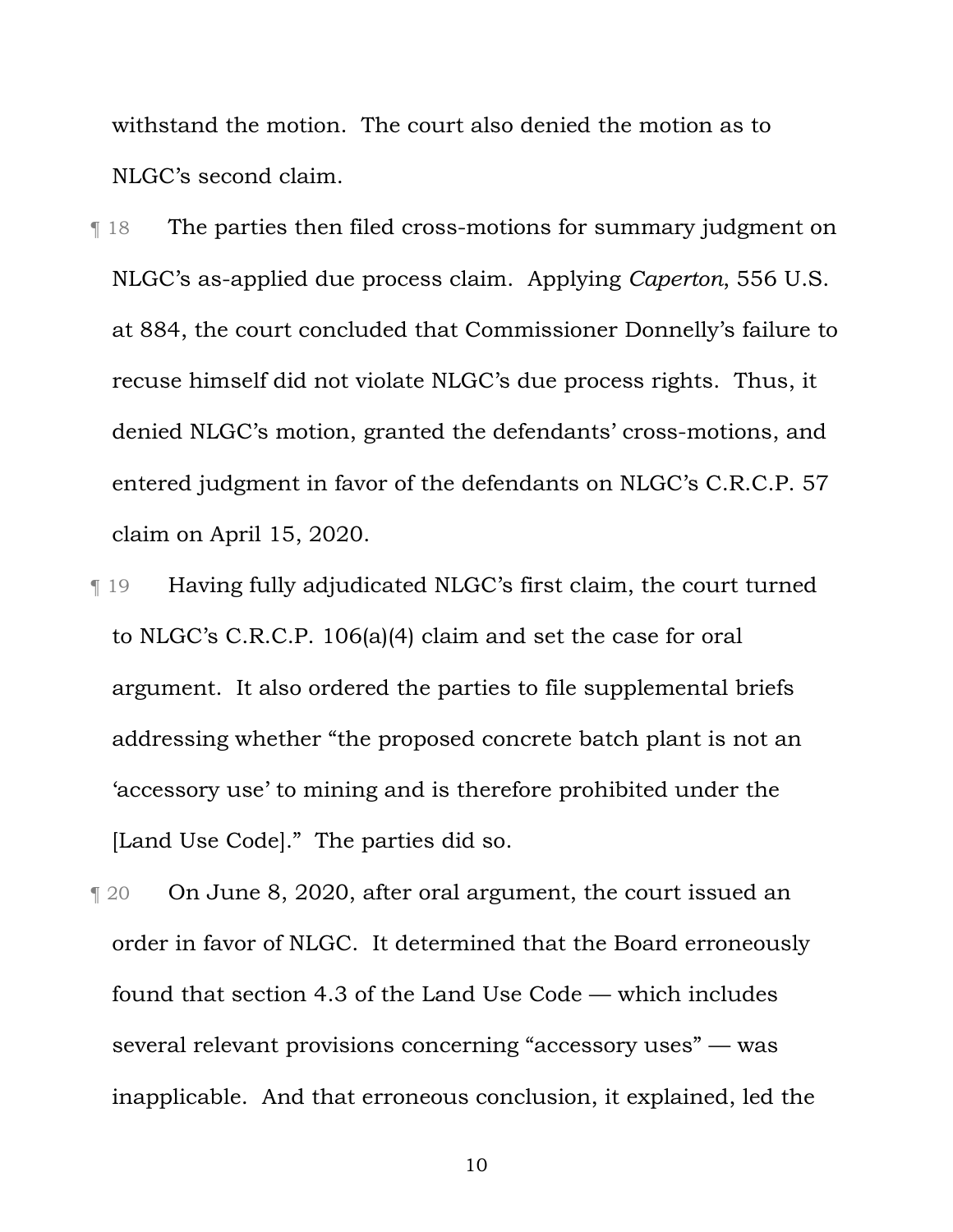Board to misapply two of the six special review criteria in Land Use Code section 4.5.3 and thereby abuse its discretion. Accordingly, the court reversed the Board's decision and remanded the case to the Board for further administrative proceedings.

**The parties now appeal two of the court's orders. NLGC** appeals the court's April 15, 2020, order granting summary judgment in favor of the defendants on its as-applied due process claim. The defendants each cross-appeal, contending that the district court erred by entering judgment in favor of NLGC on its C.R.C.P. 106(a)(4) claim. We address each appeal in turn.

### II. Standard of Review

¶ 22 "Review of a governmental body's decision pursuant to Rule 106(a)(4) requires an appellate court to review the decision of the governmental body itself rather than the district court's determination regarding the governmental body's decision." *Bd. of Cnty. Comm'rs v. O'Dell*, 920 P.2d 48, 50 (Colo. 1996). Our review is limited to deciding whether the governmental body's decision was an abuse of discretion, based on the evidence in the record before it, or was made in excess of its jurisdiction. C.R.C.P. 106(a)(4)(I); *Whitelaw v. Denver City Council*, 2017 COA 47, ¶ 7.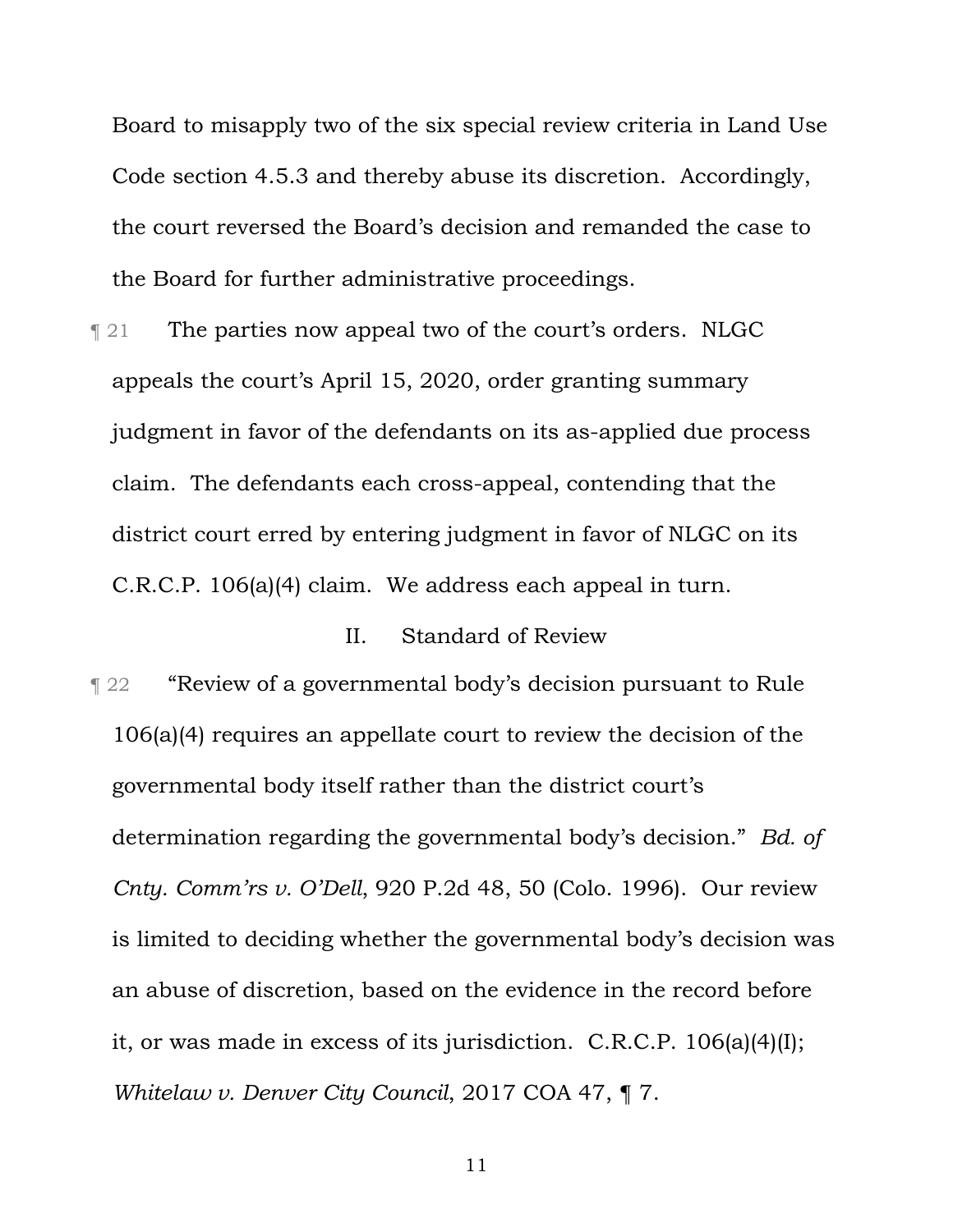¶ 23 A governmental body abuses its discretion if it misinterprets or misapplies the law or if no competent record evidence supports its decision. *Alpenhof, LLC v. City of Ouray*, 2013 COA 9, ¶ 9; *Berger v. City of Boulder*, 195 P.3d 1138, 1139 (Colo. App. 2008). The record lacks competent evidence if "the governmental body's decision is 'so devoid of evidentiary support that it can only be explained as an arbitrary and capricious exercise of authority.'" *O'Dell*, 920 P.2d at 50 (quoting *Ross v. Fire & Police Pension Ass'n*, 713 P.2d 1304, 1309 (Colo. 1986)).

- **T** 24 "An action by an administrative [body] is not arbitrary or an abuse of discretion when the reasonableness of the [body's] action is open to a fair difference of opinion, or when there is room for more than one opinion." *Khelik v. City & Cnty. of Denver*, 2016 COA 55, ¶ 13. Because we are not the fact finder, we "cannot weigh the evidence or substitute our own judgment for that of the [administrative body]." *Kruse v. Town of Castle Rock*, 192 P.3d 591, 601 (Colo. App. 2008).
- **The To the extent this appeal requires us to review and interpret** the Land Use Code, we do so de novo and apply ordinary rules of statutory interpretation. *See City of Commerce City v. Enclave W.,*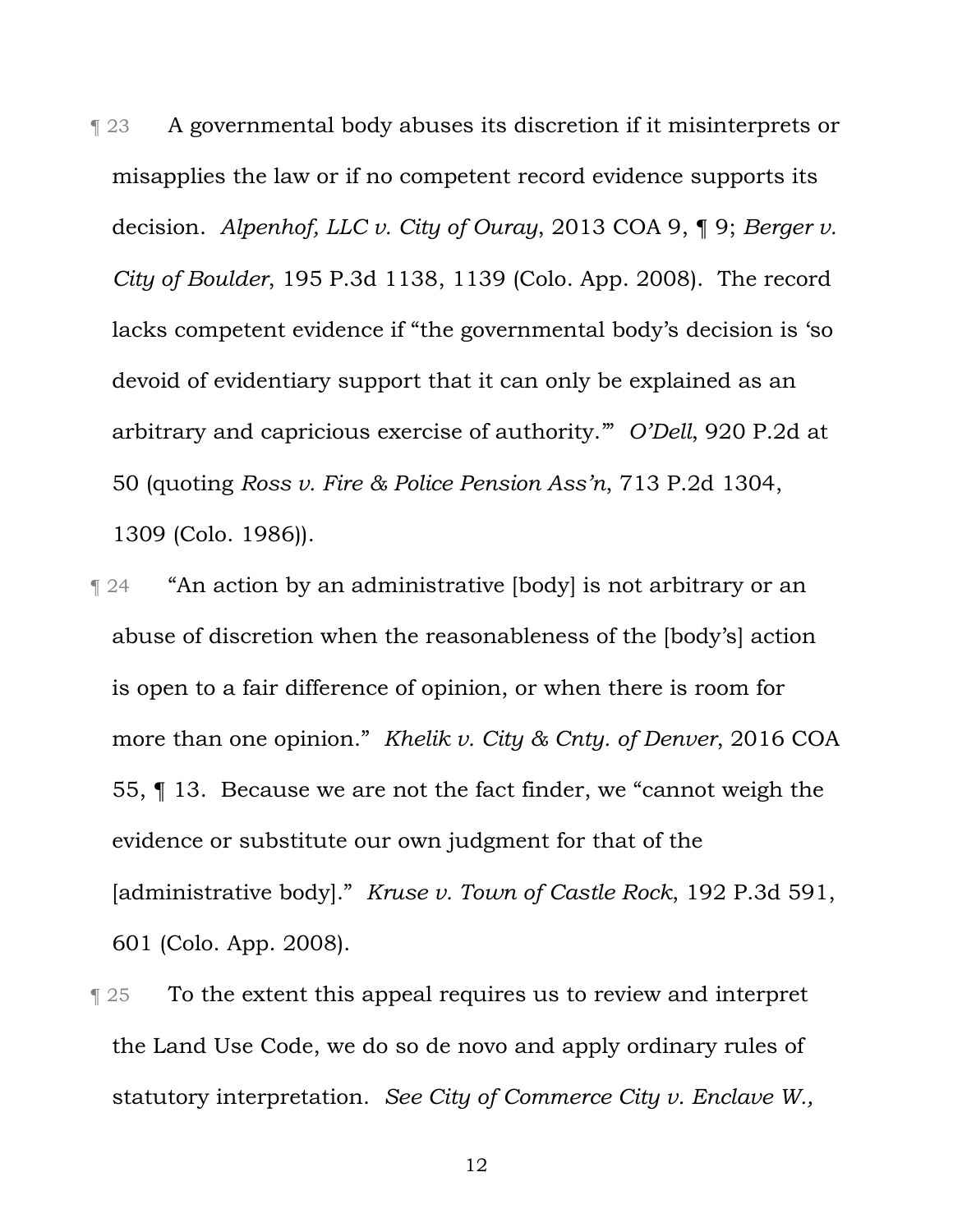*Inc.*, 185 P.3d 174, 178 (Colo. 2008) (We review de novo an agency's construction of "a code, ordinance, or statutory provisions that governs its actions."); *Shupe v. Boulder Cnty.*, 230 P.3d 1269, 1272 (Colo. App. 2010) ("Land use codes and ordinances 'are subject to the general canons of statutory interpretation.'" (quoting *City of Colo. Springs v. Securcare Self Storage, Inc.*, 10 P.3d 1244, 1248-49 (Colo. 2000))). "When construing a land use code, courts look first to the plain language, being mindful of the principle that courts presume that the governing body enacting the code meant what it clearly said." *Shupe*, 230 P.3d at 1272. "If the code's language is ambiguous, we give deference to the board's interpretation of the code it is charged with enforcing . . . if it has a reasonable basis in law and is warranted by the record." *Id.* "However, if the board's interpretation is inconsistent with the governing relevant articles, then that interpretation is not entitled to deference." *Id.* 

III. NLGC's As-Applied Due Process Claim ¶ 26 We first address NLGC's as-applied due process claim. NLGC maintains that Commissioner Donnelly's failure to recuse himself violated its due process rights, and thus the district court erred by granting summary judgment in favor of the defendants. Applying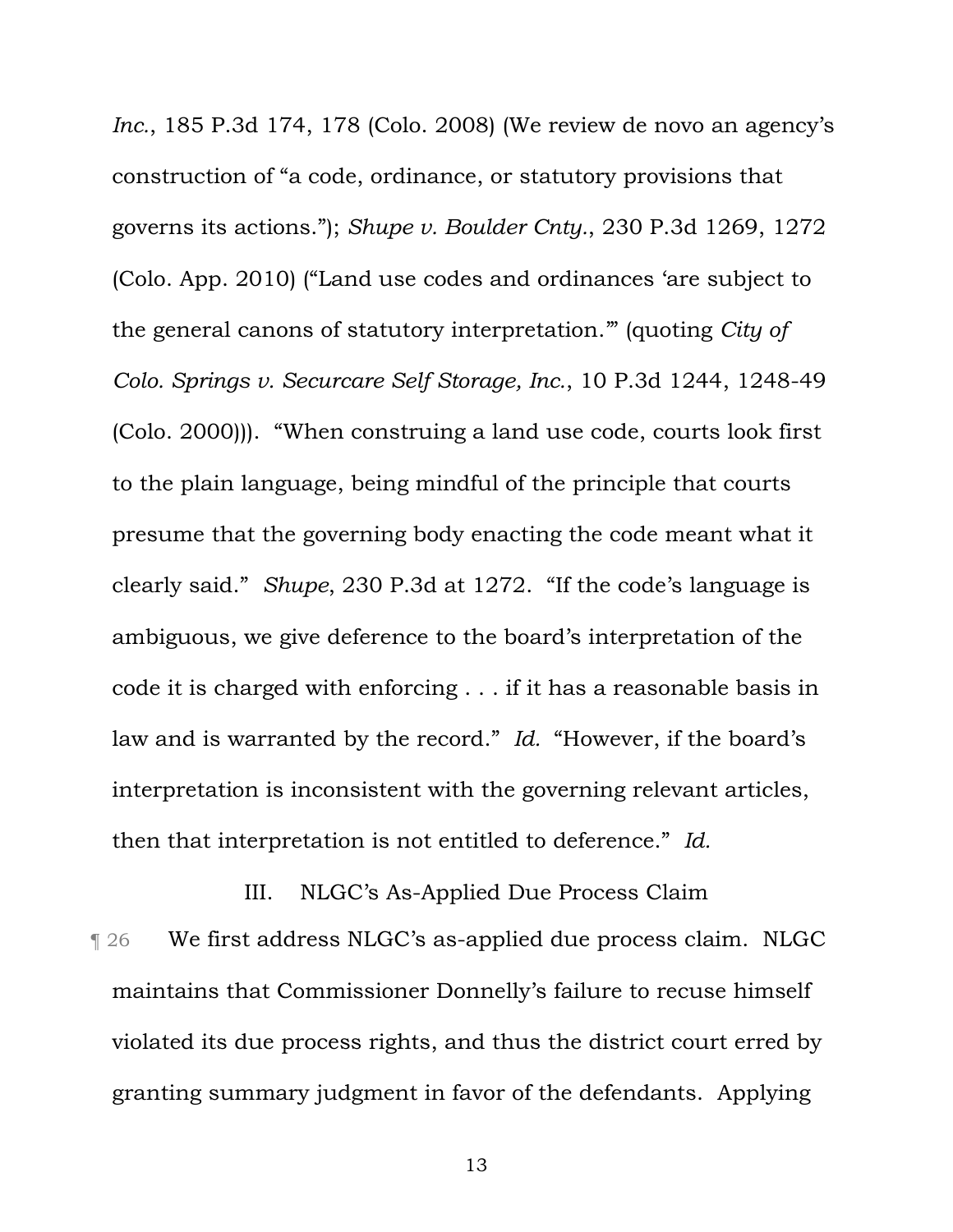*Caperton* for the first time in the context of a Colorado elected official serving in a quasi-judicial capacity, we disagree.

A. Construal as a C.R.C.P. 106(a)(4) Claim **The Board first contends that the district court did not have** jurisdiction to consider NLGC's as-applied due process claim because it was raised under C.R.C.P. 57 and not C.R.C.P. 106(a)(4). ¶ 28 "[A]s-applied challenges," as opposed to facial challenges, "concern the governmental body's quasi-judicial action." *Kruse*, 192 P.3d at 600. And a C.R.C.P. 106(a)(4) action is generally the sole remedy for review of a quasi-judicial action. *Sundheim v. Bd. of Cnty. Comm'rs*, 904 P.2d 1337, 1349 (Colo. App. 1995). *But see Yakutat Land Corp. v. Langer*, 2020 CO 30, ¶ 17; *Native Am. Rts. Fund, Inc. v. City of Boulder*, 97 P.3d 283, 287 (Colo. App. 2004).So the Board should have raised this claim under C.R.C.P. 106(a)(4).

¶ 29 However, any defect in NLGC's complaint was merely procedural in nature; it was not a jurisdictional bar to review as the Board suggests. Indeed, "a plaintiff need not label his action as one under C.R.C.P. 106(a)(4) to secure judicial review." *High Plains Libr. Dist. v. Kirkmeyer*, 2015 COA 91, ¶ 16. "The question which should concern us is not whether the plaintiff has asked for the proper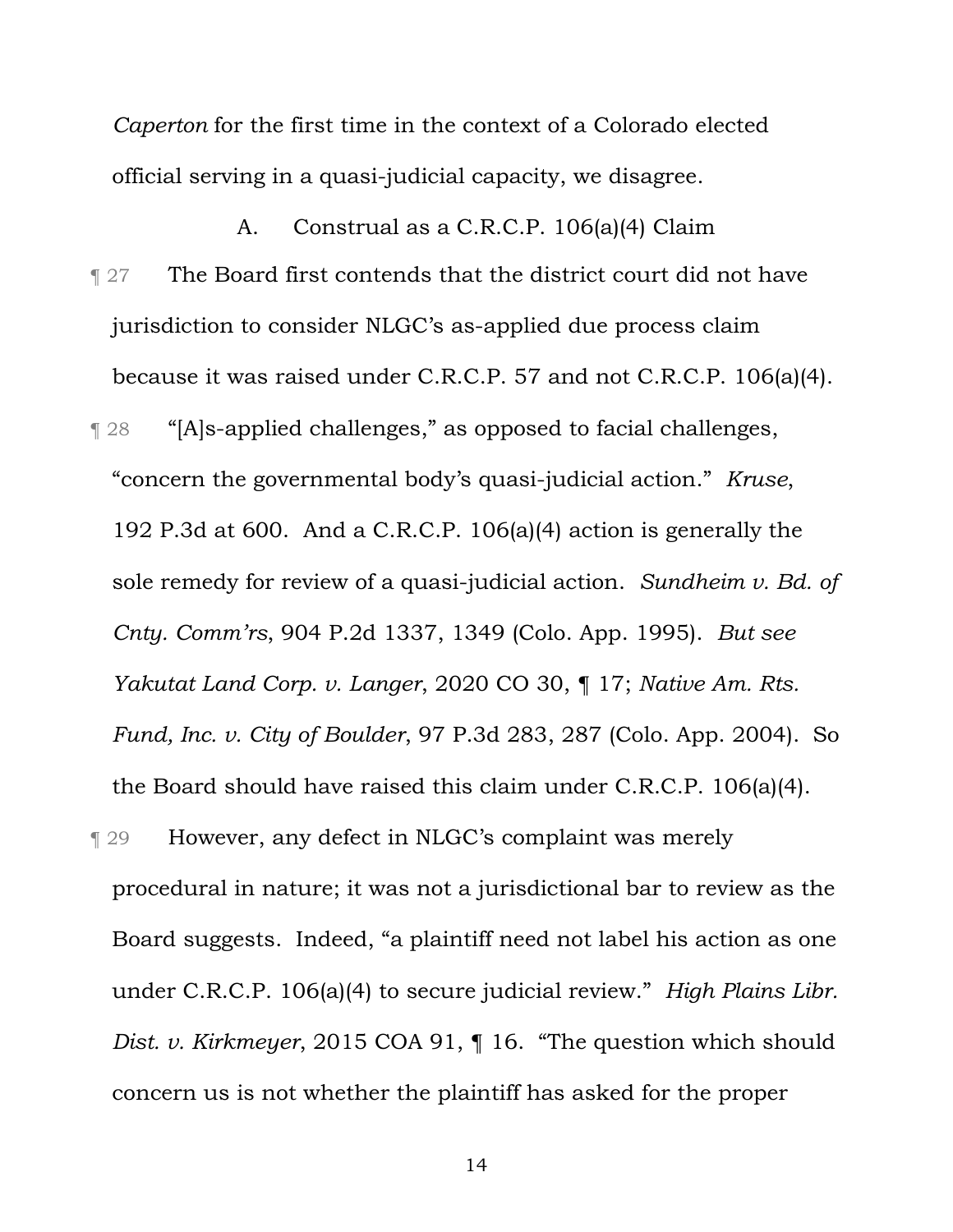remedy, but whether he is entitled to any remedy. If the plaintiff is entitled to relief under the allegations of the complaint, the court may grant it regardless of the specific remedy requested." *Tisdel v. Bd. of Cnty. Comm'rs*, 621 P.2d 1357, 1360 (Colo. 1980). Thus, even where plaintiffs do not "refer to C.R.C.P. 106(a)(4) as the basis for relief in their complaint, we are not bound by the label attached to their pleadings." *High Plains Libr. Dist.*, ¶ 17.

¶ 30 To preclude review of NLGC's claim, in our view, would improperly elevate form over substance. The alleged due process violations in the claim can be read as a basis to establish that the Board abused its discretion under C.R.C.P. 106(a)(4). *See* C.R.C.P. 106(a)(4) (Review under Rule 106(a)(4) is limited to whether a "lower judicial body exercising judicial or quasi-judicial functions has exceeded its jurisdiction or abused its discretion."); *Fisher v. Colo. Dep't of Corr.*, 56 P.3d 1210, 1213 (Colo. App. 2002) (a quasi-judicial body abuses its discretion when it fails to provide due process). And the claim, if properly styled as a C.R.C.P. 106(a)(4) action, would have been timely filed under the rule. *See* C.R.C.P. 106(b). Accordingly, we will construe NLGC's as-applied due process challenge as a C.R.C.P. 106(a)(4) claim and review whether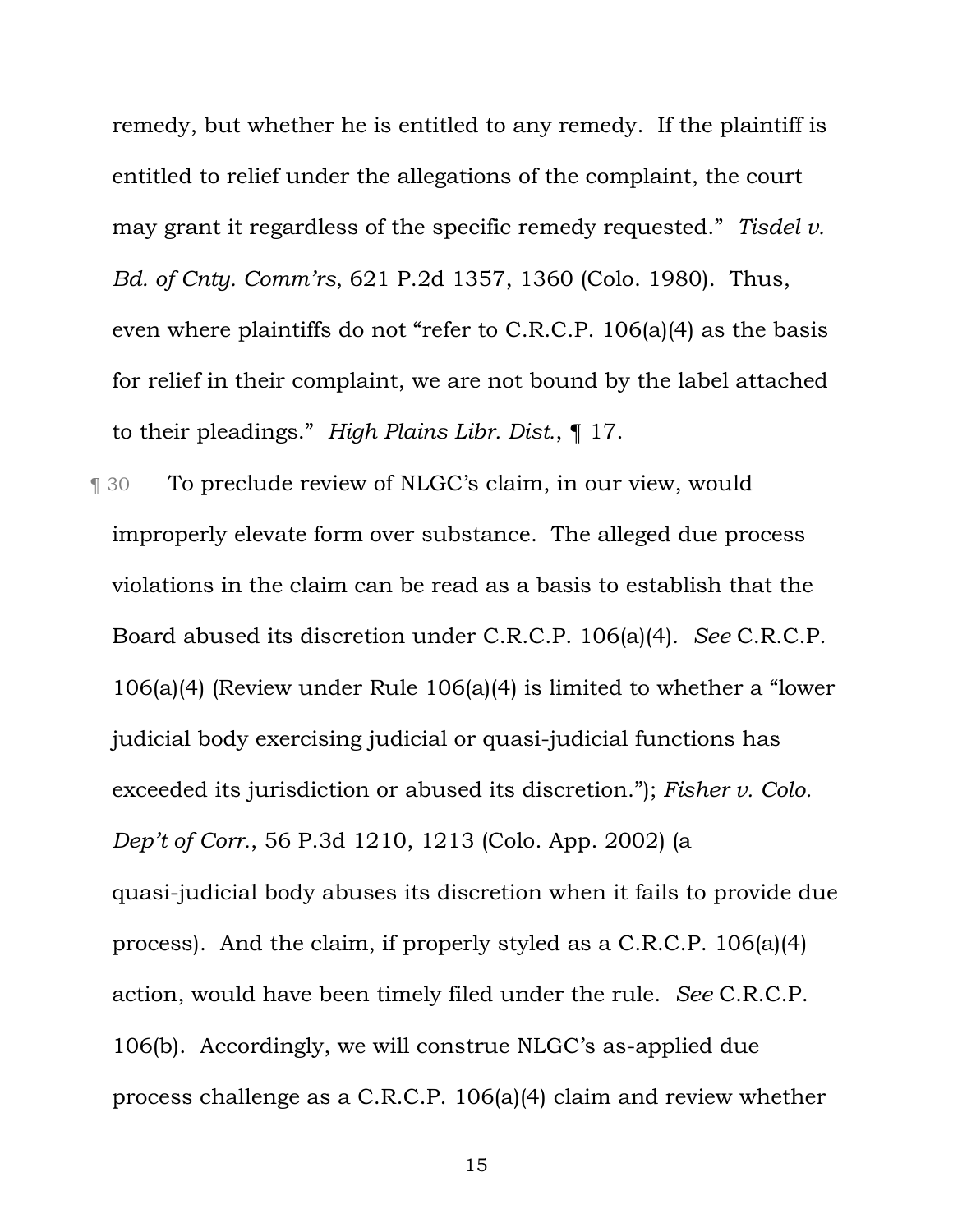the Board abused its discretion and violated NLGC's due process rights. *See High Plains Libr. Dist.*, ¶ 17 (similarly construing a request for declaratory judgment as a C.R.C.P. 106(a)(4) claim).

### B. Additional Background

- ¶ 31 Commissioner Donnelly was elected to serve as a Larimer County Commissioner for three consecutive four-year terms from 2008 to 2020. When Ready-Mix's special use application was approved in 2018, Donnelly served as one of the Board's commissioners.
- ¶ 32 Ready-Mix is a closely held corporation that produces concrete and is operated by the Fancher family. George Fancher and Harold Kester purchased Ready-Mix in 1955.
- ¶ 33 During his 2012 and 2016 campaigns, Donnelly received lawful campaign contributions from persons who are either members of the Fancher or Kester families, Ready-Mix shareholders, or both.<sup>5</sup> Below is a breakdown of the contributions by election cycle and the proportion they collectively represent of Donnelly's total contributions:

<sup>5</sup> There are no allegations that Donnelly or Donnelly's campaign violated applicable campaign contribution disclosure laws.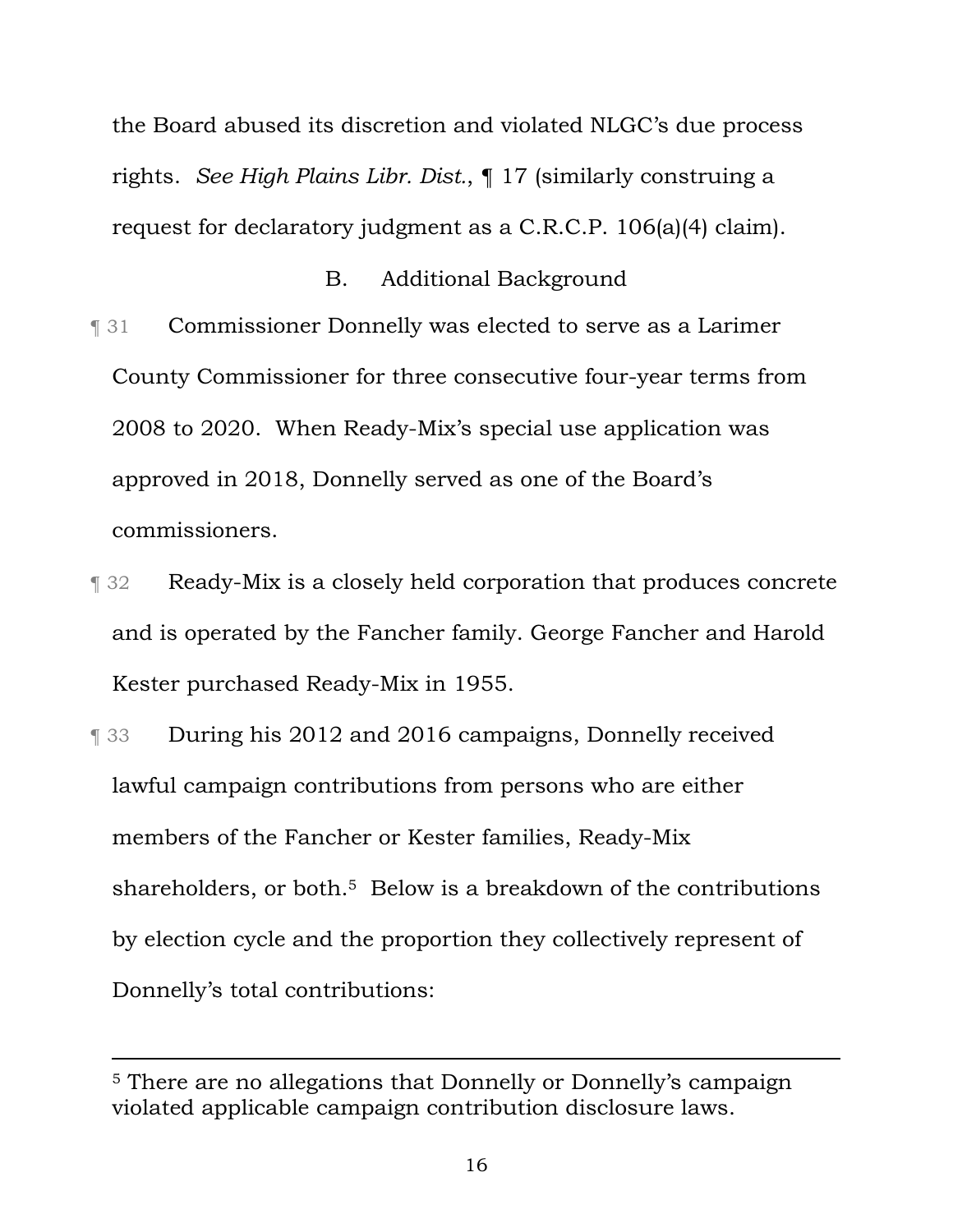| Donor                                | 2012 Campaign | 2016 Campaign     |
|--------------------------------------|---------------|-------------------|
| Steve Fancher (George Fancher's son, |               | \$1,500           |
| Ready-Mix stockholder and former     |               |                   |
| employee, and part-time consultant)  |               |                   |
| Mimi Kontour (George Fancher's       | \$100         | \$200             |
| daughter and a stockholder)          |               |                   |
| Rebecca Kester (Harold Kester's      | \$100         | \$1,000           |
| daughter and a stockholder)          |               |                   |
| Brad Fancher (Ready-Mix Vice         | Ω             | \$1,000           |
| President and General Manager)       |               |                   |
| Stephanie Fancher (Ready Mix         | \$50          | \$200             |
| Permitting and Land Use Manager and  |               |                   |
| stockholder)                         |               |                   |
| <b>Sydney Fancher</b>                | \$50          |                   |
| Scott Muller (Ready-Mix stockholder) | ( )           | \$200             |
| <b>Totals</b>                        |               |                   |
| (raw/proportion of total donated to  | \$350 / 1%    | $$4,100 / 7.65\%$ |
| Donnelly campaign)                   |               |                   |

¶ 34 About a month after Donnelly won the 2016 election,

Ready-Mix submitted the special review application that is the subject of this appeal. Before the Board convened its first hearing on the application, a local resident alerted a Larimer County official to Donnelly's receipt of campaign contributions from individuals associated with Ready-Mix and the asserted conflict of interest those contributions created. Donnelly was notified of these concerns but nonetheless participated in the application review process.

**T** 35 Donnelly's actions during the hearings on the application suggested that he supported the application. For example,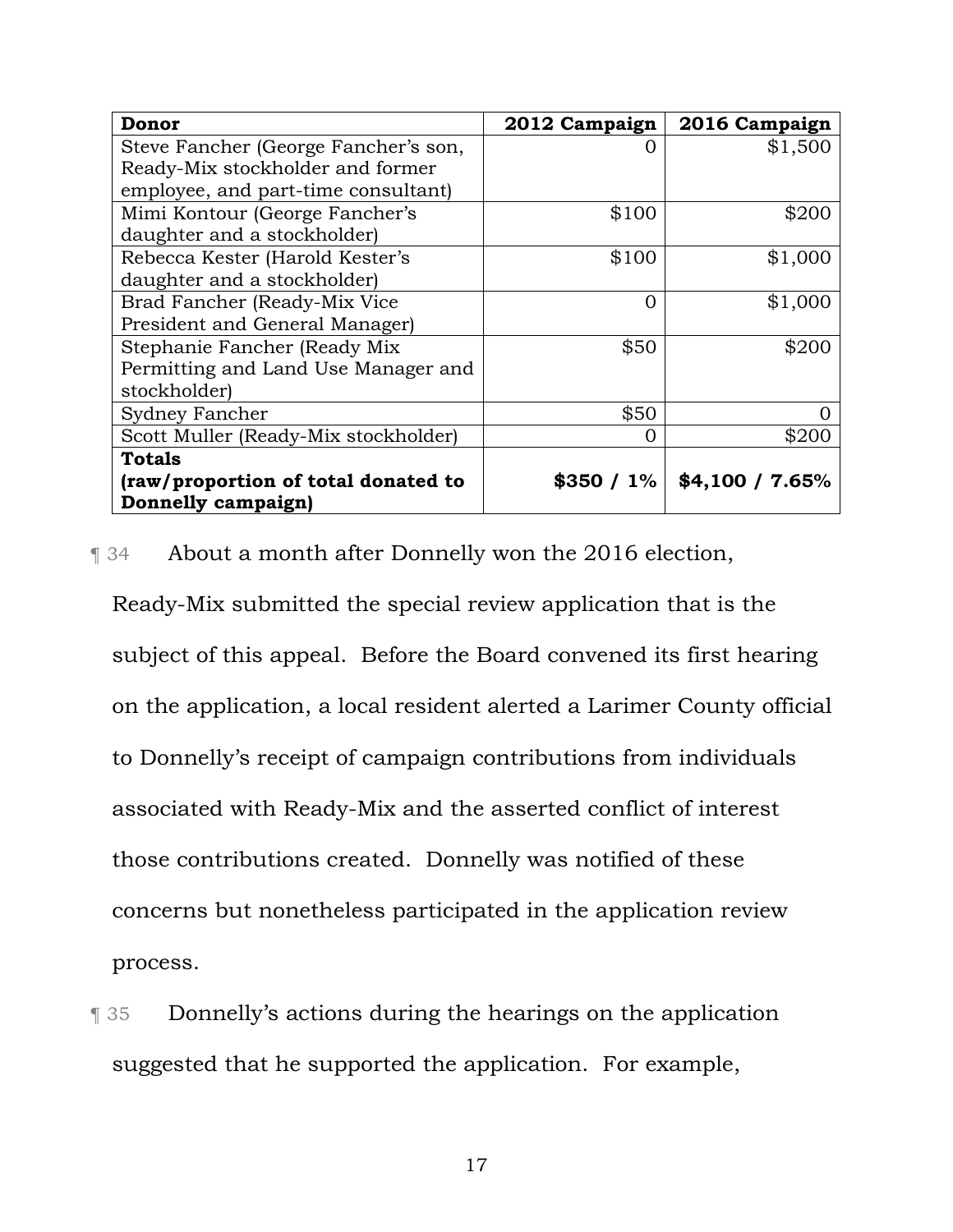Donnelly explained how his personal experience living in nearby Loveland informed his understanding of Ready-Mix's application:

> [I]t is true that none of us live [in Laporte] and, none of us are going to . . . have this pit near our homes for the next . . . decade or so. As I mentioned, though . . . we have a lot of pits in Loveland. . . . *[A]nd we co-exist with them*. . . .

(Emphasis added.)

¶ 36 Donnelly later presented a motion to approve Ready-Mix's application. But when another Commissioner introduced an amendment to increase the physical setback of the pit from residential properties from 100 to 500 feet, Donnelly announced that he would oppose the application if amended as such. Finally, Donnelly voted against a second amendment to his motion that would have required Ready-Mix to access its facilities via State Highway 287 rather than County Road 54G, the latter of which winds through residential neighborhoods.

¶ 37 As noted, section 2-71(1) of the Larimer County Code requires members of the Board to maintain "unconflicted loyalty to the interests of the citizens of the entire county." Flowing from this principle, Larimer County Code section 2-67(10) outlines recusal standards, requiring any commissioner who, in his "sole opinion,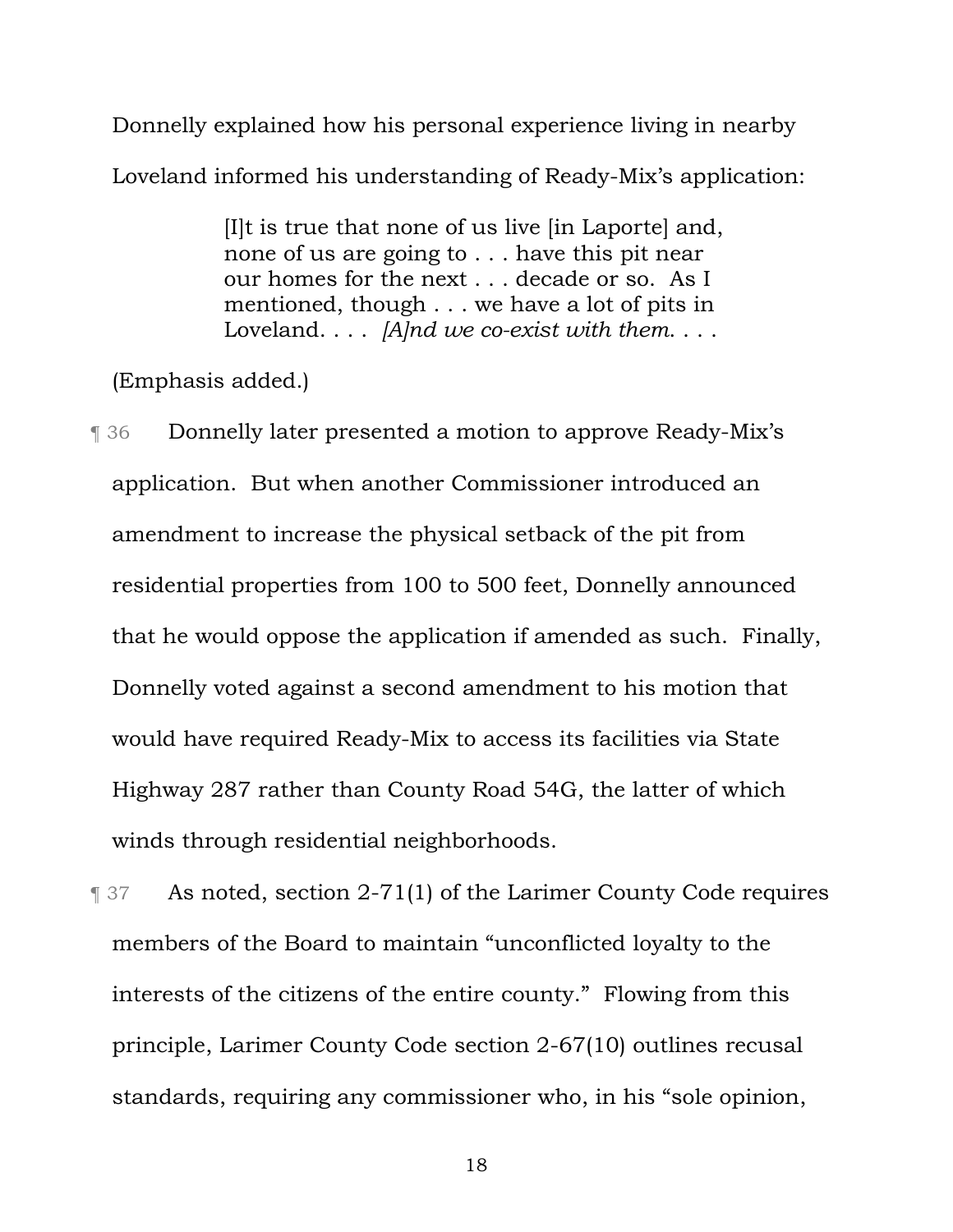believe[s] [he has] a conflict of interest or . . . cannot make a fair and impartial decision in a legislative or quasi-judicial decision," to recuse.

¶ 38 NLGC claims on appeal that Donnelly's receipt of campaign contributions from individuals associated with Ready-Mix and his behavior during the hearings constitutes evidence that his failure to recuse himself, contrary to Larimer County Code section 2-67(10), deprived NLGC of the constitutionally protected due process right to a neutral decision-maker.

## C. Discussion

¶ 39 Because we presume statutes are constitutional, to succeed on an as-applied challenge, the challenger must establish the unconstitutionality of the statute, as applied to him or her, beyond a reasonable doubt.6 *Indep. Inst. v. Coffman*, 209 P.3d 1130, 1136

<sup>6</sup> NLGC argues that, in light of *Sanger v. Dennis*, 148 P.3d 404, 407 (Colo. App. 2004), the district court should only have required it to show "a reasonable probability" that the provision was unconstitutional as applied. We are unpersuaded. In *Sanger*, the "reasonable probability" standard was applied in response to a motion for a preliminary injunction, which itself requires the moving party to demonstrate a "reasonable probability" that it will subsequently prevail on the merits. *Id.* at 409; *see City of Golden v. Simpson*, 83 P.3d 87, 96 (Colo. 2004).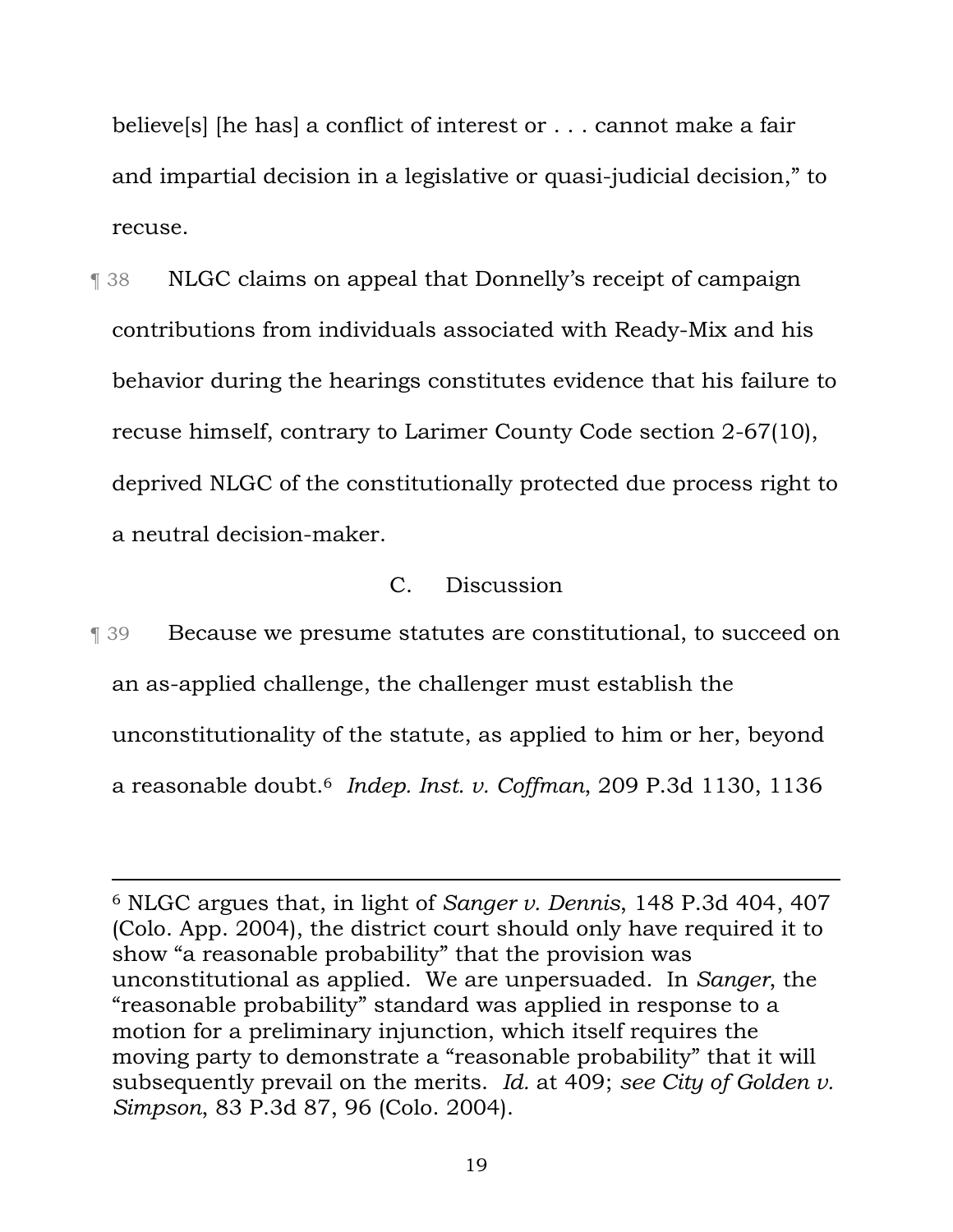(Colo. App. 2008); *see also Dev. Pathways v. Ritter*, 178 P.3d 524, 534 (Colo. 2008) (requiring the challenging party to establish that the law is unconstitutional "under the circumstances in which the [claimant] has acted or proposes to act") (citation omitted).

- ¶ 40 The due process requirement of neutrality in adjudicative proceedings entitles a person to an impartial decision-maker. *City of Manassa v. Ruff*, 235 P.3d 1051, 1056 (Colo. 2010) (citing *Marshall v. Jerrico, Inc.*, 446 U.S. 238, 242 (1980)). An impartial adjudication requires "the absence of a personal, financial, or official stake in the decision evidencing a conflict of interest on the part of a decision-maker." *Scott v. City of Englewood*, 672 P.2d 225, 228 (Colo. App. 1983). This concept encompasses both the absence of actual bias and the risk of actual bias. *See Caperton*, 556 U.S. at 883-84.
- ¶ 41 As to the latter, the United States Supreme Court elaborated on the risk of actual bias in *Caperton*, 556 U.S. at 883-84. There, a candidate for the West Virginia Supreme Court of Appeals, Brent Benjamin, received \$3 million in campaign contributions from Don Blankenship, a coal company chief executive officer whose company had recently sustained a \$50 million dollar adverse jury verdict. *Id.*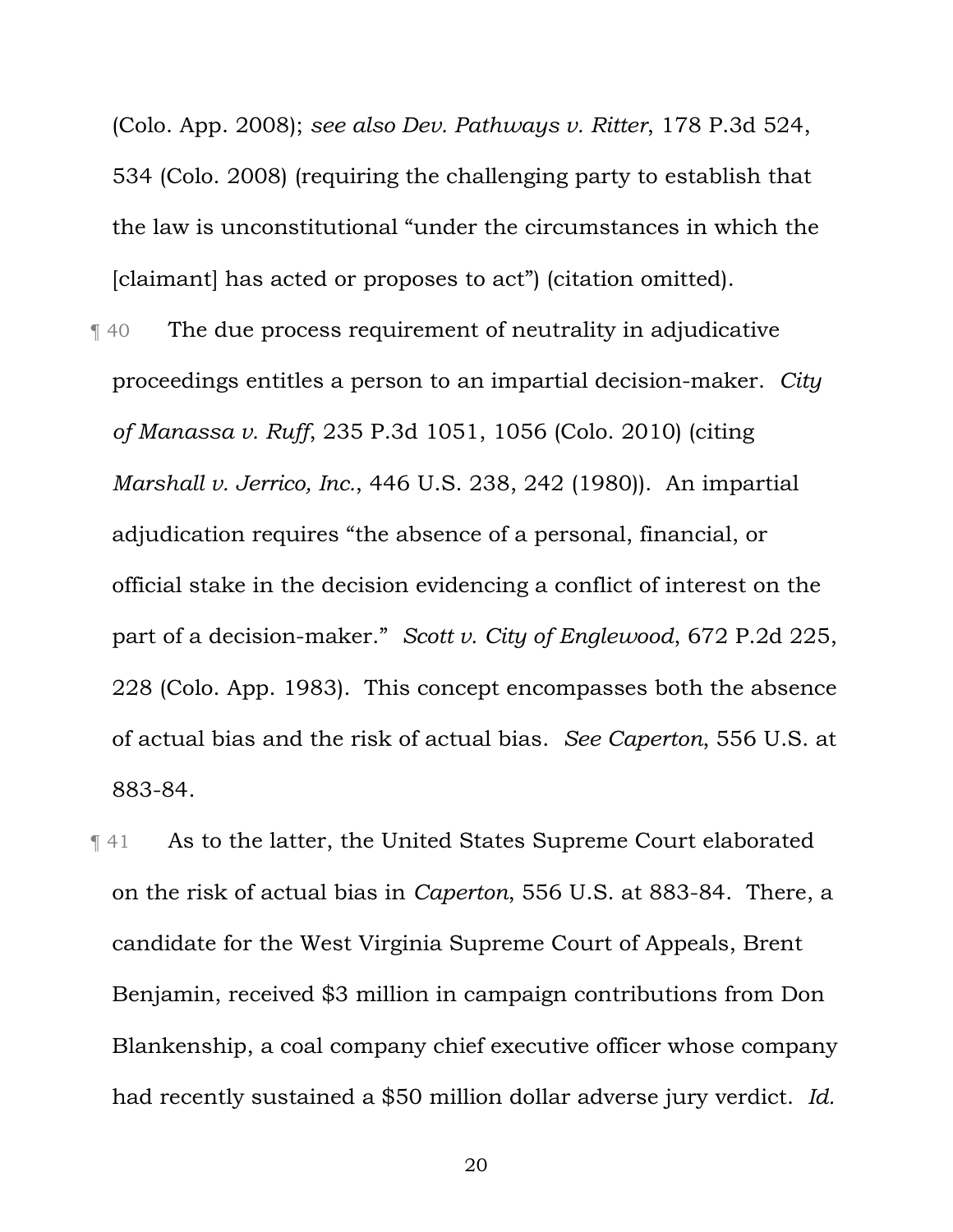at 872-73. For context, Blankenship's contributions exceeded the total amount spent by *all* of Benjamin's other supporters and was \$1 million more than the amount raised by the other two candidates combined. *Id.* at 873. Benjamin won the election, and, when Blankenship appealed the jury verdict, the opposing party submitted multiple requests for now-Justice Benjamin to recuse himself given his financial ties to Blankenship. *Id.* at 873-74. Benjamin refused, concluding that there was no objective evidence of actual bias. *Id.* at 874-76. He later voted, as part of the 3-2 majority, to reverse the jury verdict against the coal company. *Id.* ¶ 42 On appeal, the Court announced that a due process violation can arise, in lieu of concrete proof of actual bias, from the *risk* of actual bias. *Id.* at 884-85. Because of the extreme size, proximate timing, and apparent effect of Blankenship's contribution, the Court concluded that there was a serious risk that Justice Benjamin was biased in violation of the Due Process Clause. *Id.* at 885-87. To evaluate the risk of actual bias, the Court instructed us to consider objective factors such as the amount of the contribution, the temporal relationship between the contribution and the proceeding,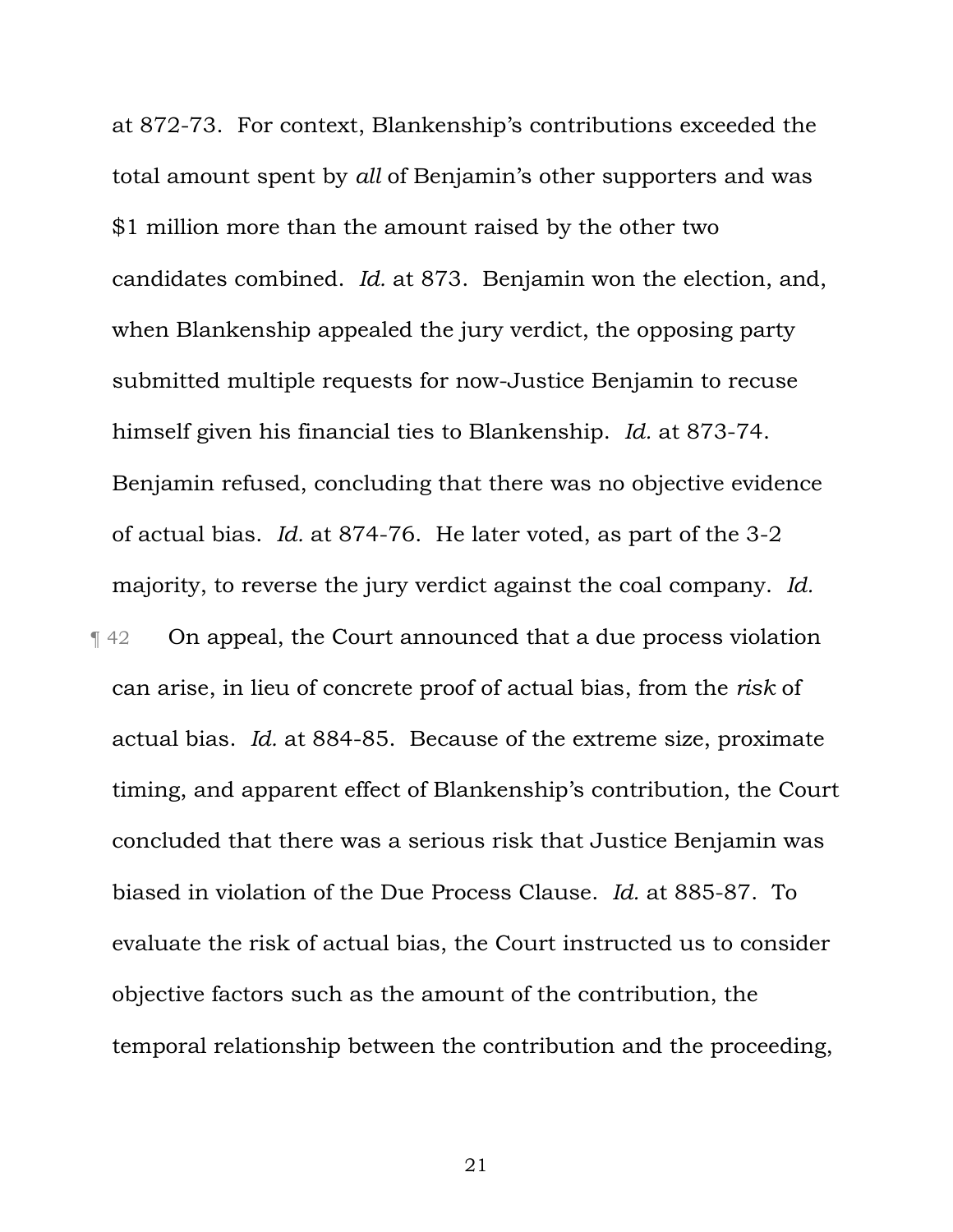and the apparent effect it had on the adjudication's outcome. *Id.* at 884-87.

¶ 43 These due process mandates are not limited to judicial officers. Indeed, when decision-making by nonjudicial officers bears sufficient similarities to the adjudicatory function performed by courts, we consider it "quasi-judicial" and thereby subject to the basic requirements of due process. *Ruff*, 235 P.3d at 1056 (citing *Cherry Hills Resort Dev. Co. v. City of Cherry Hills Vill.*, 757 P.2d 622, 625-26 (Colo. 1988)). While such actors must ensure the fundamental fairness of the proceeding, they are not held to the more rigorous disqualification standards applicable to judicial officers through ethical codes or local rules of procedure. *Id.* at 1057. Rather, the inquiry is simply whether actual bias or a risk of actual bias exists so as to compromise the neutrality of the quasi-judicial actor. *Id.* at 1056-57.

¶ 44 In this matter, the district court correctly noted that land-use decisions like Donnelly's are considered "quasi-judicial." *See Margolis v. Dist. Ct.*, 638 P.2d 297, 305 (Colo. 1981). It also recognized that those serving in quasi-judicial capacities are presumed to act with "integrity, honesty, and impartiality," and that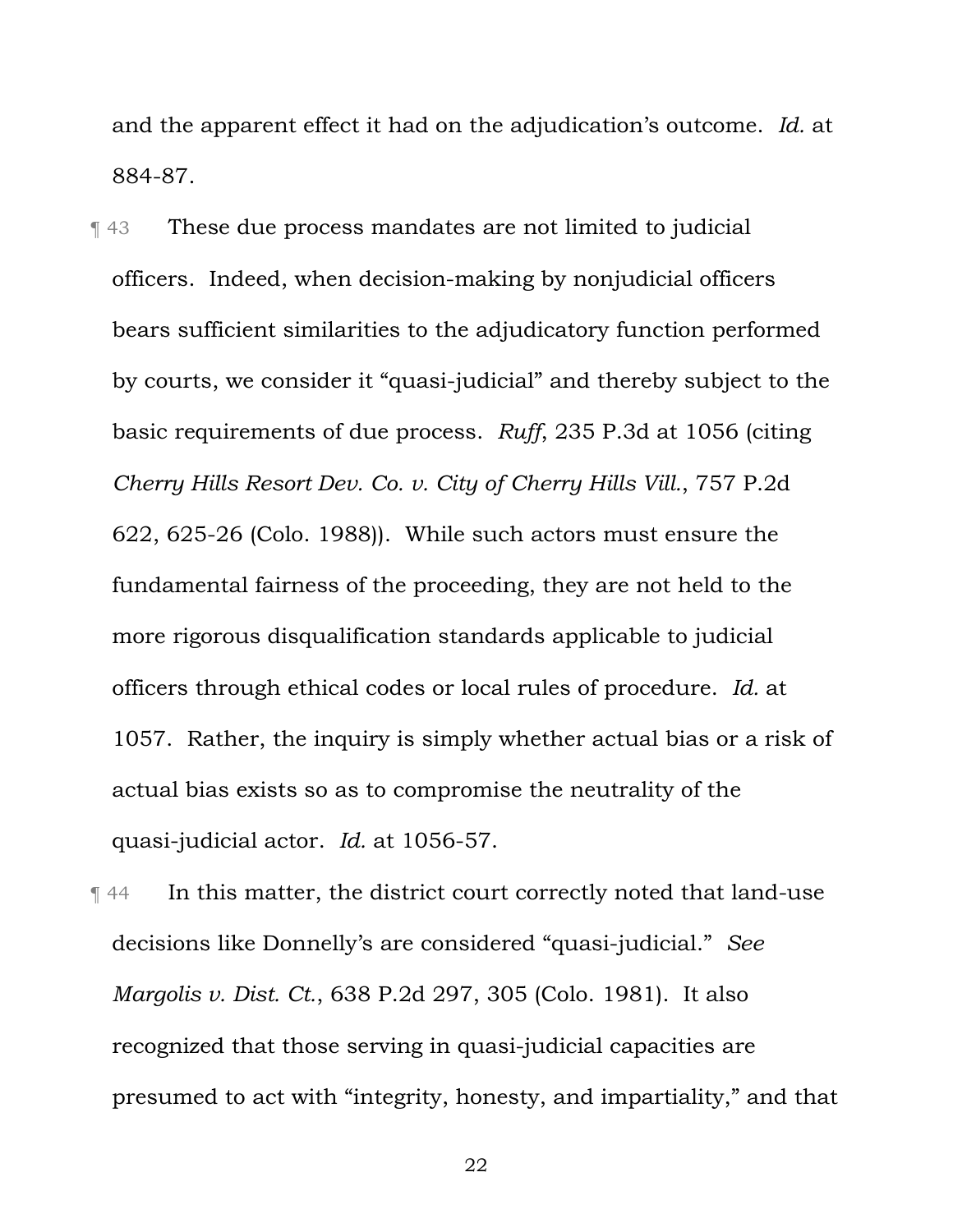the challenger retained the burden to prove otherwise. *Scott*, 672 P.2d at 227. It then performed the due process analysis outlined in *Caperton*, ultimately denying NLGC's claims.

- ¶ 45 Before engaging in that analysis, however, the court dismissed (in a footnote) defendants' threshold contention that campaign contributions, as a matter of law, do not constitute a "direct, personal, substantial, pecuniary interest" for conflict-of-interest purposes. *Tumey v. Ohio*, 273 U.S. 510, 523 (2000). In other words, defendants argued that campaign contributions cannot bias an elected official serving in a quasi-judicial capacity, and that a *Caperton*-style analysis was therefore inappropriate in the first place.
- ¶ 46 Although the bulk of their arguments on appeal focus on affirming the merits of the district court's application of *Caperton*, Ready-Mix insists — and is joined by Colorado Municipal League as amicus curiae in this respect — that campaign contributions, as a categorical matter, can *never* give rise to a risk of actual bias by the quasi-judicial decision-maker. In rejecting this argument, the district court noted that Colorado courts have not directly addressed this issue. We do so now.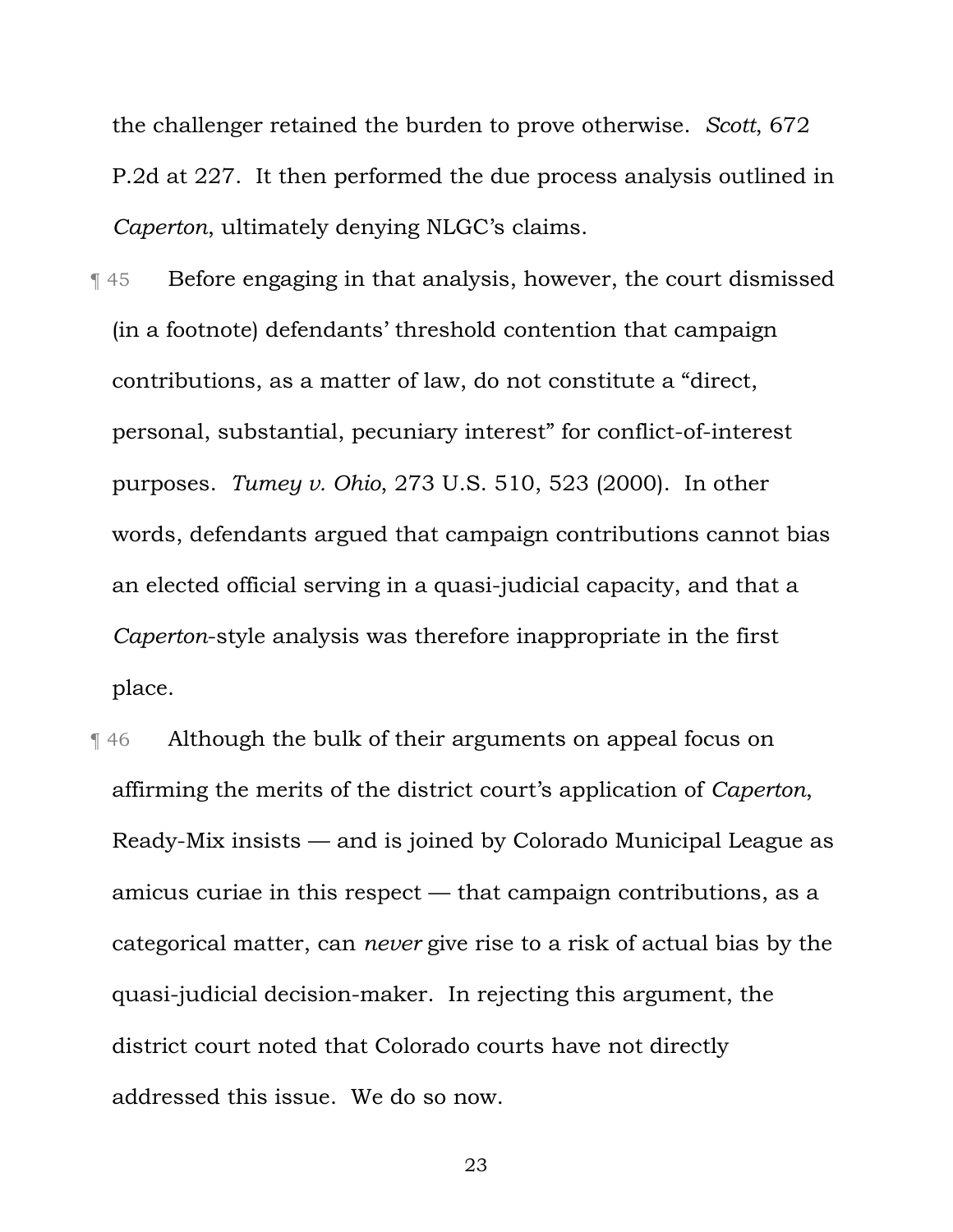### 1. *Caperton*'s Applicability

- ¶ 47 At the outset, we recognize that Colorado law addresses the intersection between campaign contributions and conflicts of interest.
- ¶ 48 The Colorado Constitution lays this foundation. In outlining ethical standards for government officials, it notes that public officers "must hold the respect and confidence of the people" and that they therefore must "avoid conduct that is in violation of [that] public trust or that creates a justifiable impression among [the public] that such trust is being violated." Colo. Const. art. XXIX, § 1(1)(a), (1)(c). Building on this idea, public officials cannot receive "any money, forbearance, or forgiveness of indebtedness from any person, without such person receiving lawful consideration of equal or greater value in return . . . ." Colo. Const. art. XXIX, § 3(1). Critically, however, the ban expressly does not apply to "campaign contribution[s]." Colo. Const. art. XXIX, § 3(3)(a).
- ¶ 49 The Colorado statute detailing ethical standards for public officials, section 24-18-104, C.R.S. 2021, also toes this line. While it prohibits public officials from accepting anything "tantamount to a gift of substantial value" given with the intent to influence or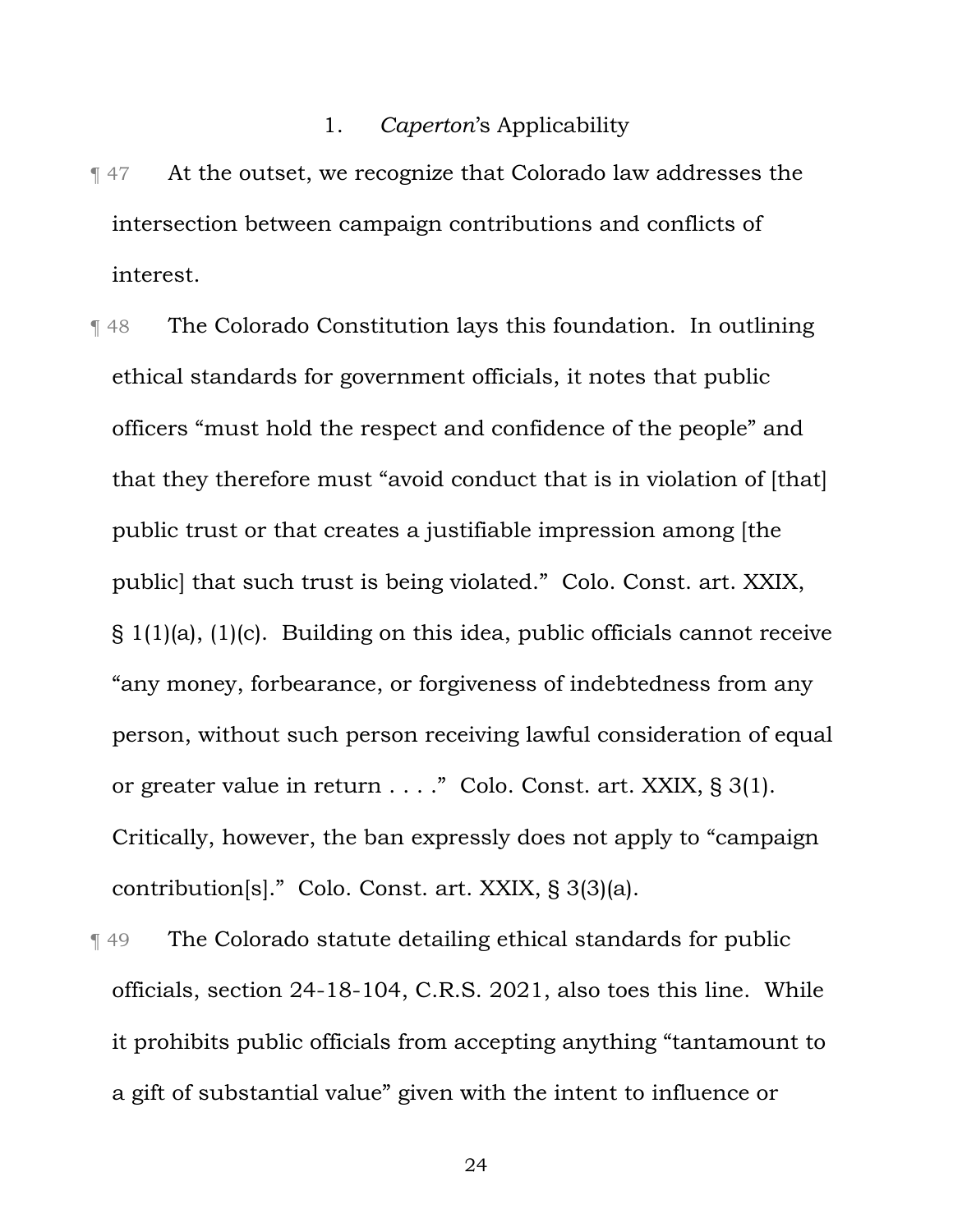which would reasonably tend to influence that public official, it likewise excludes "[c]ampaign contributions" as something of value. § 24-18-104(1)(b), (3)(a), C.R.S. 2021.

- ¶ 50 Based on these authorities, Ready-Mix posits that conflict-ofinterest issues stemming from campaign contributions have been comprehensively addressed, and therefore applying *Caperton* to evaluate whether Donnelly was improperly influenced by campaign contributions is unnecessary.
- ¶ 51 Ready-Mix takes an extreme position. Under its theory, an individual appearing before a board of elected officials can never mount a due process challenge to the impartiality of the board's adjudicatory actions if that challenge is premised on the improper influence of campaign contributions. So, regardless of the relative size, timing, and apparent effect that the contribution has on the quasi-judicial actor, his impartiality — a cornerstone of due process — can never be questioned.
- **T** 52 We decline to adopt such an extreme position. Indeed, doing so would defy the underlying logic of *Caperton* — namely, that in certain "extraordinary situation[s]," campaign contributions can create a constitutionally impermissible risk of actual bias on the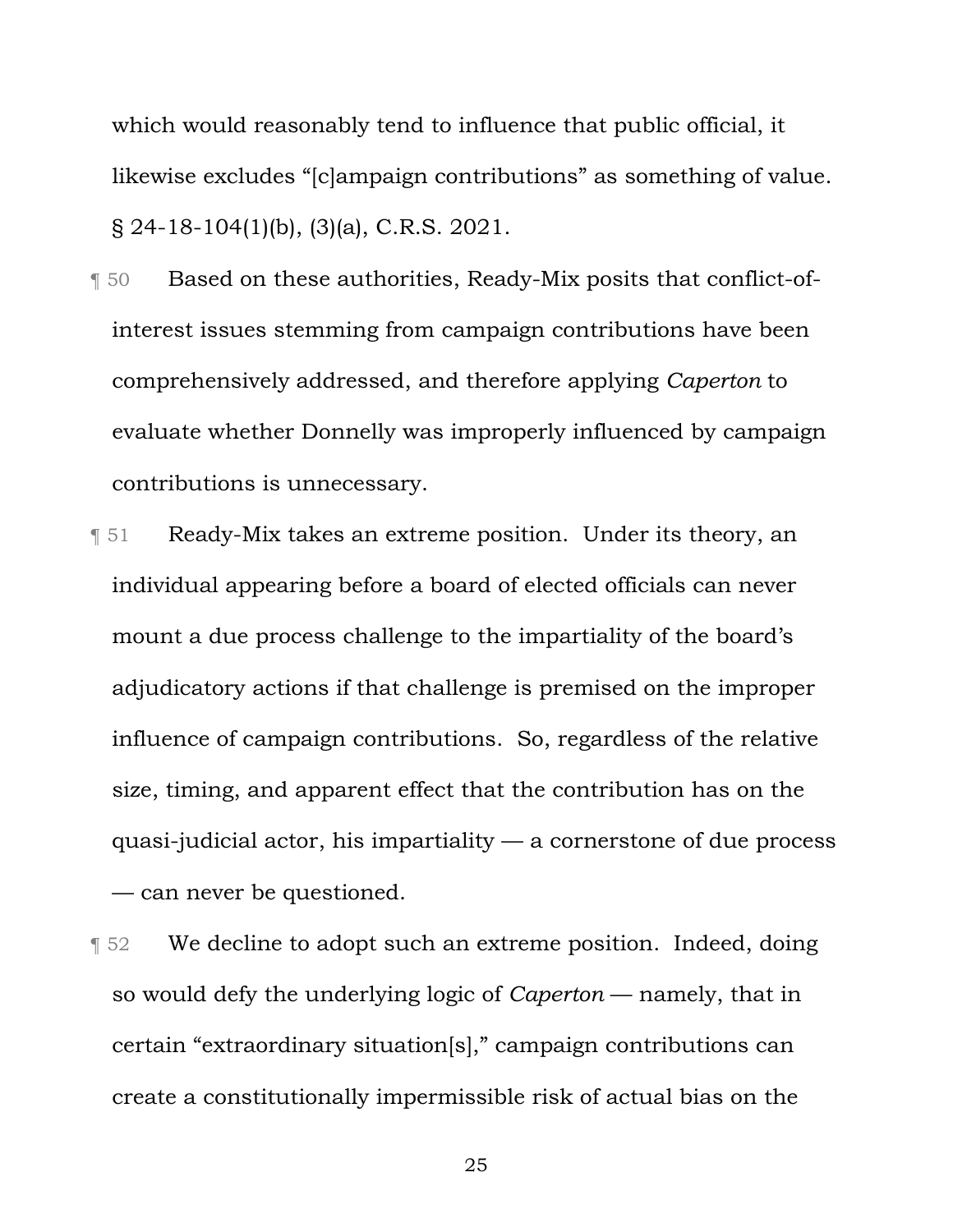part of an adjudicatory decision-maker. *Caperton*, 556 U.S. at 887. Though it is true that the decision-maker *Caperton* was a judicial officer, he was an *elected* judicial officer. *Id.* at 873. The principle is therefore equally applicable here, where a local elected official performs quasi-adjudicatory acts.

- ¶ 53 Permitting such inquiries is also consistent with our precedent. We have previously recognized that "the absence of a personal, *financial*, or official stake in the decision" is a necessary component of impartial adjudication. *Scott*, 672 P.2d at 228 (emphasis added). The notion that campaign contributions can never — regardless of their size, timing, or apparent effect — qualify as a "financial" stake in a quasi-judicial proceeding is questionable and inconsistent with case law.
- **T** 54 Our primary concern is the Due Process Clause, and its promise that individuals appearing before quasi-judicial bodies are guaranteed an impartial decision-maker. *See Ruff*, 235 P.3d at 1056. That constitutional guarantee must be protected regardless of how the decision-maker arrived at a position.
- **Feart** Bearing that in mind, we understand that our conclusion may implicate other constitutional rights — most prominently, the First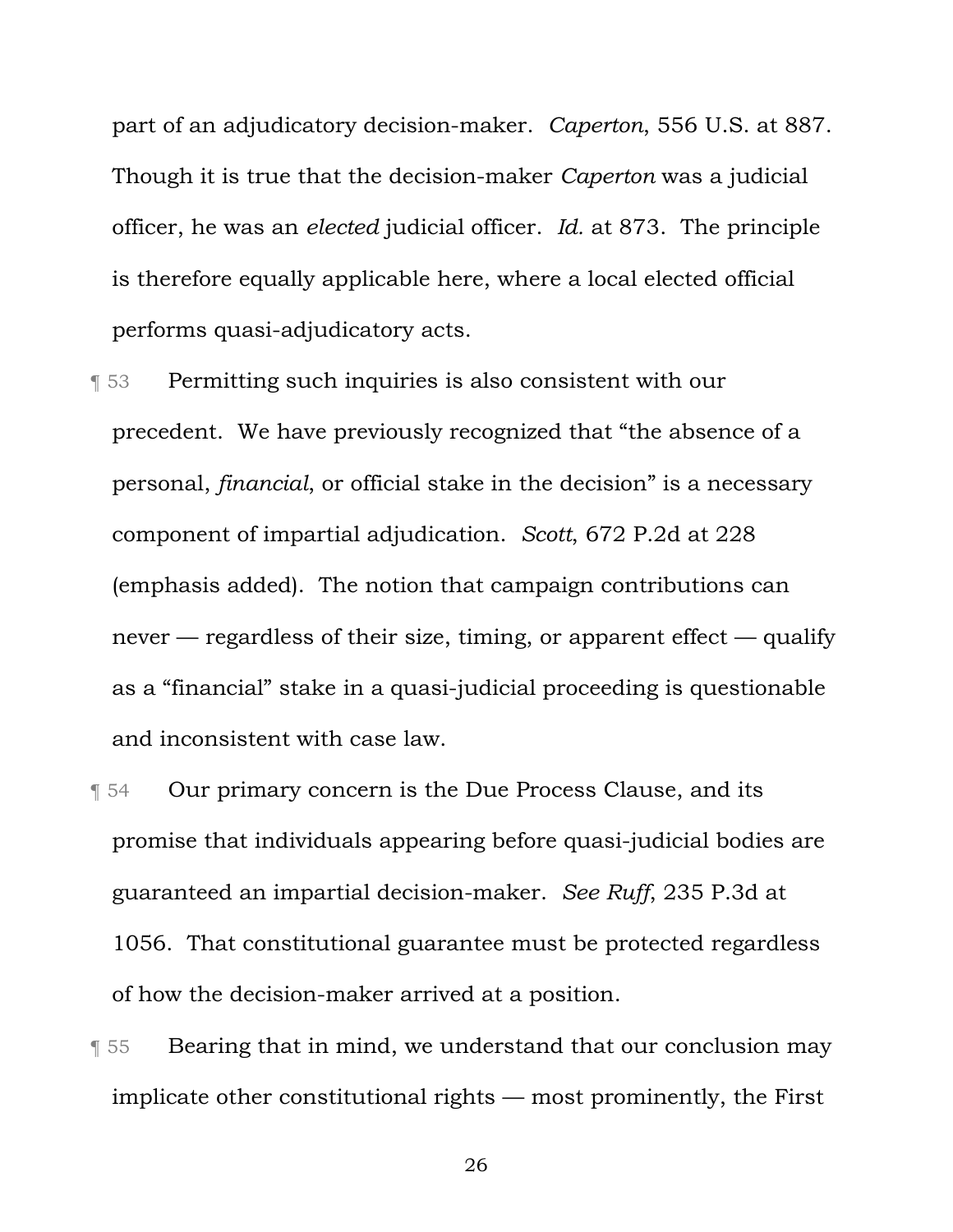Amendment. The right to make campaign contributions is, of course, protected by the First Amendment. *See Buckley v. Valeo*, 424 U.S. 1, 14-22 (1976); *see also Caperton*, 556 U.S. at 884 (recognizing that "[n]ot every campaign contribution by a litigant or attorney creates a probability of bias that requires a judge's recusal"). Seizing on that principle, Colorado Municipal League (as amicus curiae) argues that if we recognize that campaign contributions could theoretically compromise the impartiality of elected officials serving in quasi-judicial capacities, then we effectively tell potential contributors to "forego your First Amendment rights and eschew contributions that may make it impossible for the elected official to perform . . . [her] job."

¶ 56 Such absolutist rhetoric ignores the fact that *Caperton*, by its terms, is limited to "extraordinary situation[s]." *Caperton*, 556 U.S. at 887. Indeed, the Court squarely addressed the dissent's similar contention that the ruling would lead to "unnecessary interference with judicial elections" by emphasizing that the immediate facts were "extreme by any measure," and that the holding was "confined to rare instances." *Id.* at 887-90. Implicit in this conclusion is a conciliation between First Amendment and due process rights,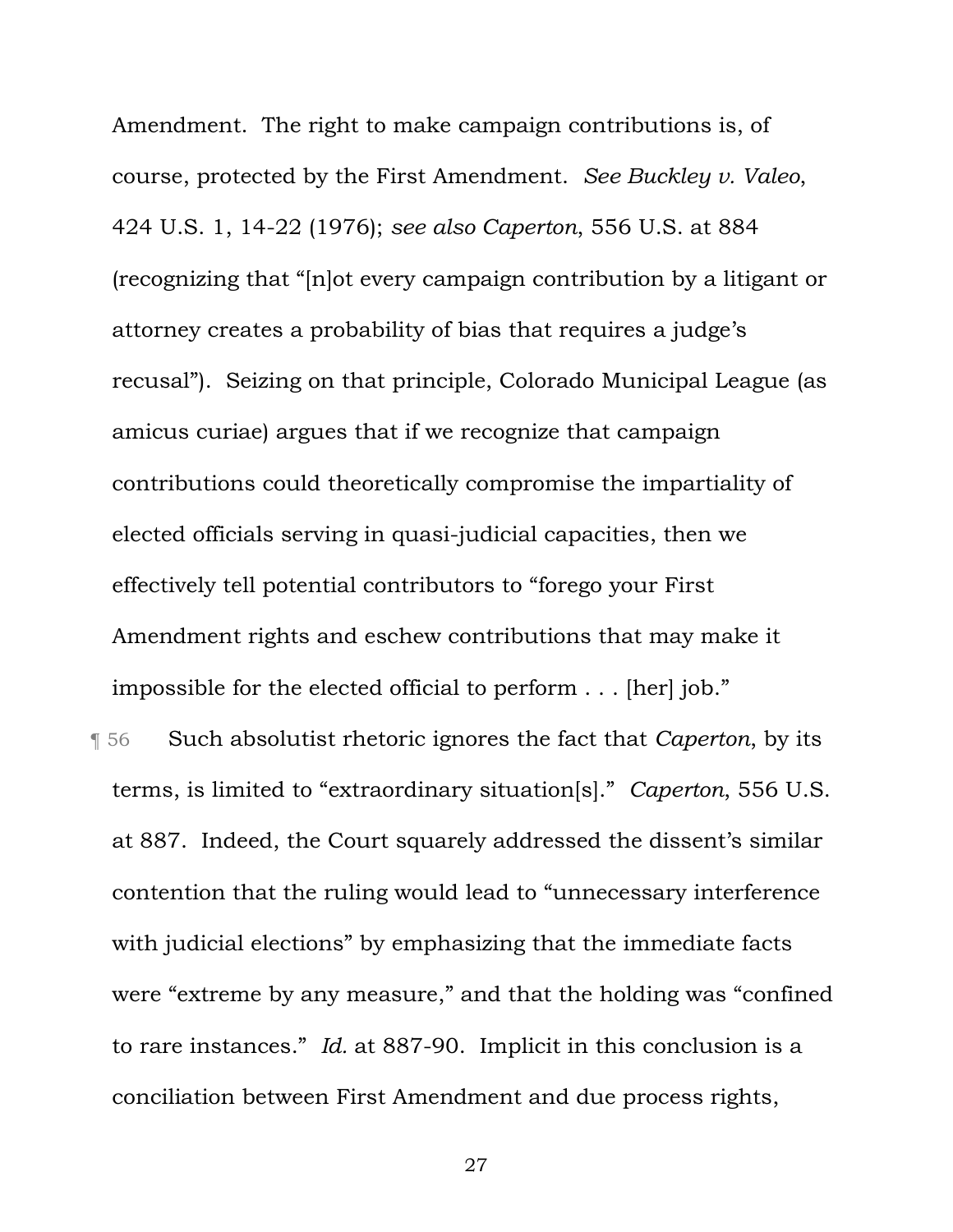whereby campaign contributions are constitutionally permissible outside of extraordinary situations. The extraordinary situation arises when — because of their size, timing, and apparent effect the contribution violates another's due process rights to an impartial adjudication.

¶ 57 This position fairly balances the vital First Amendment right to make campaign contributions and the equally important due process right to a neutral decision-maker. *See Buckley*, 424 U.S. 14-22; *Ruff*, 235 P.3d at 1056. Accordingly, we conclude that campaign contributions to an elected official serving in a quasi-judicial capacity constitute "a direct, personal, substantial, pecuniary interest" sufficient to trigger a due process analysis under *Caperton*. *Caperton*, 556 U.S. at 876 (quoting *Tumey*, 273 U.S. at 523).

# 2. *Caperton* Analysis

¶ 58 With that threshold question answered, we turn to NLGC's contention that the district court erred by concluding that Donnelly's failure to recuse after receiving certain campaign contributions did not violate its due process rights to a neutral decision-maker. NLGC argues the court misapplied *Caperton* in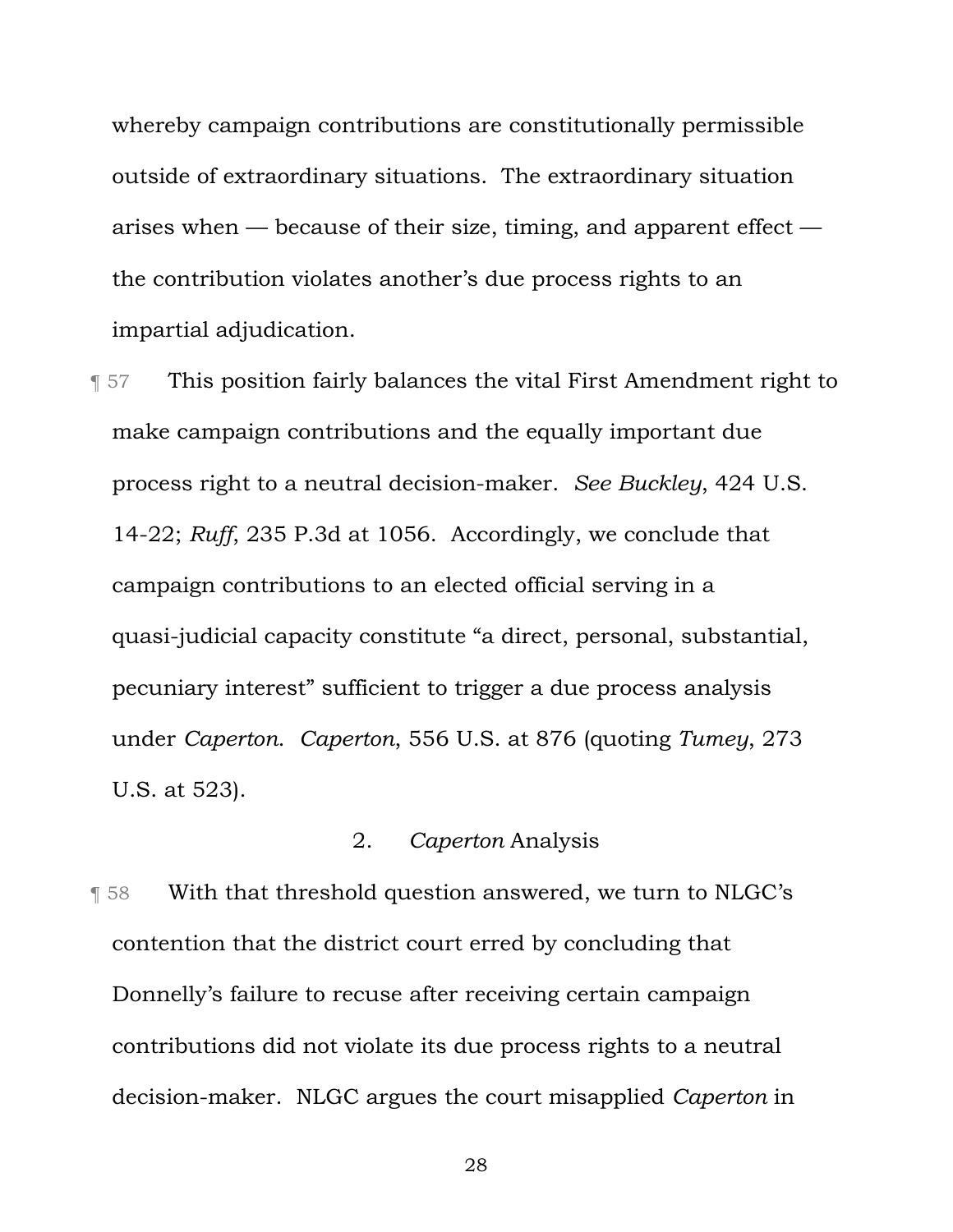three ways: (1) its conclusion that no temporal relationship existed between the contributions and Ready-Mix's application; (2) its conclusion that the amount of contributions was insufficient to create a risk of bias; and (3) its conclusion that there was no actual bias. We disagree.

- ¶ 59 NLGC first faults the district court for relying on the fact that Ready-Mix's application was not pending when the donations were made. Under *Caperton*, campaign contributions to a decision-maker when the case is "pending or imminent" can give rise to a risk of actual bias. *Id.* at 884. So, the district court's apparent requirement that the matter be pending when the contributions were made misapplies *Caperton*. Be that as it may, the error was harmless.
- ¶ 60 Although the application was submitted shortly after Donnelly's election, the Board did not take action on the matter for nearly *two years*. Putting aside that temporal disparity, there is also a key distinction between what NLGC and the Court consider "imminent." Unlike the contributions in *Caperton*, which were made after a trial, the contributions here were made before any action was taken on the application. Conspicuously absent is an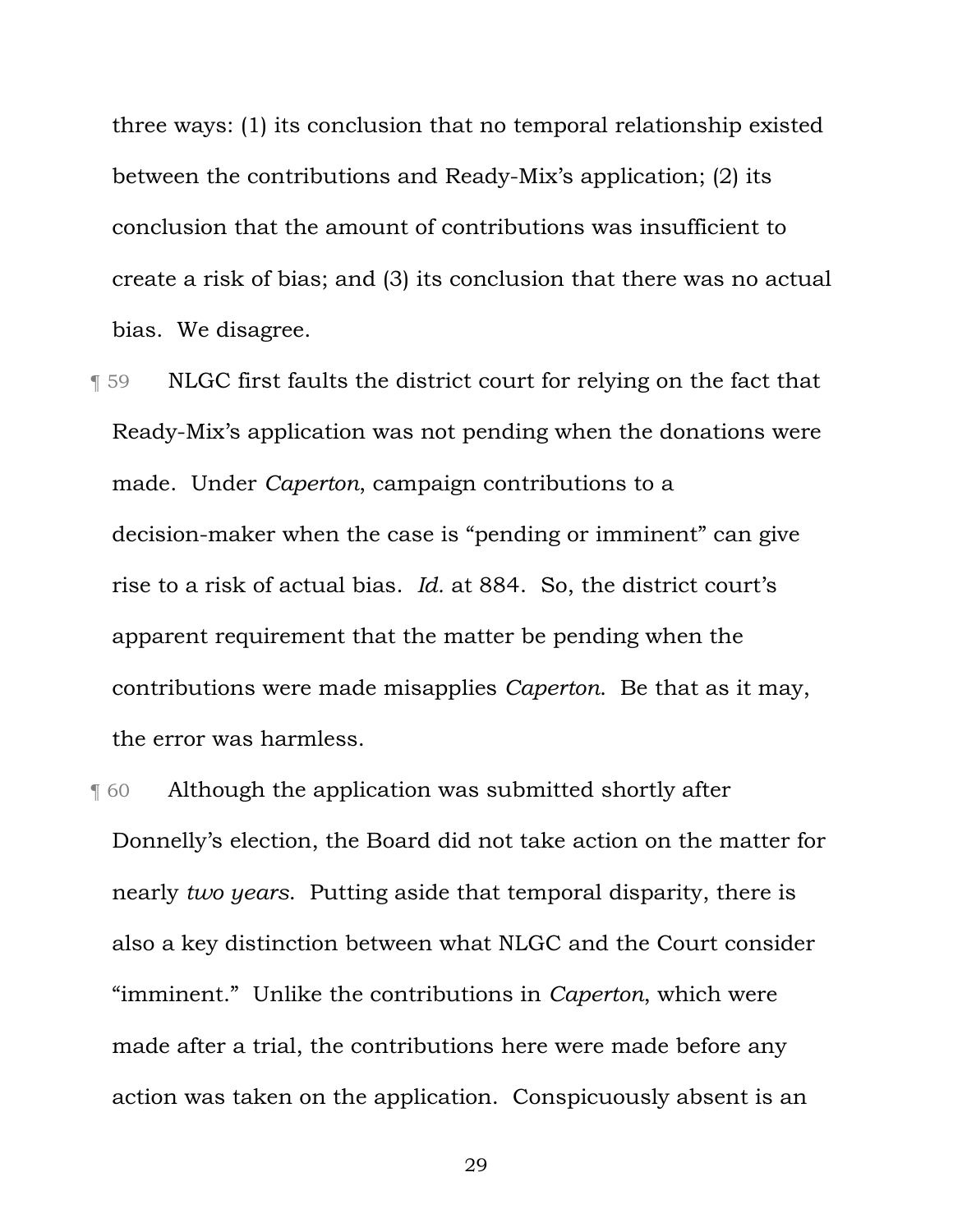event (such as a jury verdict) supporting an inference that an identifiable action (like an appeal) was imminent. Even if we accept that a temporal relationship exists between the contributions and Ready-Mix's application — which could ensnare essentially all campaign contributions — it is just one factor and, standing alone, cannot support reversal.

¶ 61 Ancillary to this claim is NLGC's assertion that Donnelly's receipt of \$4,100 created an unconstitutional risk of bias. These contributions constituted just 7.65% of the total Donnelly raised for his 2016 campaign, and 21.54% of the total Donnelly's only challenger, Karen Stockley, raised for her campaign. While fundraising for local elections can be modest compared to statewide contests, *Caperton* asks us to consider the donation in relation to the total contributions of the recipient and competitors. The \$4,100 at issue here are, in raw and proportionate terms, a far cry from the contributions in *Caperton*, where Blankenship's \$3 million exceeded the amount spent by all of Benjamin's other supporters and both of his competitors combined. We therefore agree with the district court that the amounts Donnelly received here do not create a risk of actual bias.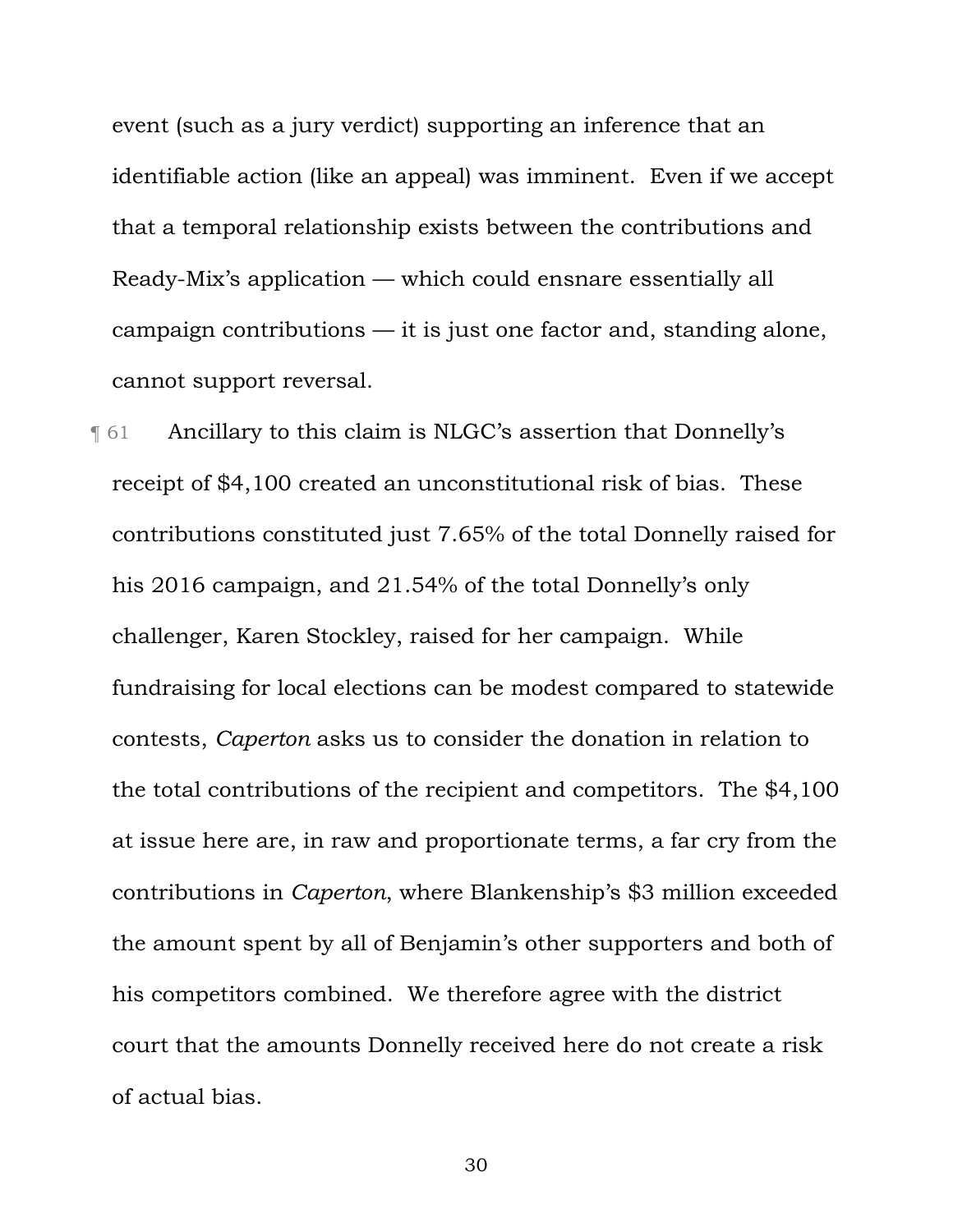**T** 62 Finally, NLGC asserts that Donnelly's behavior during a Board hearing proves that he was actually biased. In support, it points to his comment that people can "co-exist" with gravel pits, and his objection to a 500 foot physical setback and truck routing via State Highway 287.

**These arguments are unavailing. Viewed in context,** Donnelly's "co-exist" comment was made as part of a larger statement about the ability of a community to co-exist with gravel pits — as his Loveland community, in his view, had done. The subjective weighing of such community compatibility is a requirement of Land Use Code section 4.5.3, and NLGC's arguments contending otherwise are misplaced. Relatedly, his thwarting of the 500 foot setback and alternative route is otherwise explainable, most notably because they were not practically feasible. All told, NLGC's claimed evidence of bias does not support an inference that these actions reflect actual bias — let alone prove actual bias beyond a reasonable doubt, as NLGC was required to do. *Coffman*, 209 P.3d at 1136.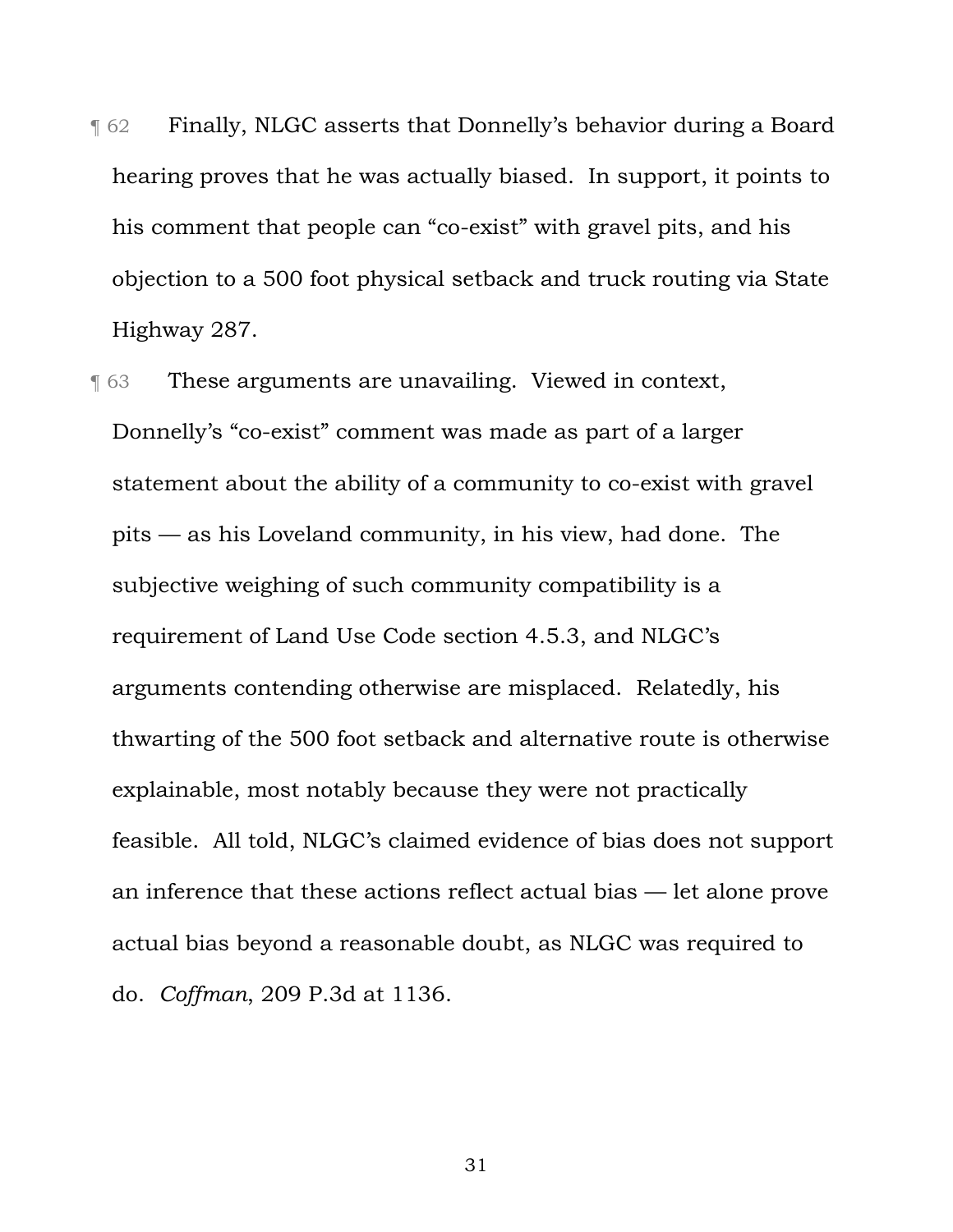IV. Judicial Review of the Board's Findings ¶ 64 The Board and Ready-Mix cross-appeal, arguing that the district court erred by entering judgment in favor of NLGC on the C.R.C.P. 106(a)(4) claim. Specifically, they contend that the stated premise underlying the court's decision was erroneous: the Board did not, as the court found, misapply Land Use Code section 4.5.3(C) or (F) in approving Ready-Mix's application. Accordingly, they ask that we reverse the court's judgment.

¶ 65 Like the district court, we conclude that the Board misapplied section 4.5.3(F), albeit for a different reason. However, we agree with the Board and Ready-Mix that the Board did not misapply section 4.5.3(C). And, as we explain below, the Board's application of section 4.5.3(C) rendered any infirmity in its application of section 4.5.3(F) harmless. Thus, we reverse the district court's judgment and remand for further proceedings.

A. Relevant Provisions of the Land Use Code **Theoreta** To approve a special review application, the Board must consider several "review criteria" enumerated in Land Use Code section 4.5.3 and find that each criterion has been met or is inapplicable. Section 4.5.3(C) and (F) provide two such criteria.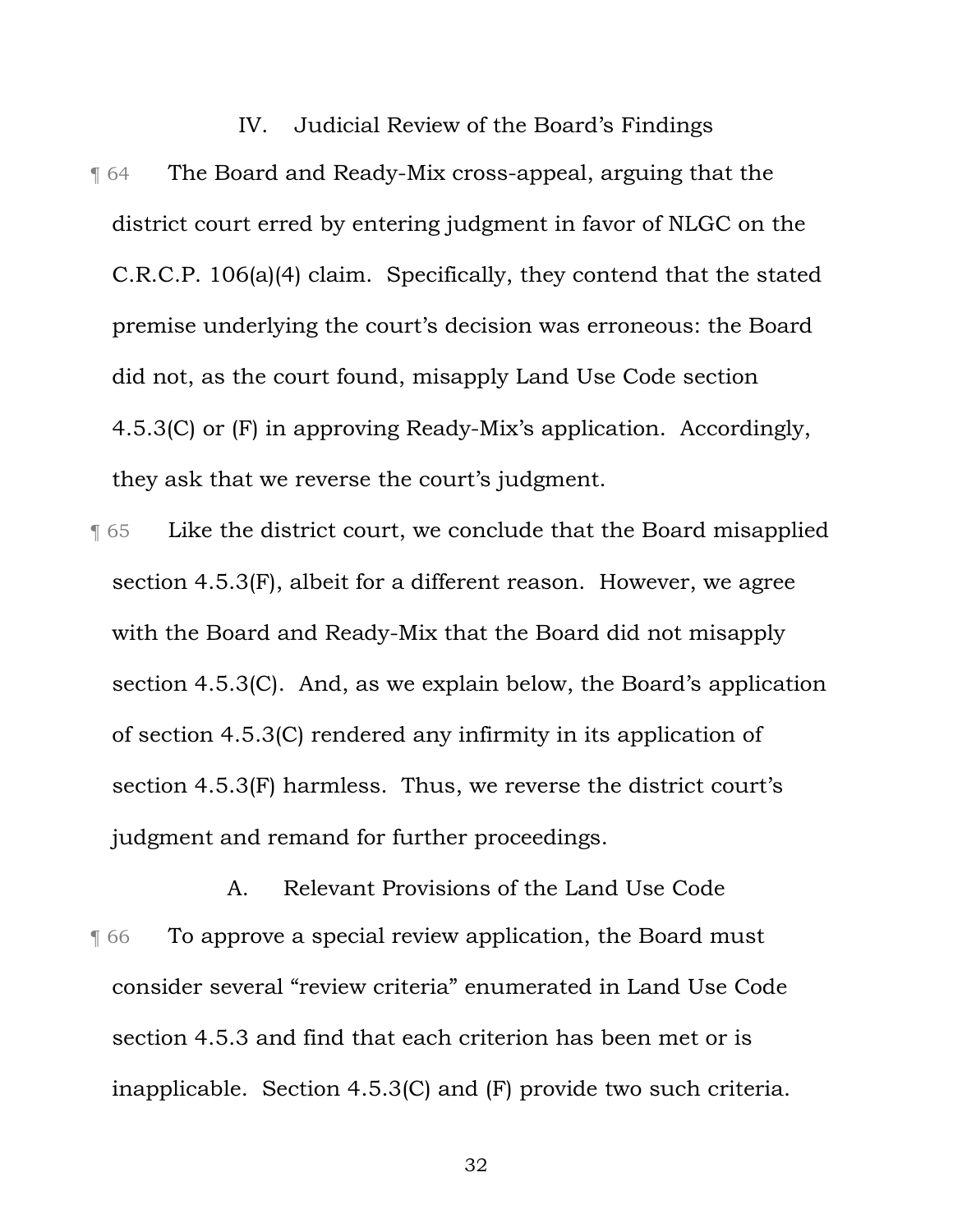**T** 67 Under section 4.5.3(C), the Board must consider whether "[t]he applicant has demonstrated that this project can and will comply with all applicable requirements of [the Land Use Code]." Thus, section 4.5.3(C) functions as a catch-all provision that ensures a project will generally comply with the Land Use Code. The Board ultimately found that the proposed project met this criterion.

- **T** 68 Land Use Code section 4.5.3(F), on the other hand, is more specific. It requires the Board to consider whether "[t]he applicant has demonstrated that this project can meet applicable additional criteria listed in the section 4.3 use descriptions." *Id.* The parties identify two provisions within Land Use Code section 4.3 that may be relevant to Ready-Mix's project, particularly to the batch plant approval — sections  $4.3.10$  and  $4.3.7$ (E). They dispute, however, whether the provisions contain "applicable additional criteria."
- **The Land Use Code contemplates that a use of property that** otherwise may not be permitted in a specific zoning district can nonetheless be approved as part of a proposed project as an "accessory use." Section 4.3.10 provides as follows: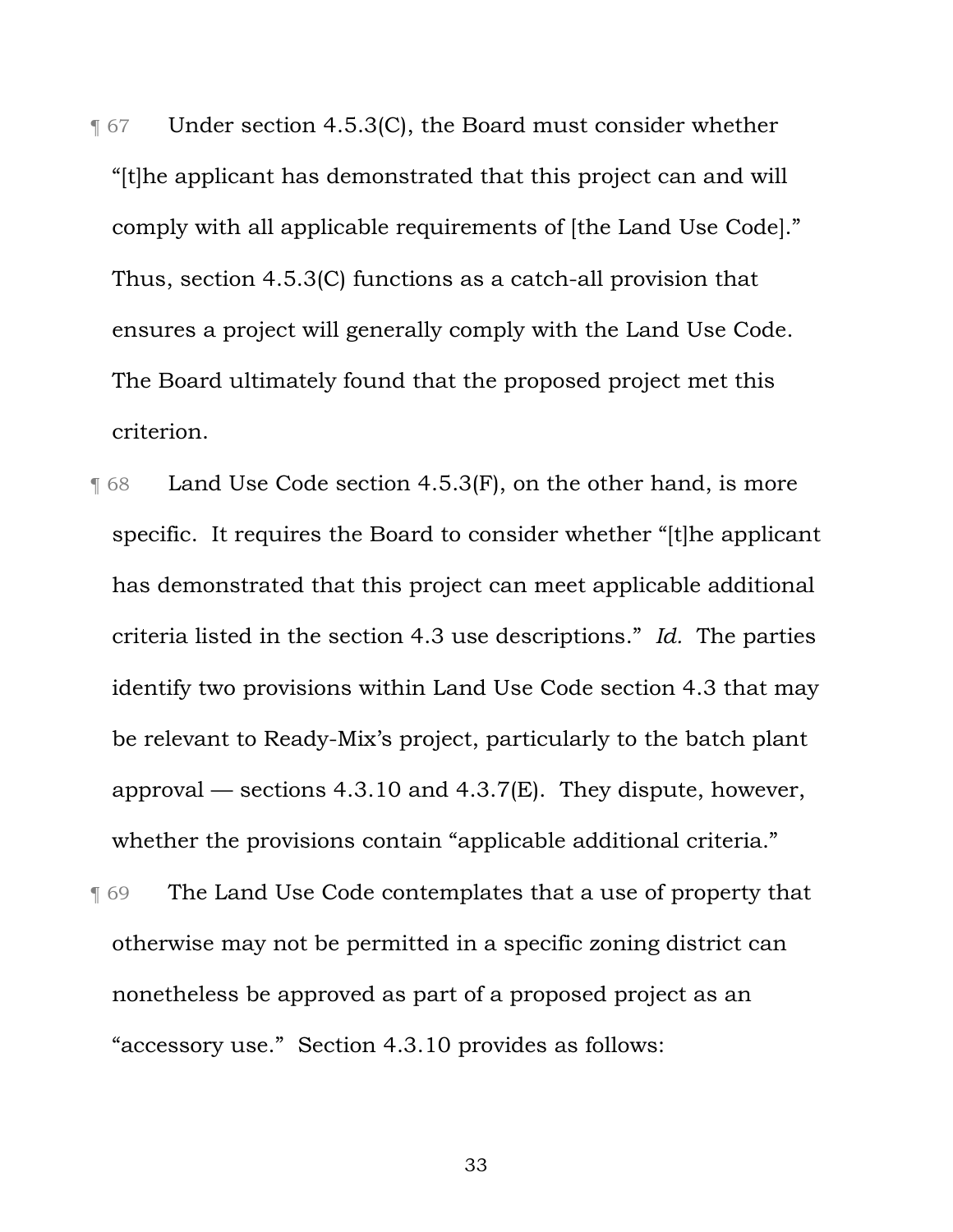Accessory uses and structures are intended to allow property owners the full use of their property while maintaining the integrity and character of the neighborhood. To accomplish these goals, accessory uses and buildings must be erected and used only for purposes that are clearly secondary and incidental to the principal use of the property and must be located on the same lot with the principal use.

¶ 70 Section 4.3.7(E) is specific to mining. It states as follows:

*Mining.* The act of exploring for and recovering stone, soil, peat, sand, gravel, limestone, coal, granite or other mineral resources from the ground for sale or for use off the property where it was recovered. Mining does not include the removal of loose surface stone, excavation solely for farm practices, excavation for a basement or footing for a structure authorized by a valid building permit or grading authorized by a valid grading permit.

Section 4.3.7(E)(1) then clarifies that

[o]n-site processing of mined materials is considered accessory to the mining activity but must be included in the special review application and reviewed simultaneously with the mining special review application.

 $\P$  71 As to section 4.5.3(F) — regarding "applicable additional

criteria" in section 4.3 — the Board ultimately concluded as follows:

"This criterion is not applicable. There are no special criteria or

standards listed for mining."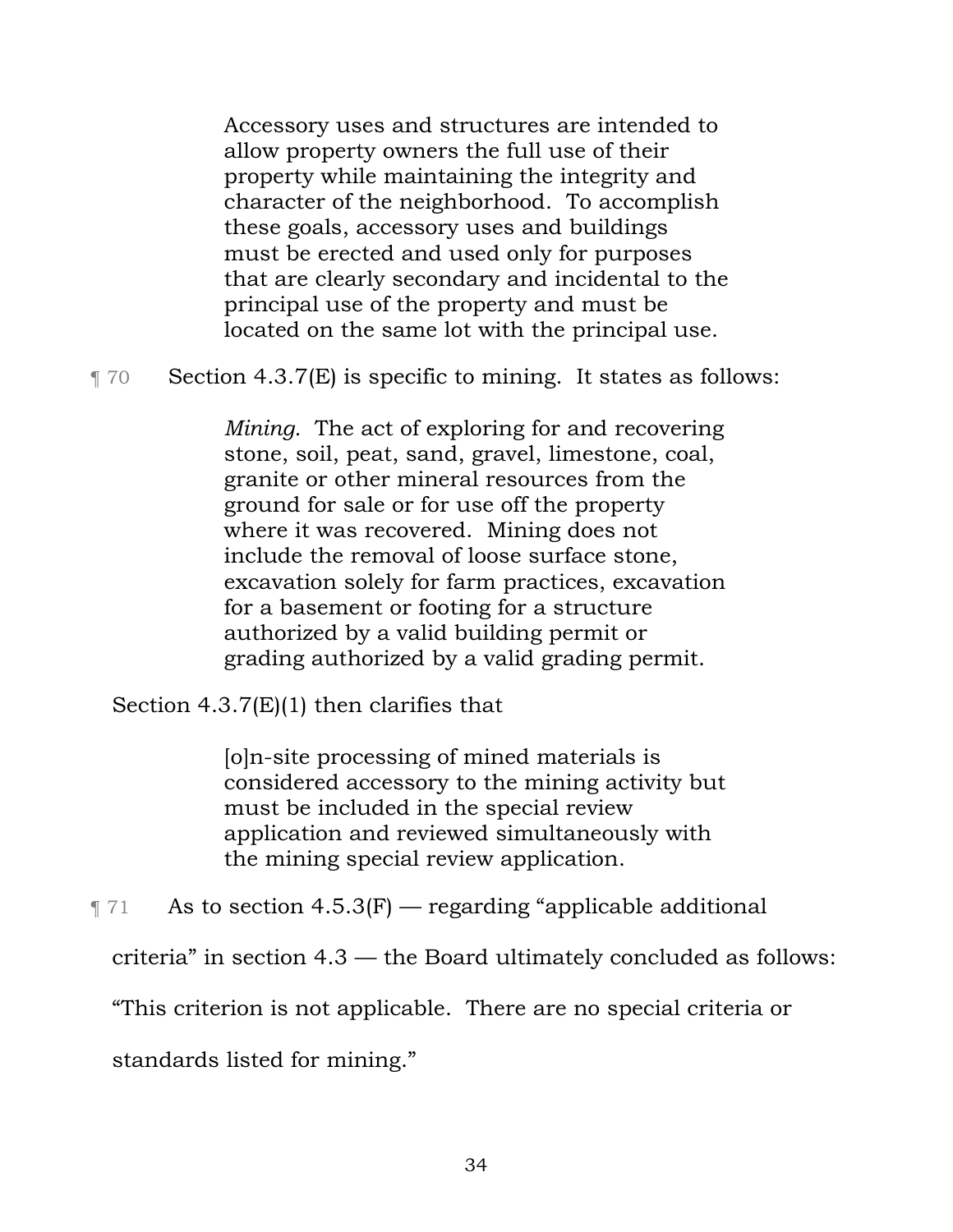B. The Board Misapplied Land Use Code Section 4.5.3(F) **The district court understood the Board's written finding on** section 4.5.3(F) as concluding that section 4.3 was inapplicable to Ready-Mix's project. Because the parties all acknowledged during the district court proceedings that section 4.3 in fact applied, the court determined that the Board misapplied section 4.5.3(F).

**The defendants, however, argue that the court misconstrued** the Board's finding. We agree. The Board did not suggest that it found section 4.3 to be inapplicable, but that section 4.3 did not contain any "additional applicable criteria," and thus section 4.5.3(F) did not apply. Hence, the Board stated only that "this criterion"  $-$  i.e., section 4.5.3(F)  $-$  was inapplicable, not section 4.3. Thus, we disagree with the district court's reasoning as to why the Board misapplied the provision.

¶ 74 Still, the question remains whether the Board correctly found that section 4.3 contained no "additional applicable criteria" that it needed to consider. The parties direct us to sections 4.3.10 and 4.3.7(E) of the Land Use Code in particular.

**The defendants posit that these provisions are merely** definitional in nature and, viewed as such, cannot be read to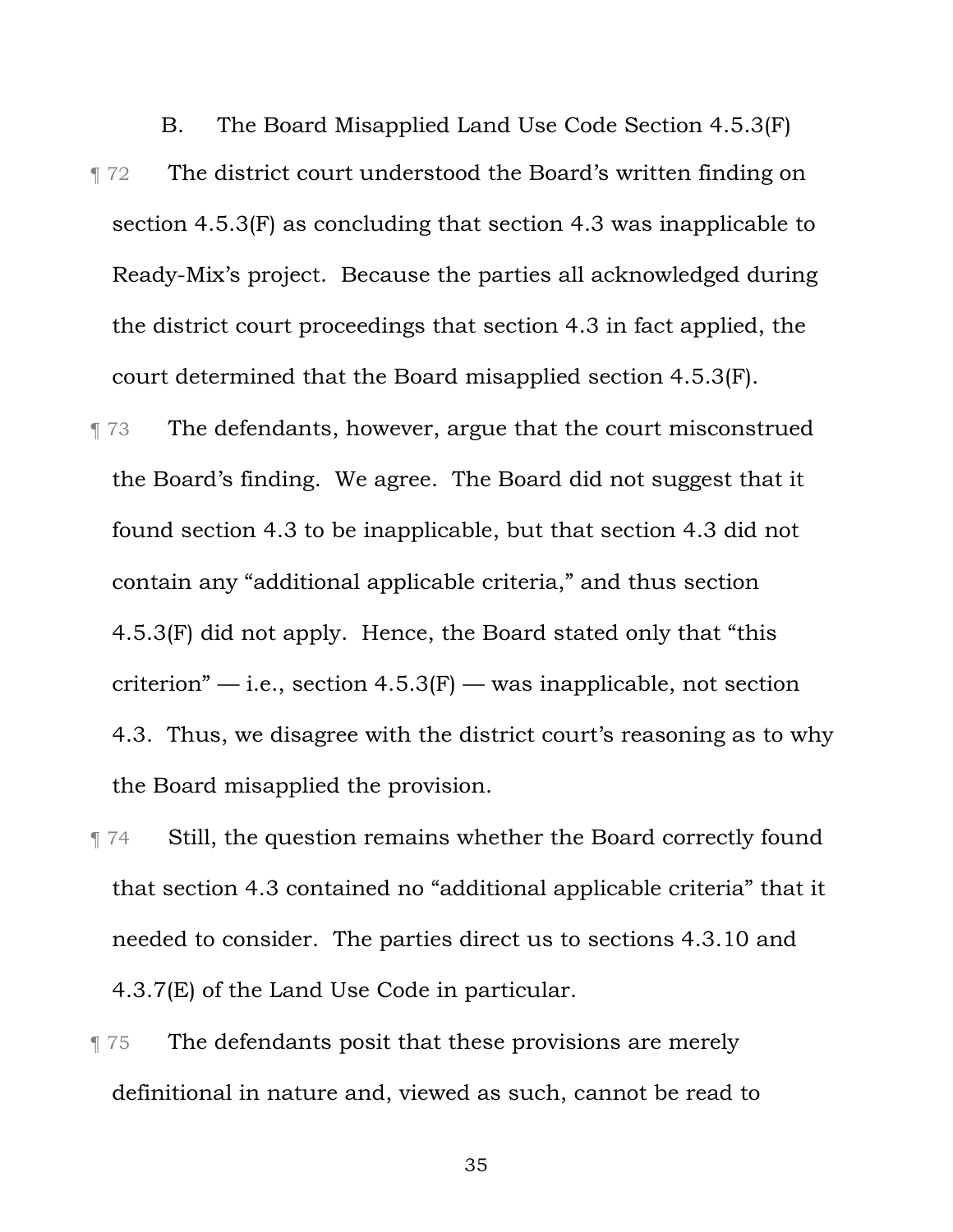contain "additional applicable criteria." As they point out, in contrast to other provisions within section 4.3, neither details specifications that a mining use  $-$  or a batch plant  $-$  must satisfy. *Cf., e.g.*, Land Use Code § 4.3.7(H), (N)(1), (O) (outlining specific and technical standards for various uses and, in one instance, explicitly stating that the requirements are "in addition [to] the section 4.5 minor special review criteria").

**The Property Studies** T<sub>76</sub> Yet, as they did before the district court, the defendants specifically acknowledge that the proposed batch plant must fall within Land Use Code section 4.3.10 or section 4.3.7(E)'s definition of an "accessory use" to be permitted as part of the project. Indeed, the Board itself states in its opening brief that "the Board understood that to be included in the project, the Batch Plant must be an allowable accessory use and the Board evaluated it as such"; it then explains why the batch plant is an "accessory use" under sections 4.3.10 and 4.3.7(E). So the defendants appear to concede that the definitions in sections 4.3.10 and 4.3.7(E) function as an applicable standard for whether the batch plant could be approved as part of the proposed mining project. And, in our view, the term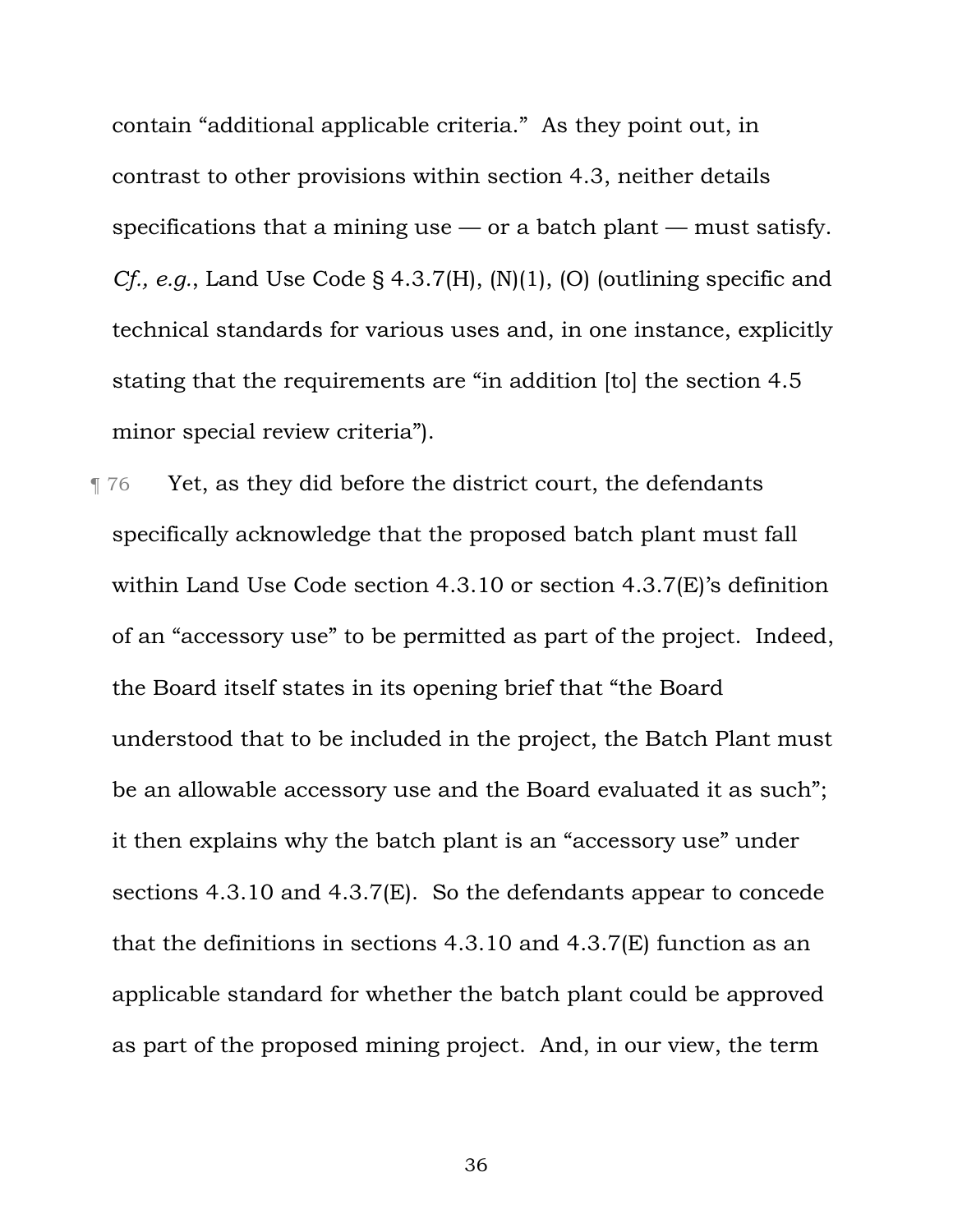"additional applicable criteria" is unambiguously broad enough to encompass a requirement that a project must meet for approval.

¶ 77 The defendants argue, however, that we ought to defer to the Board's contrary interpretation of the Land Use Code. But the Board is only entitled to deference where, unlike here, the language of a provision is ambiguous. *See Shupe*, 230 P.3d at 1272. Moreover, even then, the Board's interpretation must have a reasonable basis in the law to warrant deference. *See id.* And we discern no such basis here; the Board's interpretation that sections 4.3.10 and 4.3.7(E) did not include any criteria relevant to its approval of the project cannot be reconciled with its concession that the provisions establish an applicable requirement that the proposed batch plant had to satisfy.

- ¶ 78 In sum, then, the Board misapplied and misinterpreted section 4.5.3(F) by concluding that section 4.3 contained no "additional applicable criteria" that it needed to consider in approving the project. Thus, it abused its discretion. *See Berger*, 195 P.3d at 1139.
- ¶ 79 But this conclusion here does not end our inquiry. We still must consider whether the Board's abuse of discretion warrants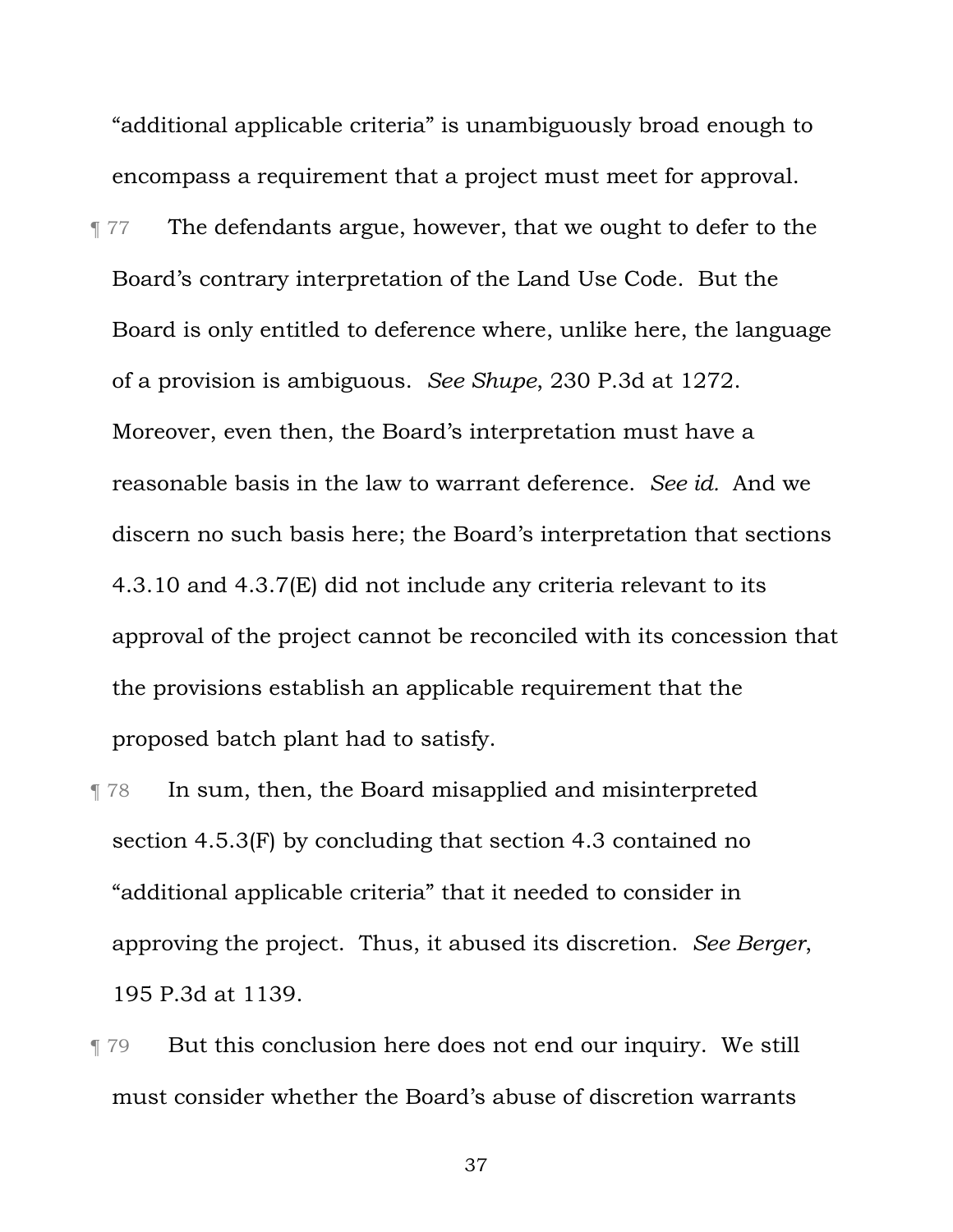reversal of its decision. As discussed below, that question is informed by whether the Board properly applied section 4.5.3(C).

C. The Board Did Not Misapply Land Use Code Section 4.5.3(C) ¶ 80 The district court's misunderstanding of the Board's section 4.5.3(F) finding led it to similarly conclude that the Board had misapplied section 4.5.3(C) — after all, if the Board wrongly concluded that section 4.3 was inapplicable, it could not have properly found that the "project can and will comply with all applicable requirements of [the Land Use Code]." Land Use Code § 4.5.3(C). But, again, we disagree that the Board found section 4.3 inapplicable, and thus reject the court's basis for concluding that the Board misapplied section 4.5.3(C).

¶ 81 In light of the court's erroneous conclusion, it never reached NLGC's contention that the Board misapplied section 4.5.3(C) because the project failed to comply with section 4.3's substantive requirements. On appeal, the defendants maintain that the Board not only considered section 4.3 but properly found that the project complied with the relevant provisions therein. Thus, they argue, contrary to the district court's conclusion, the Board did not misapply section 4.5.3(C). We agree.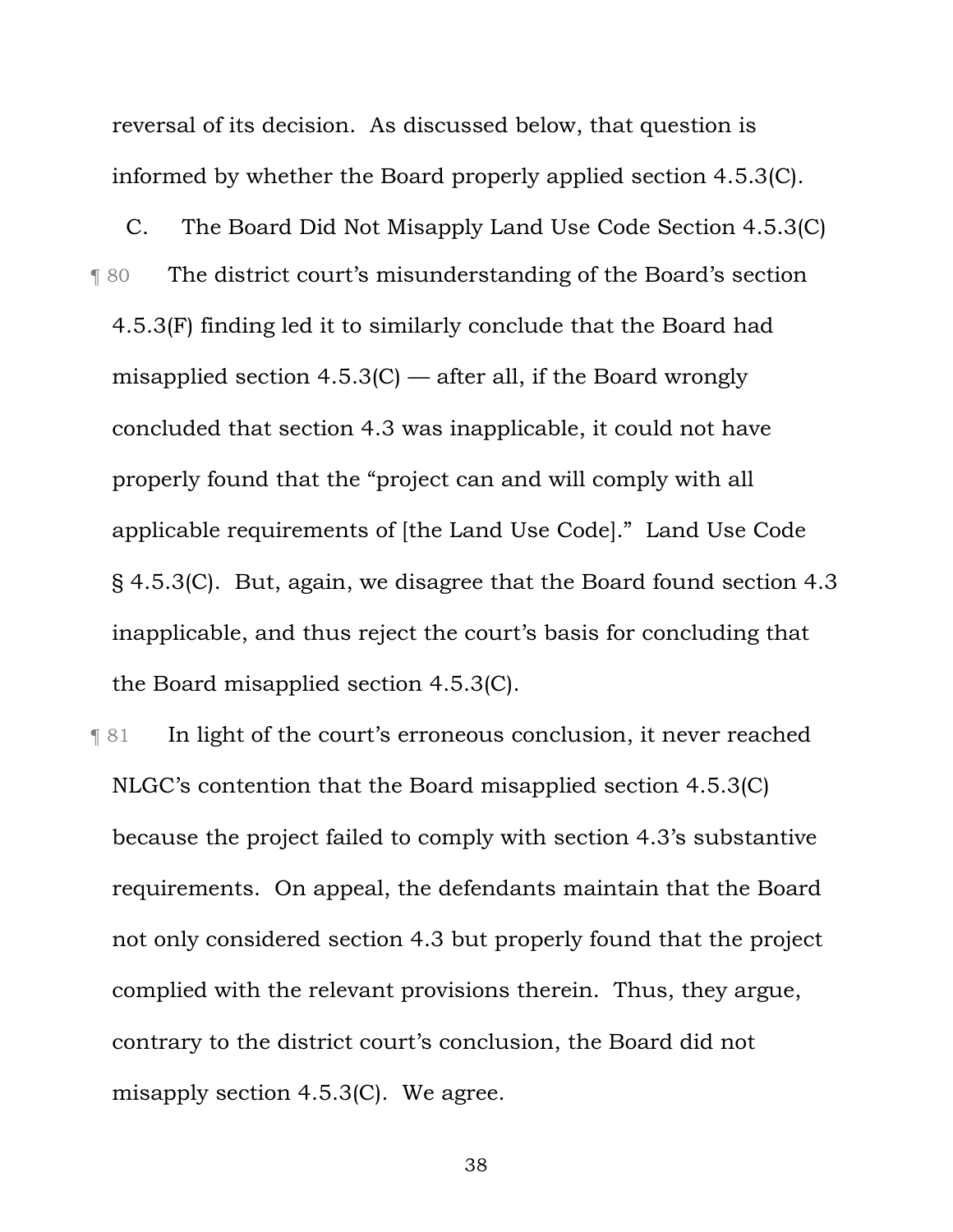1. The Board Implicitly Found That the Batch Plant Is an "Accessory Use"

¶ 82 The parties agree that the proposed batch plant must constitute an "accessory use" as defined in Land Use Code section 4.3.10 or section 4.3.7(E) to be approved as part of the project. In other words, whether the batch plant is an "accessory use" under those provisions is one of the "applicable requirements" of the Land Use Code that the Board had to consider in assessing the application's compliance with section 4.5.3(C).

- ¶ 83 Problematic, however, is that the Board did not make an express finding that the proposed batch plant is an allowable "accessory use." NLGC suggests that the absence of such an express finding is fatal to the defendants' claim that the Board properly applied section 4.5.3(C) and precludes judicial review of its decision.
- ¶ 84 However, in *Sundance Hills Homeowners Ass'n v. Board of County Commissioners*, 188 Colo. 321, 328-29, 534 P.2d 1212, 1216 (1975), our supreme court rejected a similar argument. It concluded that the absence of specific findings supporting a board's decision does not warrant reversal if the record is nonetheless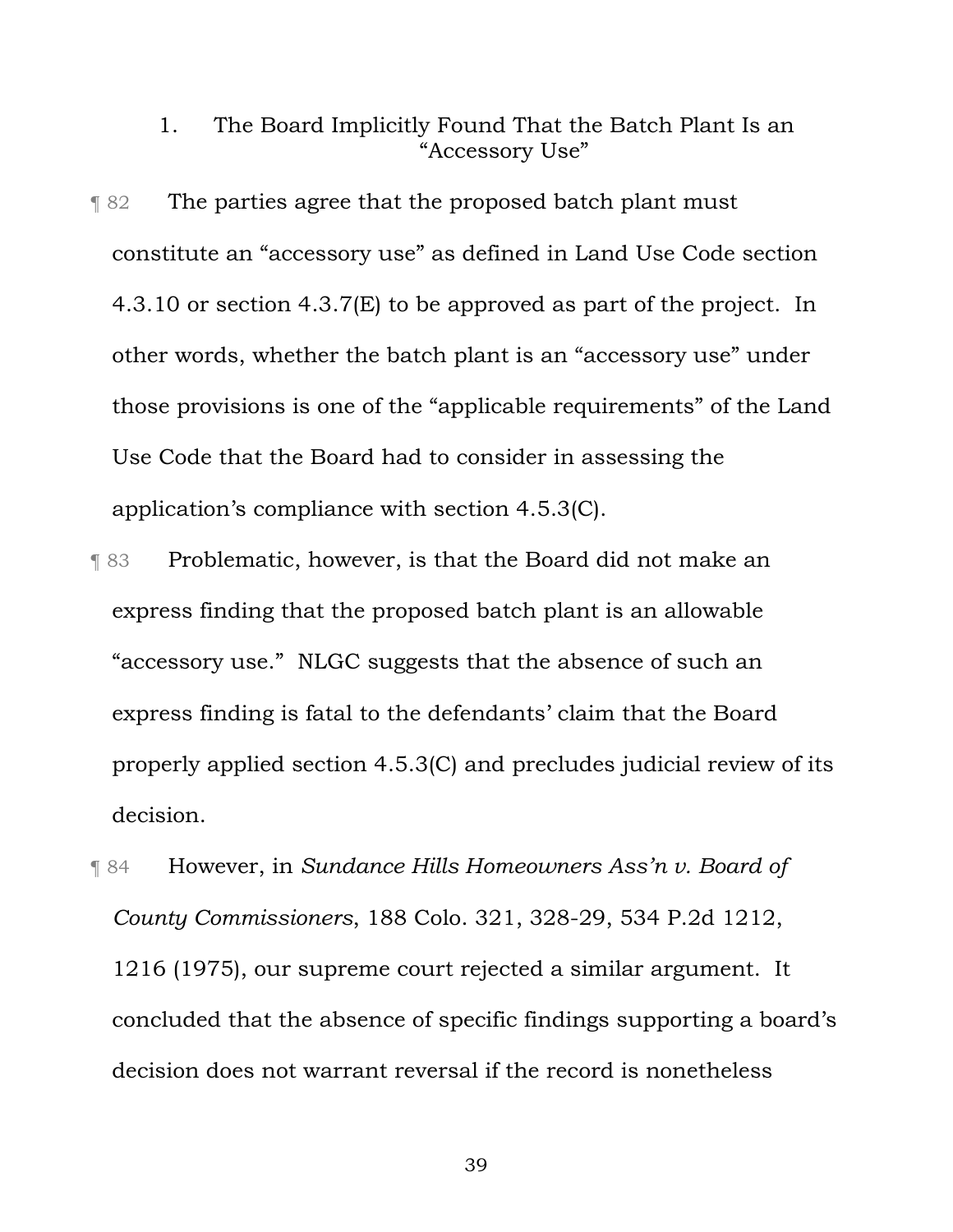sufficient to enable adequate judicial review. *See id.* In reaching its

conclusion, the court quoted with approval the following from a

Rhode Island case addressing a zoning board's decision:

[I]t does not follow that a decision of the zoning board will necessarily be reversed absent express findings of the ultimate facts upon which the decision must rest. It is well settled that, if upon an examination of the record this court can find from the evidence contained therein that the board necessarily acted on the basis of such findings, although not expressed, in the interests of practical justice we will not reverse the decision. Where a board of review acts affirmatively upon an application . . . the granting of which is conditioned upon the finding of ultimate facts prescribed in the ordinance, we will hold, in the absence of an express finding thereon, that there is an implicit finding in the decision of these prerequisite facts when the state of the evidence is such as would warrant the making of such finding by the board.

*Id.* (quoting *Cugini v. Chiaradio*, 189 A.2d 798, 801 (R.I. 1963)).

¶ 85 The principle from *Sundance* has since been repeatedly

endorsed, if not expanded, by divisions of this court. *See, e.g.*,

*Hudspeth v. Bd. of Cnty. Comm'rs*, 667 P.2d 775, 778 (Colo. App.

1983) ("The absence of express findings by a lay board does not

affect the validity of the decision where the necessary findings are

implicit in the action taken."); *see also Fire House Car Wash, Inc. v.*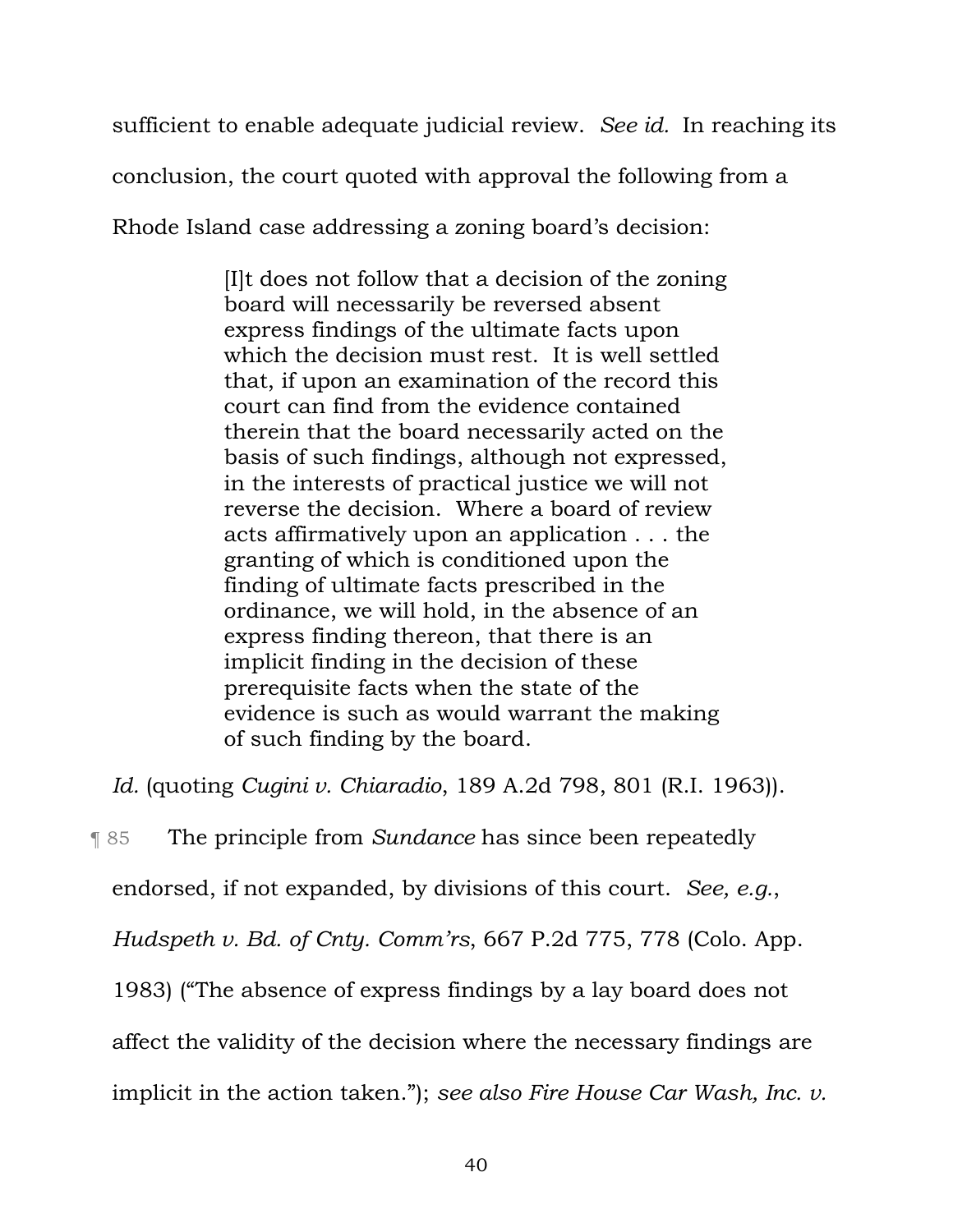*Bd. of Adjustment for Zoning Appeals*, 30 P.3d 762, 768 (Colo. App. 2001) ("While more detailed findings of fact and conclusions of law are preferable on appeal, the absence of express findings by a lay board does not affect the validity of the decision when the necessary findings are implicit in the action taken."); *Burns v. Bd. of Assessment Appeals*, 820 P.2d 1175, 1177 (Colo. App. 1991) ("[A]n agency's findings of fact may be express or implied. . . . [T]he absence of findings by an administrative board is not fatal to a decision if there is evidence in the record which supports its decision. . . . [Thus, the board's] express findings, taken together with reasonable implications based upon its assessment of the totality of the evidence presented . . . [may be] adequate to apprise us of the basis of the decision.").

¶ 86 As an ultimate fact upon which the Board's decision rested, it would have been good administrative practice to make an express finding that the batch plant was an "accessory use." But the absence of such finding did not render the Board's decision on Land Use Code section 4.5.3(C) erroneous or unreviewable. *See Sundance*, 188 Colo. at 328-29, 534 P.2d at 1216.Indeed, so long as the record supports that the Board "necessarily acted on the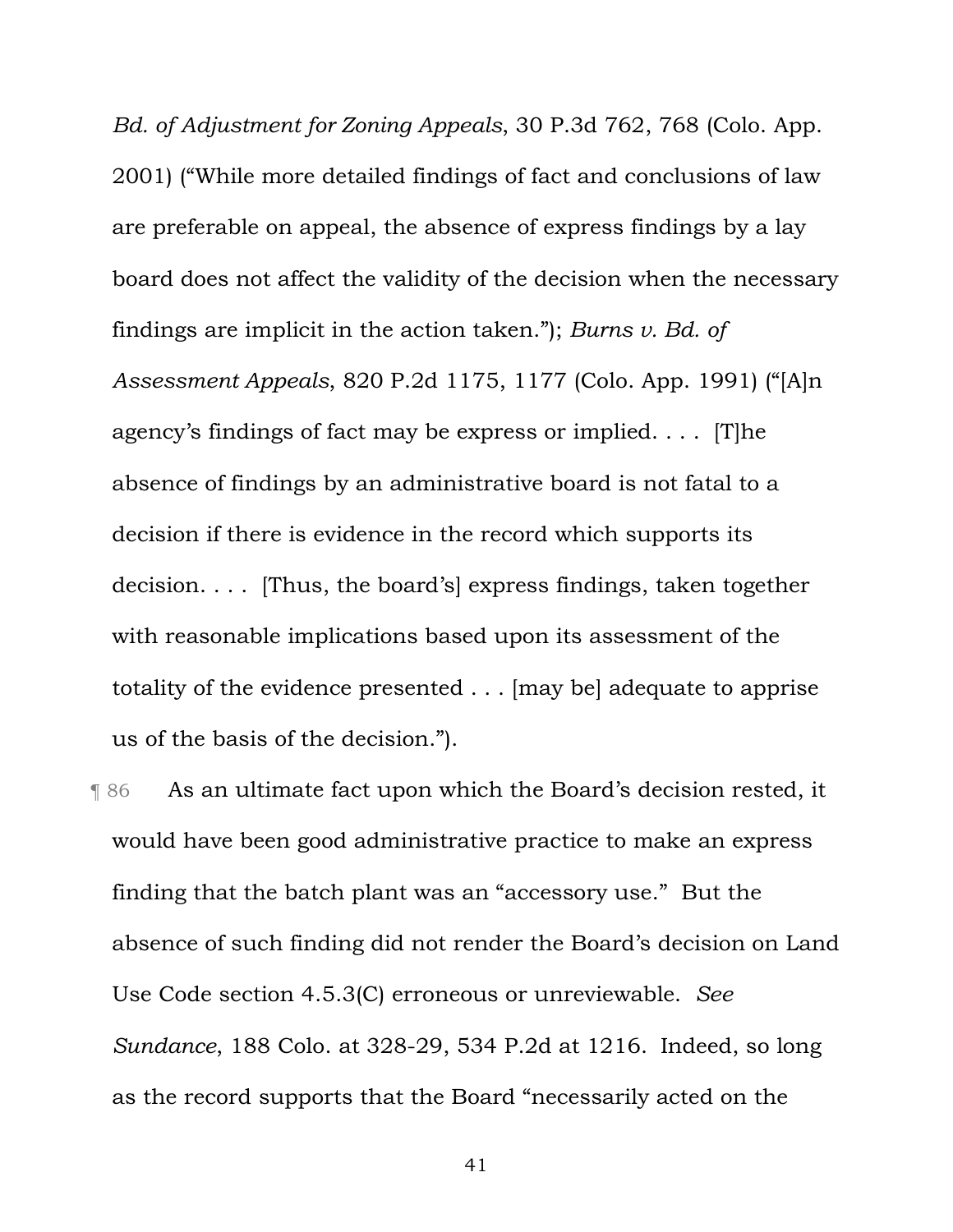basis" that the batch plant was an "accessory use," and "the state of the evidence is such as would warrant the making of [that] finding," we will infer that the Board properly made the finding. *Id.* 

**The record shows that the parties to the administrative** proceedings extensively briefed the Board on whether the batch plant is an "accessory use." The issue was also argued at the hearing on the application, during which NLGC's attorney summarized Ready-Mix's application as "seeking as an accessory use by special review approval to construct and operate a concrete batch plant" and directly asked the Board to "make a specific ruling on [the issue]." And a county staff member who appeared before the Board echoed that Ready-Mix was specifically seeking special review approval of the batch plant. Thus, the record indicates that the Board was not only on notice of the issue, but that the issue was expressly presented to the Board for its consideration.

¶ 88 Moreover, the Board's Findings explicitly referred to the batch plant (in addition to mining) as a proposed use under consideration. The Board also alluded in its decision to the parties' briefings on the "accessory use" issue, finding Ready-Mix's arguments "to be persuasive." And significantly, the concrete batch plant could only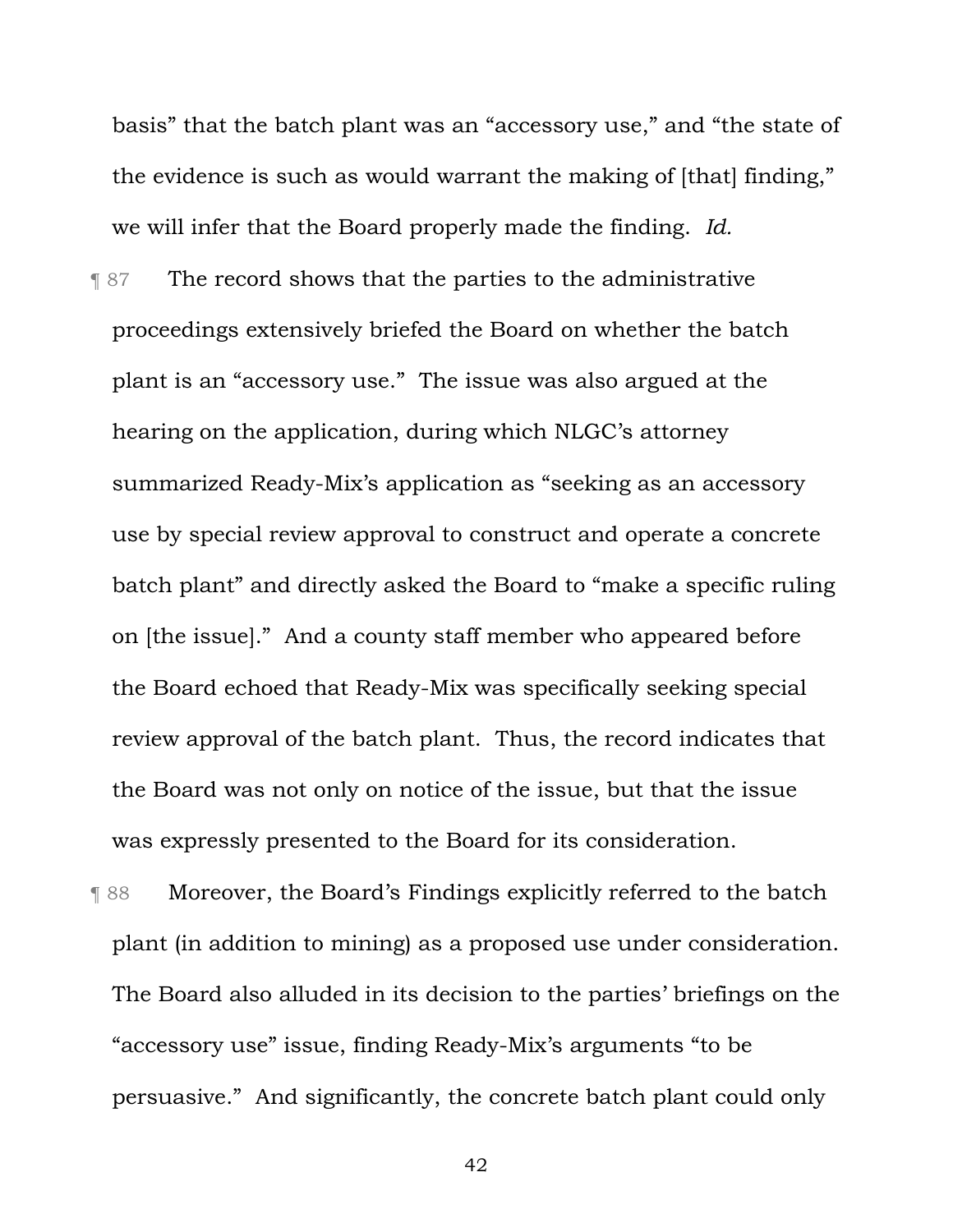be approved as an "accessory use"; unlike mining, the Land Use Code does not allow for concrete batch plants as a principal use in a district zoned "Open." *See* Land Use Code § 4.1.5. Thus, the record strongly suggests that the Board specifically considered whether the batch plant was an allowable "accessory use."

- ¶ 89 In light of the above, and because section 4.5.3(C) requires that the Board consider "all applicable requirements" of the Land Use Code, we will presume under these circumstances that the Board "necessarily acted on the basis" that the batch plant was an allowable "accessory use." Accordingly, so long as competent record evidence supports that finding, we will infer that the Board implicitly and properly made the finding. *See Sundance*, 188 Colo. at 328-29, 534 P.2d at 1216.
	- 2. Competent Record Evidence Supports the Conclusion that the Batch Plant Was an "Accessory Use"

¶ 90 Because it is undisputed that the batch plant will use imported, nonmined materials to manufacture concrete, it is questionable that the batch plant could be considered an "accessory use" under section 4.3.7(E). *See* Land Use Code § 4.3.7(E)(1) (stating that the "[o]n-site processing of mined materials is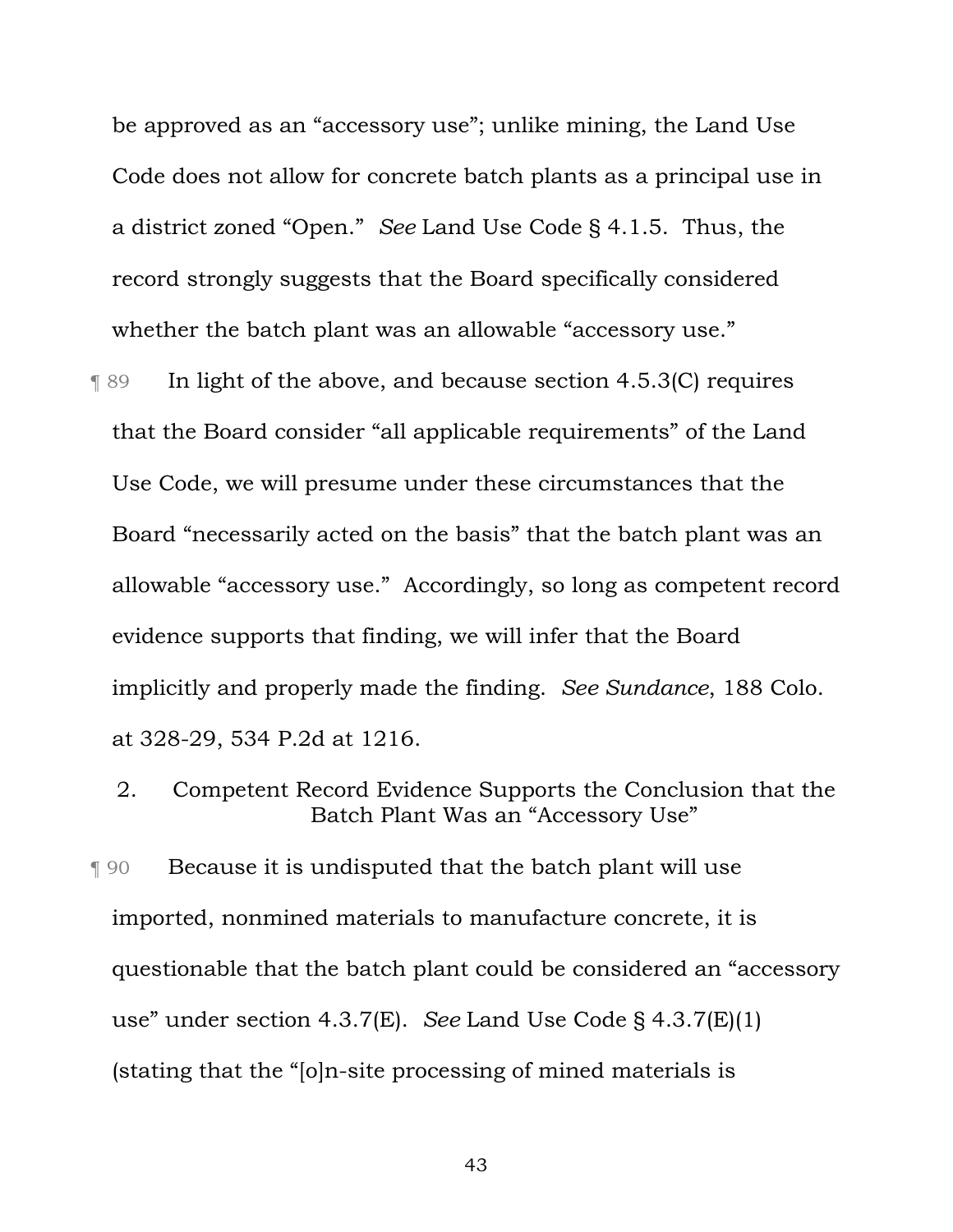considered accessory to the mining activity"). Thus, in reviewing for competent record evidence, we consider only Land Use Code section 4.3.10's definition of an "accessory use": a use that is "clearly secondary and incidental to the principal use of the property."7

¶ 91 Though Ready-Mix's original plan contemplated operating the batch plant in perpetuity, the approved version of the plan limits its period of operation to the life of the mine. Indeed, Ready-Mix repeatedly assured the Board that "the batch plant will not operate after mining operations have ceased." And the only stated purpose of the batch plant for that time period is to use the materials

<sup>7</sup> In a departure from the Board and Ready-Mix, Colorado Stone, Sand & Gravel Association (CSSGA) argues in its amicus brief that Larimer County Land Use Code section 4.3.10 (2018) is wholly inapplicable. Instead, it contends, the Board was only required to consider Land Use Code section 4.3.7(E). CSSGA cites section 3.3(B) of the Land Use Code, which instructs that "[t]he particular controls the general" when interpreting the code. In light of that directive, CSSGA reasons, "[section] 4.3.7(E)(1)'s specific provision that 'on-site processing of mined material is considered an accessory use to the mining activity' trumps [section] 4.3.10's general description of the purpose and location of 'accessory uses.'" But the two provisions are not inconsistent. Section 4.3.10 broadly defines "accessory use," and section 4.3.7(E)(1) merely clarifies that, in the context of mining activities, "[o]n-site processing of mined materials" is per se an "accessory use." Because there is no issue as to which provision is controlling, section 3.3(B) is not implicated. Thus, we assume, as do the defendants, that section 4.3.10 applies.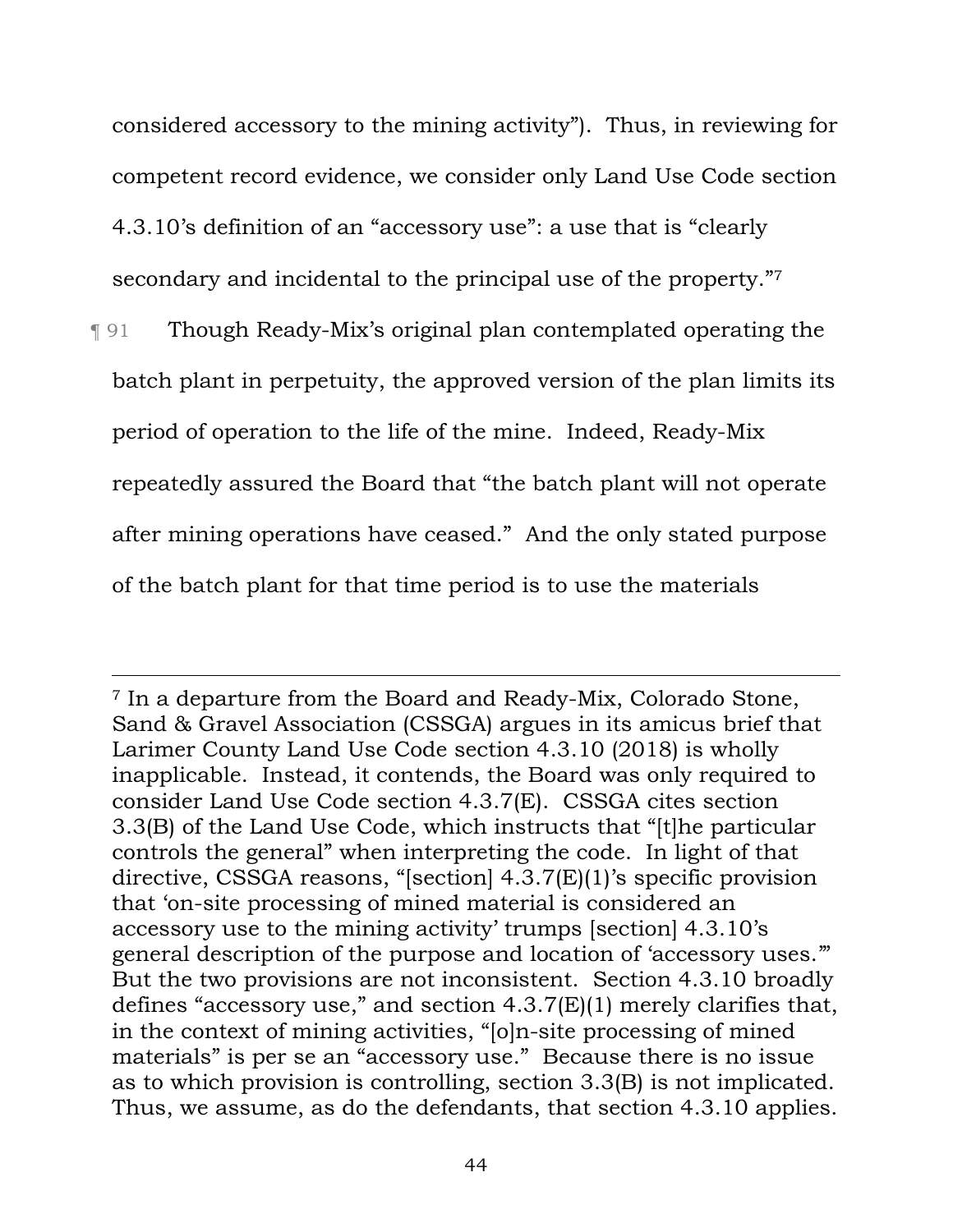produced by the mining operation to manufacture concrete. That the batch plant was predicated on  $-$  and secondary to  $-$  the existence of the mining operation was thus evident from the framework of the project itself.

**T** 92 Moreover, in its briefing to the Board on the "accessory use" issue, Ready-Mix represented, among other things, that

- the mining operation would occupy ninety-six percent of the property, while the batch plant would occupy four percent;
- the planned investment in the mining operation was \$9,860,000, as opposed to only \$1,500,000 for the batch plant; and
- of the \$788,900 reclamation bond that Ready-Mix intended to post with the Colorado Division of Reclamation Mining and Safety, ninety-seven percent of the bond can be attributed to mining, and only three percent to the batch plant.

Additionally, at the hearing on the application, the senior planner of the Department testified that, from his department's perspective, a concrete batch plant is a "normal ancillary or pertinent use" to a sand and gravel operation. He also acknowledged that "[i]t has historically been Larimer County's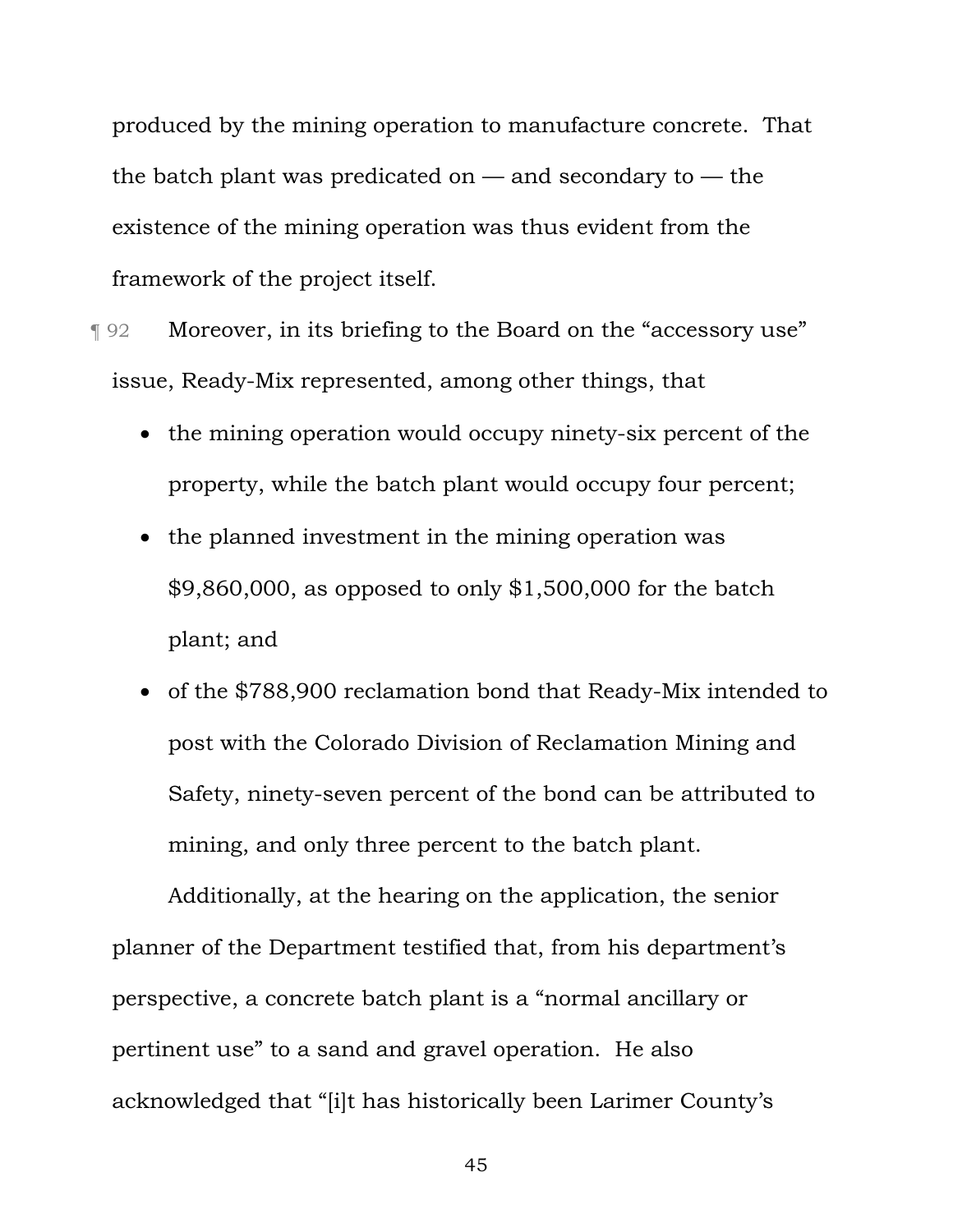position that a batch plant, be it asphalt or concrete, is a normal and accessory [appurtenant] to a sand and gravel operation."

¶ 93 Therefore, competent record evidence supported that the batch plant was an allowable "accessory use" under Land Use Code section 4.3.10. *See O'Dell*, 920 P.2d at 50. Accordingly, despite the lack of an express finding to that effect, we will infer that the Board properly made such a finding, as it was implicit in its decision and supported by the record. *See Sundance*, 188 Colo. at 328-29, 534 P.2d at 1216; *Hudspeth*, 667 P.2d at 778; *Burns*, 820 P.2d at 1177. Thus, we discern no error in the Board's application of Land Use Code section 4.5.3(C).8

<sup>8</sup> While Land Use Code section 4.5.3(C) references "all applicable requirements" of the Land Use Code, in arguing that the Board misapplied the provision, NLGC's complaint only alluded to the project's alleged failure to comply with Land Use Code section 4.3. And the parties' arguments on appeal likewise address only section 4.3's requirements. Thus, in concluding that the Board did not misapply section 4.5.3(C), we considered only the relevant requirements of section 4.3; we express no opinion as to whether the project failed to comply with any other applicable requirement. Accordingly, our conclusion here does not preclude the district court from reviewing on remand NLGC's other asserted violations of the Land Use Code that have not yet been addressed.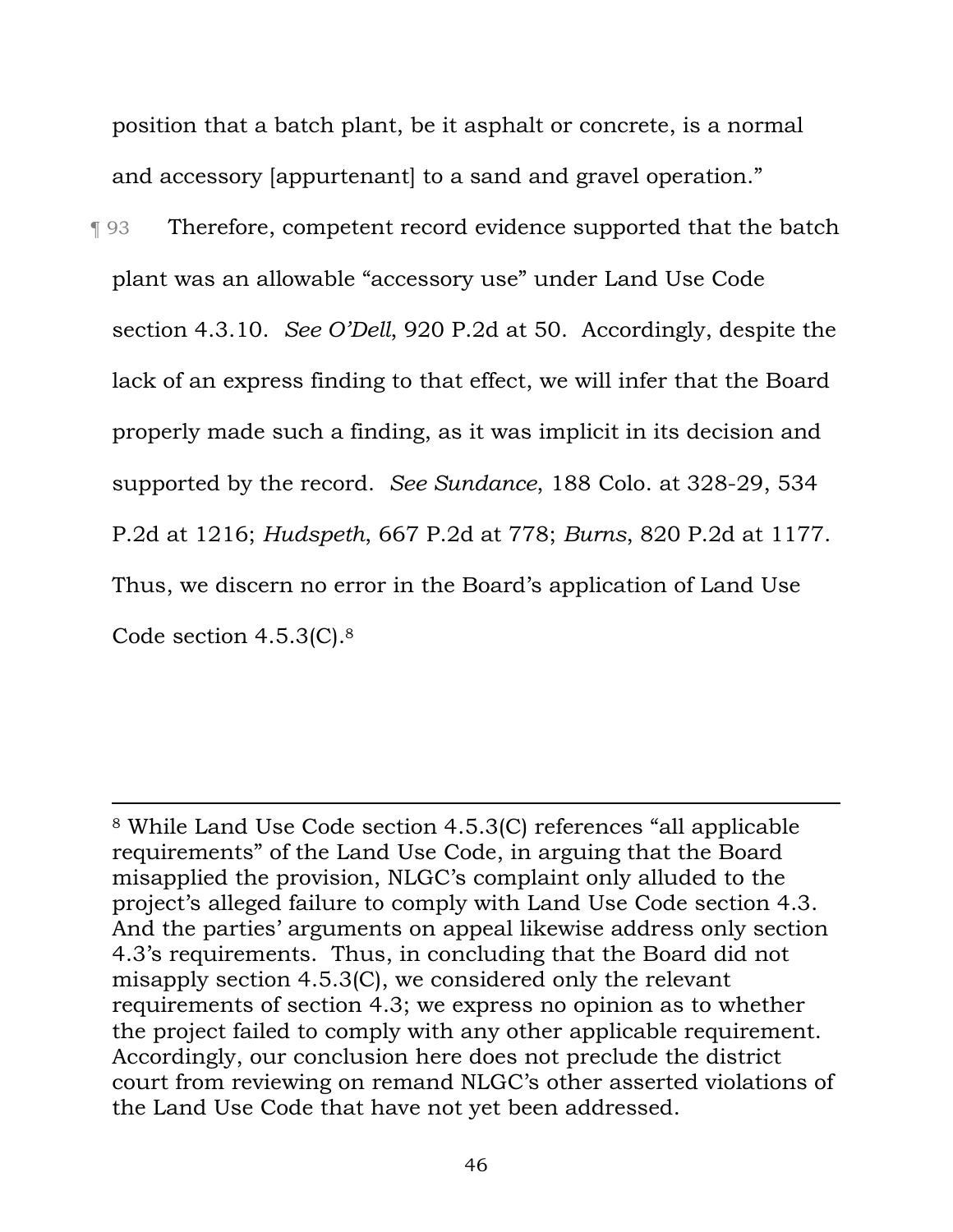- D. The Board's Abuse of Discretion as to Land Use Code Section 4.5.3(F) was Harmless
- ¶ 94 Having concluded that the Board did not misapply Land Use Code section 4.5.3(C), we return to whether the Board's misapplication of Land Use Code section 4.5.3(F) warrants reversal. We agree with the defendants that it does not.
- ¶ 95 "The harmless error rule applies to judicial review of administrative proceedings [in a C.R.C.P. 106(a)(4) action], and errors in such administrative proceedings will not require reversal unless [p]laintiffs can show they were prejudiced." *Sheep Mountain All. v. Bd. of Cnty. Comm'rs*, 271 P.3d 597, 606 (Colo. App. 2011) (quoting *Bar MK Ranches v. Yuetter*, 994 F.2d 735, 740 (10th Cir. 1993)). Indeed, "[w]here the agency's mistake did not affect the outcome of the proceedings, 'it would be senseless to vacate and remand for reconsideration.'" *Rags Over the Ark. River, Inc. v. Colo. Parks & Wildlife Bd.*, 2015 COA 11M, ¶ 65 (quoting *Jicarilla Apache Nation v. U.S. Dep't of Interior*, 613 F.3d 1112, 1121 (D.C. Cir. 2010)).
- ¶ 96 The Board misapplied section 4.5.3(F) by failing to consider whether the batch plant constituted an allowable "accessory use"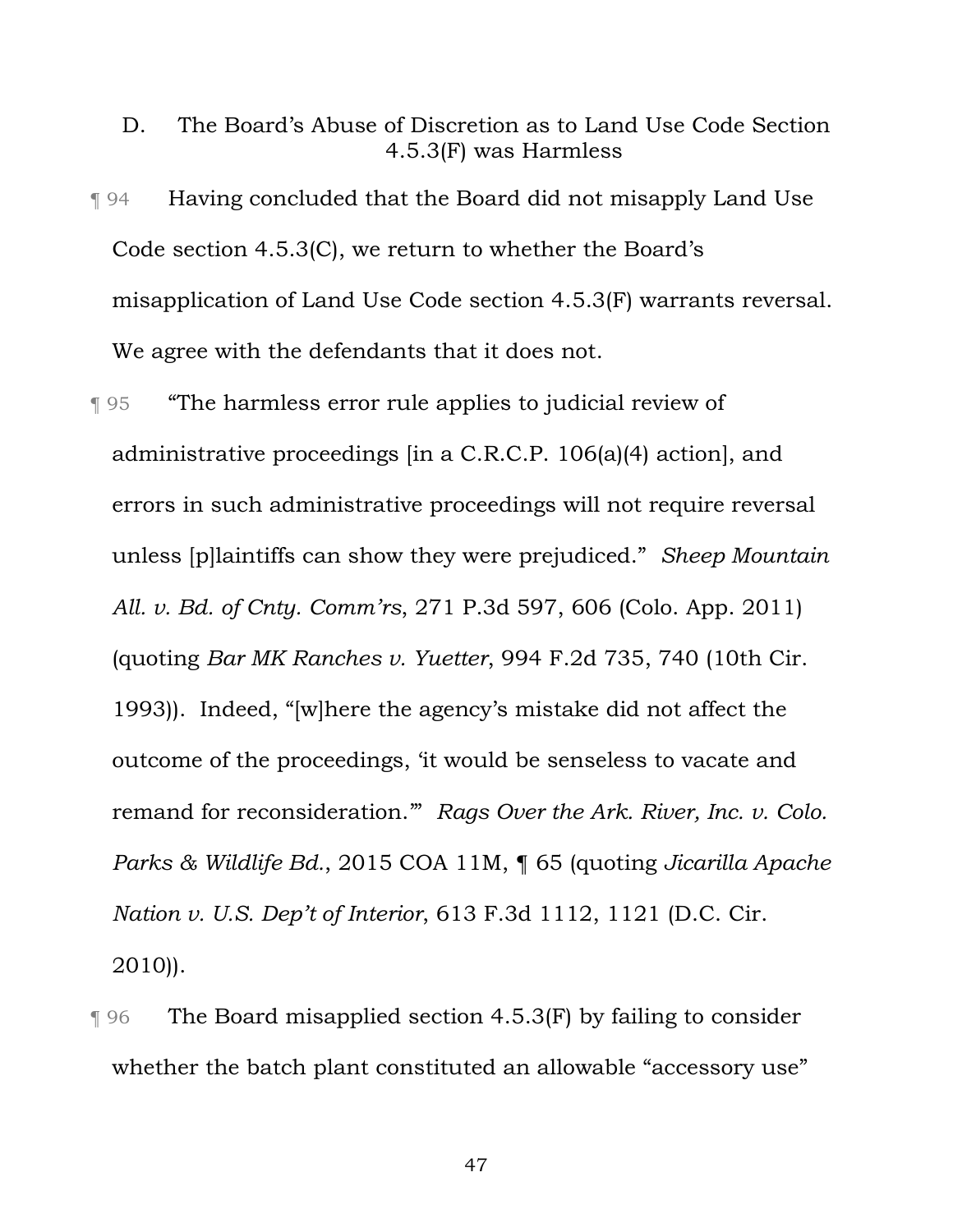under sections 4.3.10 or 4.3.7(E). Ultimately, though, the Board properly — albeit implicitly — made the requisite finding when ruling on section 4.5.3(C). Accordingly, any prejudice from the Board's failure to consider the issue in applying section 4.5.3(F) was necessarily remedied. Thus, the Board's misapplication of section 4.5.3(F) was harmless and does not require reversal of its decision.9 *Sheep Mountain All.*, 271 P.3d at 606.

V. Conclusion

¶ 97 The judgment is affirmed in part and reversed in part. We affirm the court's order granting summary judgment in favor of the

<sup>9</sup> NLGC argues that we should not consider whether the Board's misapplication of Land Use Code section 4.5.3(F) was harmless because the defendants failed to raise the matter below. However, in its supplemental brief addressing the "accessory use" issue, Ready-Mix argued that the Board's decision should be upheld notwithstanding any error in its section 4.5.3(F) finding because (1) the Board found that the project complied with all requirements of the Land Use Code under section 4.5.3(C) and (2) the batch plant constitutes an allowable "accessory use" under sections 4.3.10 and 4.3.7(E). Thus, while Ready-Mix did not specifically recite the harmless error rule in its brief, the brief included the "sum and substance" of the harmlessness argument it advances on appeal. Accordingly, Ready-Mix sufficiently preserved the argument for our review. *See Berra v. Springer & Steinberg, P.C.*, 251 P.3d 567, 570 (Colo. App. 2010) (Where a party "presented to the trial court the sum and substance of the argument it now makes on appeal, we consider that argument properly preserved for appellate review.").